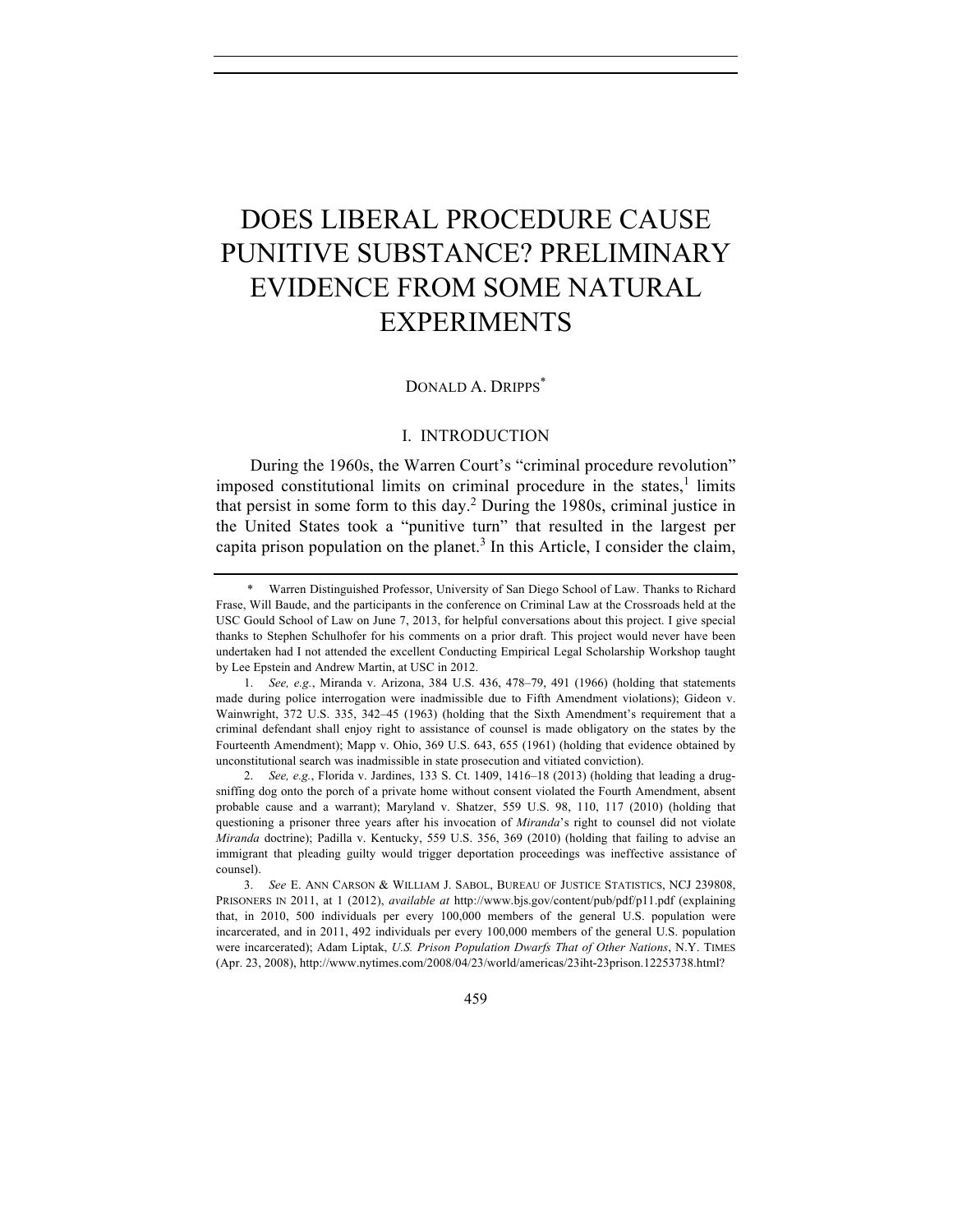advanced by the late Professor William J. Stuntz, that a sinister causal relationship inhabits this striking paradox.

Professor Stuntz made many superb contributions to the scholarly literature. For me, and I suspect for many, his greatest contribution was to expose the always complicated, but seemingly always perverse, relationships between the procedural and the substantive sides of criminal law. One can discern two quite distinct views of the relationship in Stuntz's work.

The first characterizes the Supreme Court's acceptance of nearly plenary legislative power to define, and prosecutorial power to charge, substantive offenses as neutralizing the procedural rights recognized by the Court since the  $1960s<sup>4</sup>$  Call this the futility thesis. As a description of the current system this is not just plausible but, alas, correct—even if it might have turned out otherwise, as Stuntz sometimes suggested. Indeed, I have argued that serious work in the field today must either confront, or openly bracket, the Stuntzian futility thesis.<sup>5</sup>

Professor Stuntz, however, went further, by claiming that courtrecognized constitutional procedural rights *caused* punitive substantive

pagewanted=all&\_r=0 (explaining that the U.S.'s per capita prison-plus-jail population of 751 for every 100,000 leads all nations: "The only other major industrialized nation that even comes close is Russia, with 627 prisoners for every 100,000 people. The others have much lower rates. England's rate is 151; Germany's is 88; and Japan's is 63."). The term "punitive turn" apparently was coined by David Garland:

Harsher sentencing and the increased use of imprisonment; "three strikes" and mandatory minimum sentencing laws, "truth in sentencing" and parole release restrictions; . . . boot camps and supermax prisons; the multiplication of capital offences and executions; community notification laws and paedophile registers; zero tolerance policies . . . . There is now a long list of measures that appear to signify a punitive turn in contemporary penality. DAVID GARLAND, THE CULTURE OF CONTROL 142 (2001) (footnotes omitted).

<sup>4.</sup> *See* William J. Stuntz, *Plea Bargaining and Criminal Law's Disappearing Shadow*, 117 HARV. L. REV. 2548, 2549 (2004) [hereinafter Stuntz, *Plea Bargaining*] ("But for the most part, criminal law and the law of sentencing define prosecutors' options, not litigation outcomes. They are not rules in the shadow of which litigants must bargain. . . . The law-on-the-street—the law that determines who goes to prison and for how long—is chiefly written by prosecutors, not by legislators or judges."). For the application to suppression motions that provide primary enforcement of Fourth Amendment rights and *Miranda* rights, see William J. Stuntz, *The Uneasy Relationship Between Criminal Procedure and Criminal Justice*, 107 YALE L.J. 1, 33 (1997) [hereinafter Stuntz, *Uneasy Relationship*] ("Prosecutors' ability to threaten loss is thus a useful tool for punishing overlitigation by appointed counsel and hence for inducing more cooperative (meaning less litigious) behavior. The plea bargaining literature contains some anecdotal evidence that prosecutors behave in precisely this fashion."). I am in general agreement with the futility thesis. *See generally* Donald A. Dripps, *Why*  Gideon *Failed: Politics and Feedback Loops in the Reform of Criminal Justice*, 70 WASH. & LEE L. REV. 883 (2013).

<sup>5.</sup> Donald A. Dripps, *The Substance-Procedure Relationship in Criminal Law*, *in* PHILOSOPHICAL FOUNDATIONS OF CRIMINAL LAW 409, 432 (Ra Duff & Stuart P. Green eds., 2011).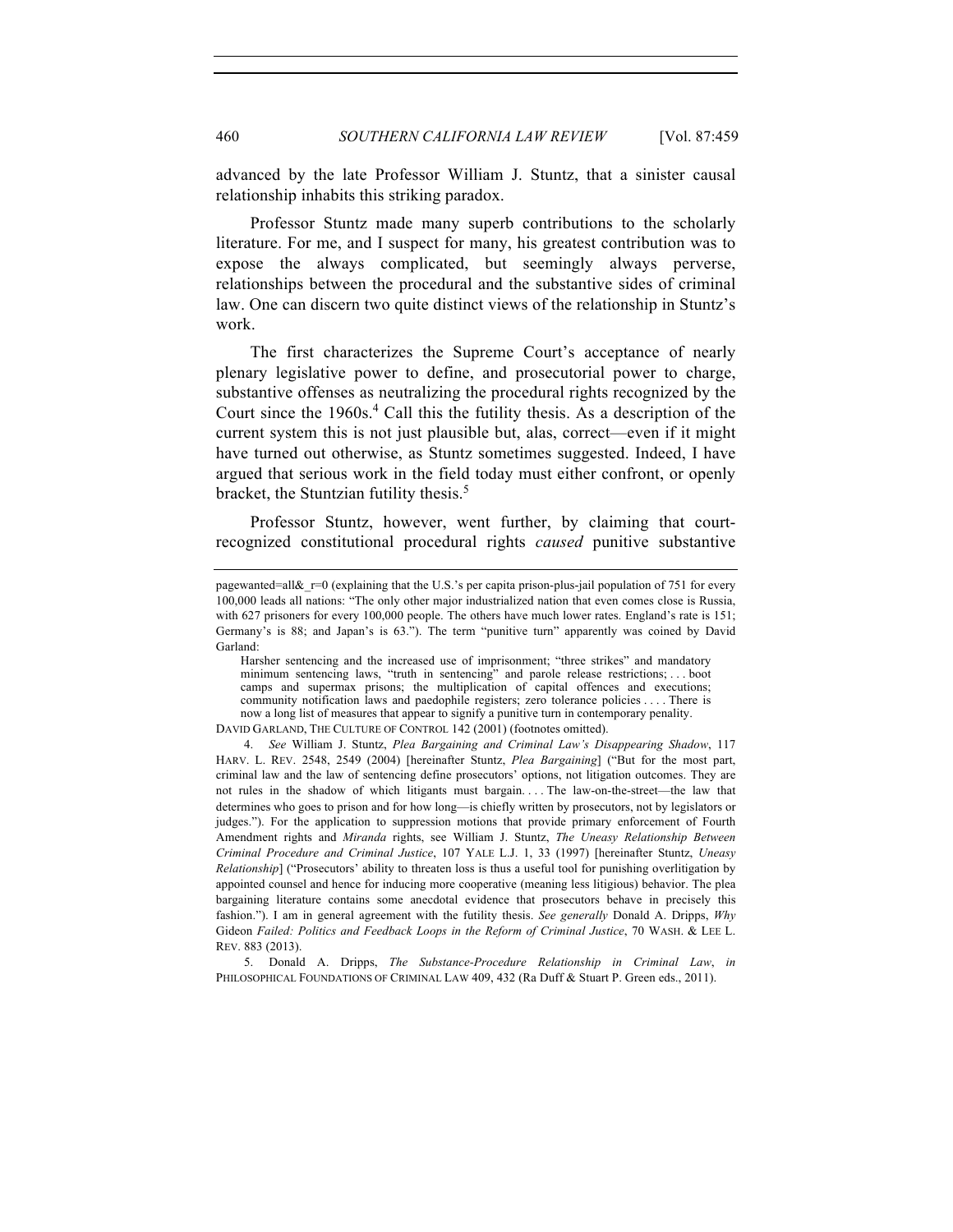responses. Call this the perversity thesis. While the causal mechanisms he identified evolved over time, he clearly and consistently maintained the perversity thesis. For example, in 2006 he wrote that "[o]vercriminalization, overpunishment, discriminatory policing and prosecution, overfunding of prison construction and underfunding of everything else—these familiar political problems are more the consequences of constitutional regulation than justifications for it."<sup>6</sup>

Unlike the futility thesis, which resonates with academics and courthouse regulars alike, this perversity thesis is arrestingly counterintuitive. David Sklansky aptly likened its rhetorical form to that of Sam Peltzman's claim that government-mandated auto-safety devices did more harm than good by causing drivers to take more chances.<sup>7</sup>

Today we think Peltzman was wrong, but we do not think he was wrong solely because his thesis was counterintuitive. Many regulations have caused more harm than good because of counterintuitive consequences.8 The question of causation is at least in principle an empirical one; the data eventually falsified Peltzman's prediction. We are only beginning to explore the perversity thesis as an empirical proposition.<sup>9</sup>

The perversity thesis does not merit scrutiny just because it is so arrestingly counterintuitive. This conference is titled "Criminal Law at the Crossroads" for good reason. Popular as well as elite opinion shows some signs of a fresh willingness to reconsider mass incarceration generally, and the war on drugs in particular. The Supreme Court is flirting with constitutional regulation of plea bargaining. The Court's Eighth Amendment jurisprudence has leaped the capital/noncapital divide.

These omens may come to naught; detente is not perestroika. If, however, we are indeed approaching a window of opportunity for reforming the criminal justice system, we should make the most of the opportunity. If fresh constitutional rulings reinforcing constitutional rights to decent police practices and fair adjudication are more likely to induce a punitive backlash than to secure better police practices and fairer trials, that

<sup>6.</sup> William J. Stuntz, *The Political Constitution of Criminal Justice*, 119 HARV. L. REV. 780, 781 (2006).

<sup>7.</sup> David Alan Sklansky, *Killer Seatbelts and Criminal Procedure*, 119 HARV. L. REV. F. 56, 56 (2006).

<sup>8.</sup> *See, e.g.*, CASS R. SUNSTEIN, FREE MARKETS AND SOCIAL JUSTICE 274-82 (1997).

<sup>9.</sup> Sklansky effectively challenges one causal mechanism posited by Stuntz. Sklansky, *supra*  note 7. Indeed, Sklansky's points were sufficiently compelling that Stuntz subsequently abandoned the legislatures-allocate-away-from-regulation theory. The causal relationship might still be present, operating through other mechanisms. *See infra* Part III.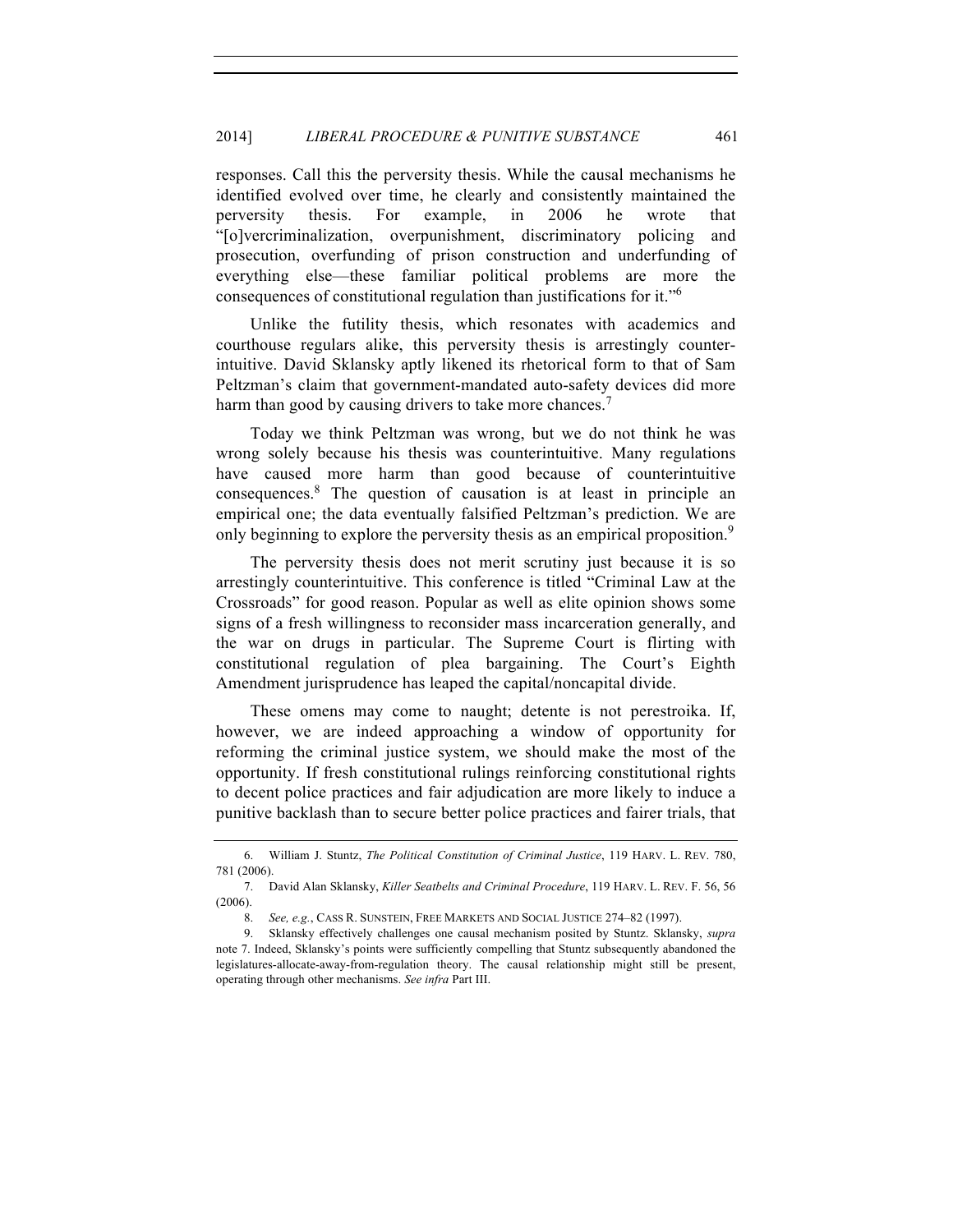prospect should give us pause.

Indeed, if the perversity thesis is generalizable, the courts should be backing away from regulating the police while undertaking the robust review of plea bargaining and prison sentences. If, however, the perversity thesis is not generalizable, then there is no cruel-to-be-kind reason for the courts to refrain from insisting on decent levels of indigent defense or more compliance by police with Fourth Amendment standards. For courts to make genuine progress, they may well need to undertake constitutional scrutiny of crime definition, prosecutorial discretion, and sentence severity. They should not, however, worry that constitutional regulation of police and trial procedures is likely to stimulate a punitive backlash from prosecutors or legislatures.

Part II sets out Professor Stuntz's perversity thesis, the causal mechanisms he postulated, and the supporting evidence he offered. Part III situates the perversity thesis in the context of the literature on the punitive turn. Mechanistic explanations, by all accounts, fail to explain the magnitude of the increase in imprisonment. So the perversity thesis is by no means implausible. Somehow the public's taste for punishment skyrocketed, and a reaction against the Warren Court decisions might have been part of the "somehow."

Part III expresses some skepticism about the perversity thesis. Roughly twenty years separated the criminal procedure revolution from the punitive turn.10 Legislatures and prosecutors inclined to react against *Mapp*  and *Miranda* had ample opportunity to do so nearer in time to those decisions. Supreme Court decisions were not especially salient when the turn took place, and if they were, they probably were decisions other than *Mapp* and *Miranda*. More important, and better fitting the timeline, are explanations tied to rising crime, deinstitutionalization of the mentally ill, and a moral panic over crack cocaine that pushed the country toward a more punitive approach, not just to drug crime, but to crime in general.

Criminologists are still struggling to explain the punitive turn; increased crime, deinstitutionalization, and harsher penalties for drug crimes do not account for the full magnitude of the punishment boom in the late twentieth century. So, although alternative explanations are more plausible and more powerful than attributing causality to the criminal procedure revolution, they do not exclude the possibility that the Warren

<sup>10.</sup> The most prominent legislative expression of the punitive turn was the Anti-Drug Abuse Act of 1986, Pub. L. No. 99-570, 100 Stat. 3207 (signed into law on October 27, 1986), which followed *Miranda* by just a few months more than twenty years.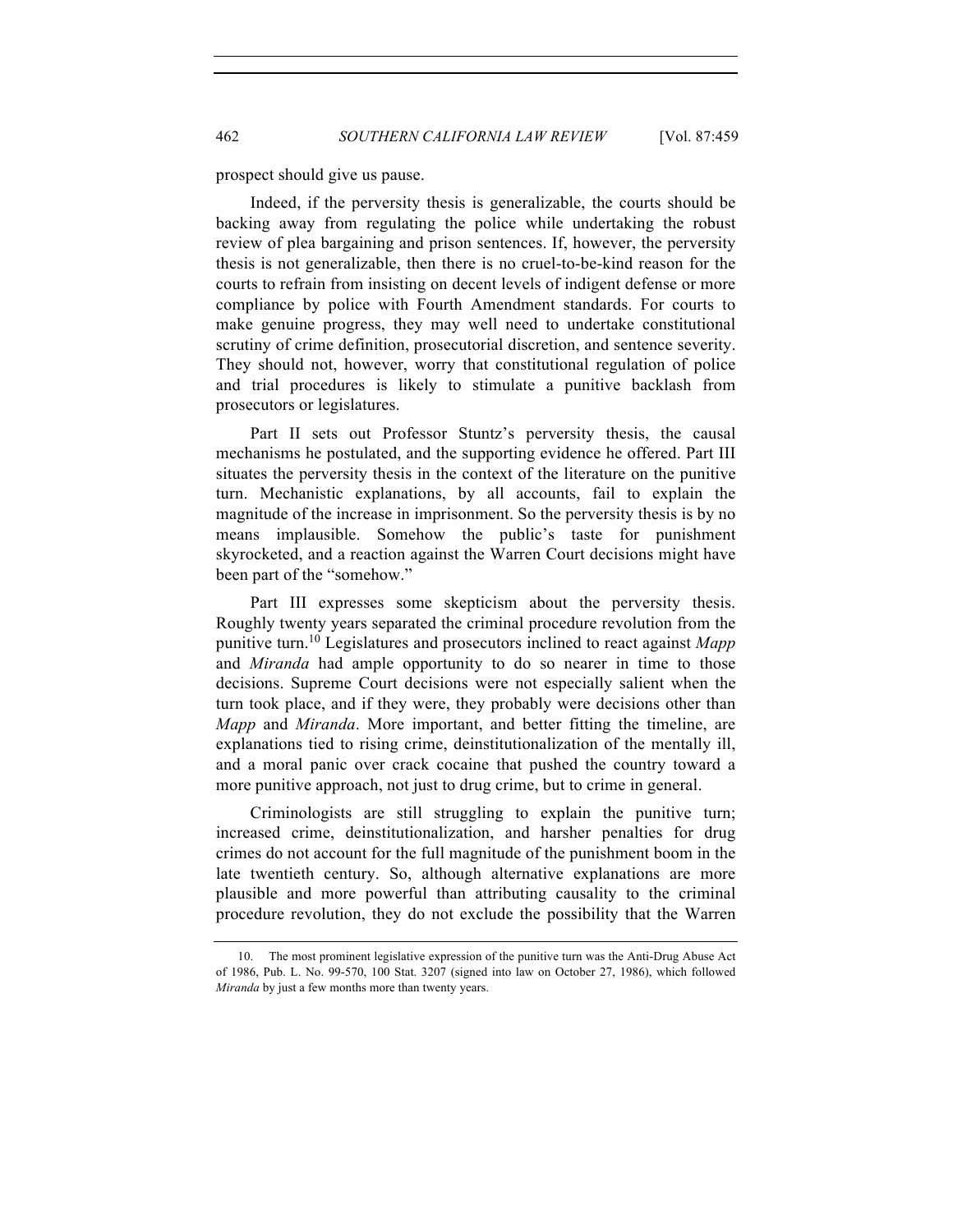Court's decisions lent some additional impetus to the punitive turn. Part IV therefore looks for empirical evidence that might shed light on the perversity thesis.

The Warren Court's criminal procedure revolution had three primary components: the exclusionary rule, the right to counsel, and *Miranda*. The impact of the revolution, however, was not uniform across jurisdictions. About half the states had adopted the exclusionary rule before *Mapp*, and a majority of states provided indigent felony defendants court-appointed counsel before *Gideon*. No jurisdiction anticipated *Miranda* exactly, but some jurisdictions were regulating police interrogation more rigorously than others. It is therefore possible to compare the effects of the Warren Court decisions in jurisdictions where their impact was dramatic—indeed "revolutionary"—with jurisdictions where their impact, although significant, was far smaller.

Part IV compares changes in the incarceration rate relative to crime rate in four natural experiments, juxtaposing otherwise generally comparable jurisdictions that were respectively relatively liberal and more conservative on criminal procedure. If the perversity thesis is sound, we would expect to see a sharper or earlier punitive turn in jurisdictions that were more conservative on procedure, and so more radically transformed by the Warren Court. The evidence from these natural experiments does not bear out that expectation.

Professor Stuntz was the preeminent criminal-procedure scholar of my generation. I never read his work without learning something new and important ("read" in the last sentence is intended as present-sense; I learn from him continuously, including in the preparation of this paper). He was by all accounts (mine included) as good a person as he was a scholar. So in exploring his most famous argument I mean no disrespect. Quite the contrary; in academic discourse, to challenge is to celebrate.

# II. THE THESIS: LIBERAL PROCEDURAL RULINGS ENCOURAGE MORE PUNITIVE SUBSTANCE

Professor Stuntz developed his critique of modern constitutional criminal-procedure law over roughly fifteen years. *The Uneasy Relationship Between Criminal Procedure and Criminal Justice*, 11 published in 1997, argued that the Supreme Court's focus on procedure to the neglect of substance had substantial but hidden negative side-effects.

<sup>11.</sup> Stuntz, *Uneasy Relationship*, *supra* note 4.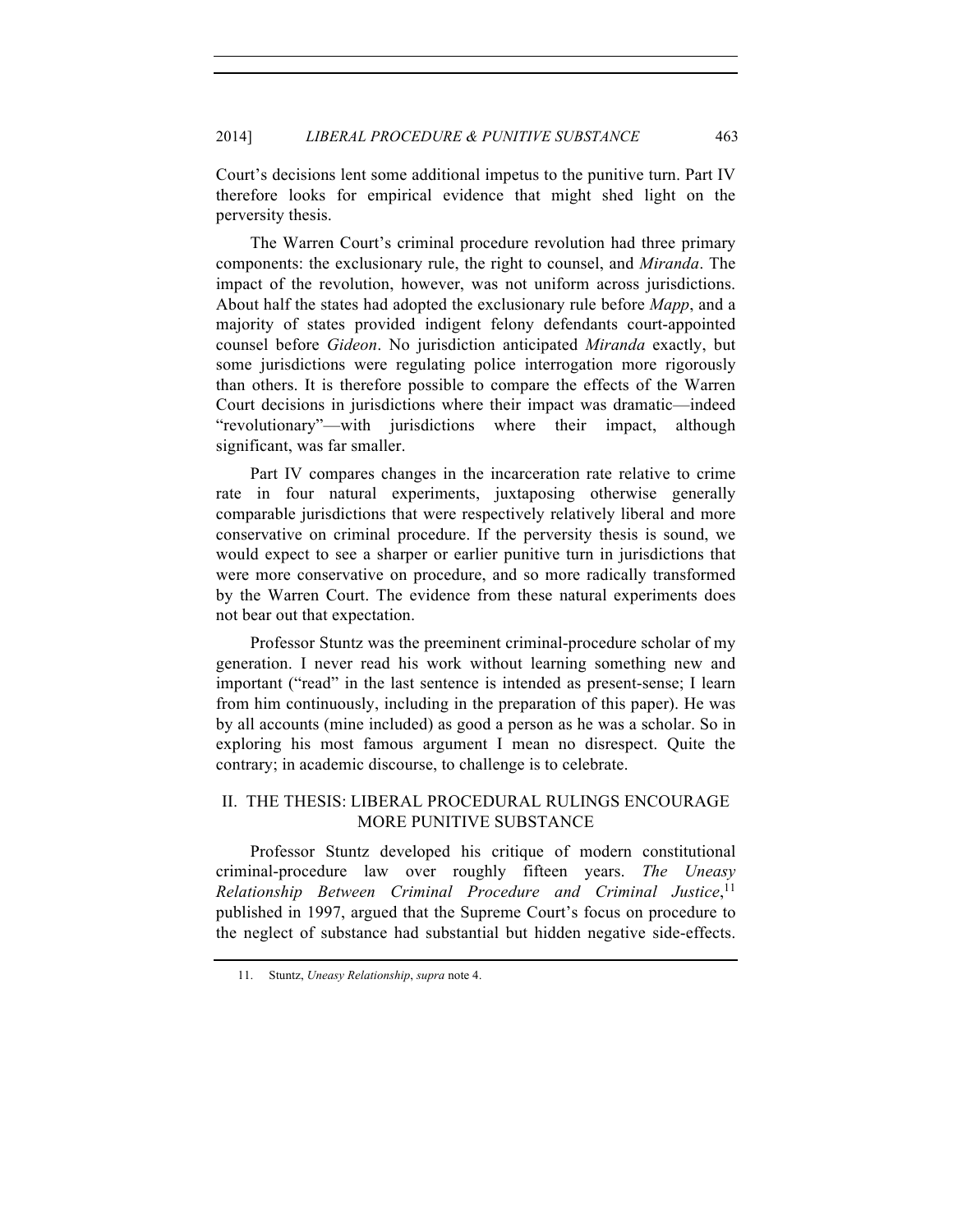Constitutional doctrine gave legislatures incentives to broaden substantive liabilities to reduce the prosecution's proof burden and to underfund indigent defense.<sup>12</sup> As the substantive grounds of liability broaden, and the resources to investigate fact-based innocence claims decline, the defense relies ever more heavily on procedure.<sup>13</sup> As the defense concentrates increasingly on procedural claims, prosecutors have an incentive to base charging decisions on factors unrelated to factual guilt.<sup>14</sup>

Constitutional law's bifurcation of criminal justice into two spheres, one procedural and densely regulated by the Supreme Court, the other substantive and left to very nearly plenary legislative and executive discretion, appears a reasonable balance based on institutional competence. But appearance can be deceiving. In one of the most eye-opening paragraphs in the whole literature on criminal procedure in the United States, Stuntz characterized the substance/procedure divide as

less a careful balance than a vicious circle. Countermajoritarian criminal procedure tends to encourage legislatures to pass overbroad criminal statutes and to underfund defense counsel. These actions in turn tend to mask the costs of procedural rules, thereby encouraging courts to make more such rules. That raises legislatures' incentive to overcriminalize and underfund. So the circle goes. This is a necessary consequence of a system with extensive, judicially defined regulation of the criminal process, coupled with extensive legislative authority over everything  $else.<sup>15</sup>$ 

On this account, liberal procedural rulings initiate an iterative game played by rational actors, and the dynamic tends to generate increasingly punitive substantive law.

*The Pathological Politics of Criminal Law*, <sup>16</sup> published in 2001, amplified the agency-costs account of criminal code drafting. In this account, legislators have political incentives to reduce, or appear to reduce, crime. They have a countervailing incentive not to spend money. These incentives net out in favor of broad criminal laws with harsh penalties,

<sup>12.</sup> *Id.* at 55–57.

<sup>13.</sup> *Id.* at 56 ("Factual litigation probably suffers more—as resource constraints become more severe, procedural litigation's cost advantage becomes more compelling. The result is likely to be a system where litigation is more concentrated on procedural issues.").

<sup>14.</sup> *Id.* at 49 ("The more criminal litigation focuses on procedure, the bigger the incentive for prosecutors to screen cases with procedure in mind. The less criminal litigation focuses on the merits, the smaller the incentive for prosecutors to make sure they are charging only in strong cases—which is to say, the smaller the incentive to charge only guilty defendants.").

<sup>15.</sup> *Id.* at 54.

<sup>16.</sup> William J. Stuntz, *The Pathological Politics of Criminal Law*, 100 MICH. L. REV. 505 (2001).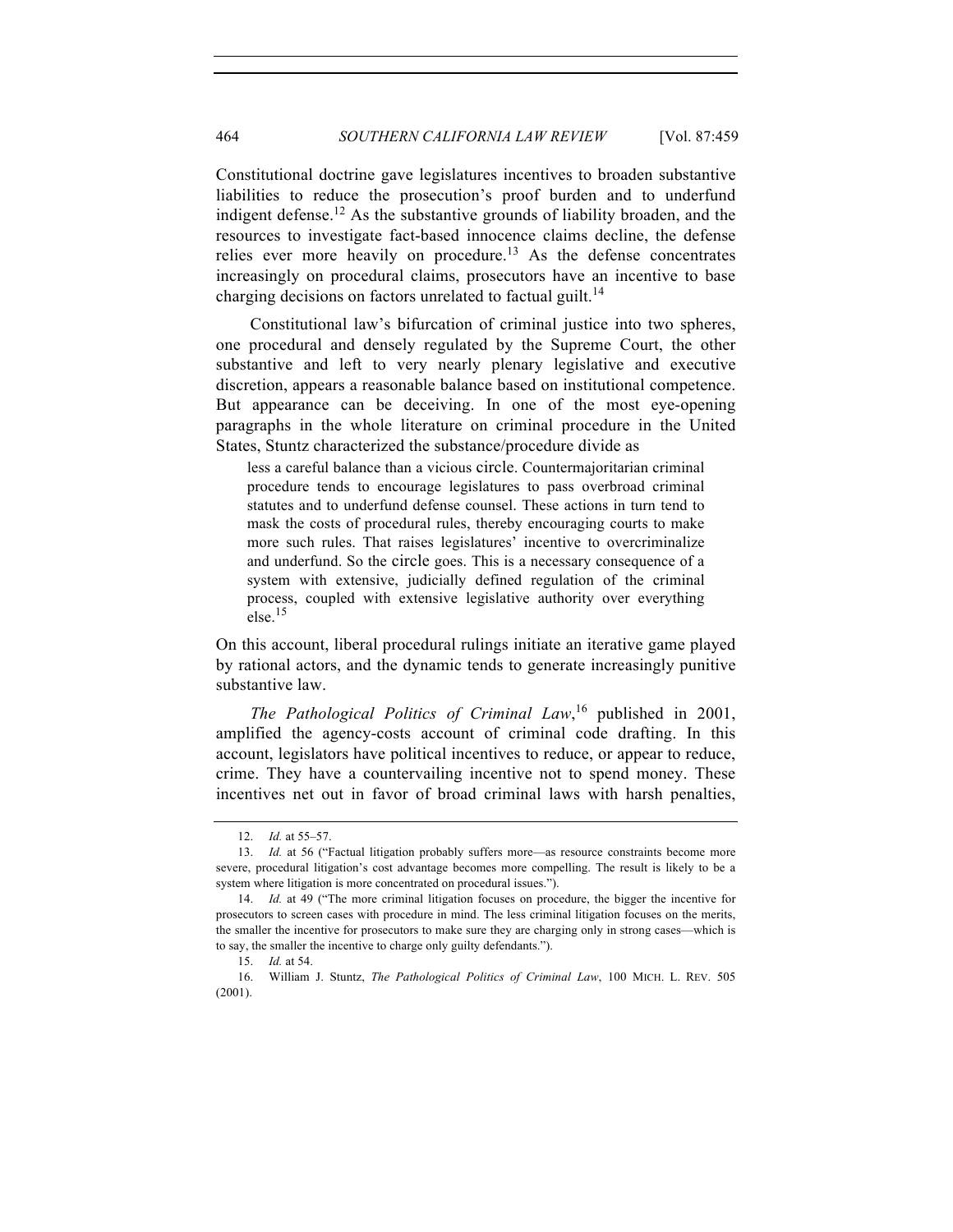coupled with a delegation of responsibility to prosecutors to sort the normatively culpable from the far larger pool of the legally guilty. The laws themselves tend to disable political opposition and to foster a lawenforcement interest group supporting more of the same. The logical move for constitutional doctrine would be to regulate the substantive criminal law, but "[n]ever in our history has constitutional law taken so dramatic a step with so little support."<sup>17</sup>

Five years later, *The Political Constitution of Criminal Justice*<sup>18</sup> revisited *Uneasy Relationship*'s systemic analysis and *Pathological Politics*'s search for plausible reforms. The rational actor model still operates in *Political Constitution*, but some new themes emerged. First, constraints on legislatures are characterized as a tax, and the absence of constraints is characterized as a subsidy.<sup>19</sup> Second, legislatures have an incentive to spend on programs they can control.<sup>20</sup>

The implication is that constitutional regulation of police practice and trial procedures discouraged spending on police and indigent defense, while encouraging spending on prisons (and investigative practices left largely unregulated by the Court, like traffic enforcement and white collar investigations). In these areas, the legislature can attach conditions to expenditures. Given the choice between spending on programs controlled by the courts, and spending on areas where the legislature is free both to condition spending and to regulate directly, legislatures opt for the latter.<sup>21</sup>

The upshot is that the Supreme Court's regulation of police searchand-seizure practices has encouraged mass incarceration. "Overcriminalization, excessive punishment, racially skewed drug enforcement, overfunding of prisons and underfunding of everything else these familiar political problems are as much the consequences of constitutional regulation as the reasons for it. The medicine is reinforcing the disease."<sup>22</sup> *Political Constitution* called for "radical" doctrinal change.

22. *Id.* at 781–82.

<sup>17.</sup> *Id.* at 600.

<sup>18.</sup> Stuntz, *supra* note 6.

<sup>19.</sup> *Id.* at 782.

<sup>20.</sup> *Id.* at 783–84 ("Legislators spend where they can also govern. Constitutional law gives them little room to govern policing, more control over adjudication, and nearly unlimited authority to dole out punishment. Budget dollars flow accordingly.").

<sup>21.</sup> *Id.* at 810 ("[S]pending follows regulation: the ability to regulate makes spending more politically attractive, just as the ability to spend makes regulation more valuable. State legislators and members of Congress have spent where they could govern. Constitutional law made governing policing hard, governing litigation somewhat easier, and governing punishment very easy indeed. Legislators have spent accordingly.").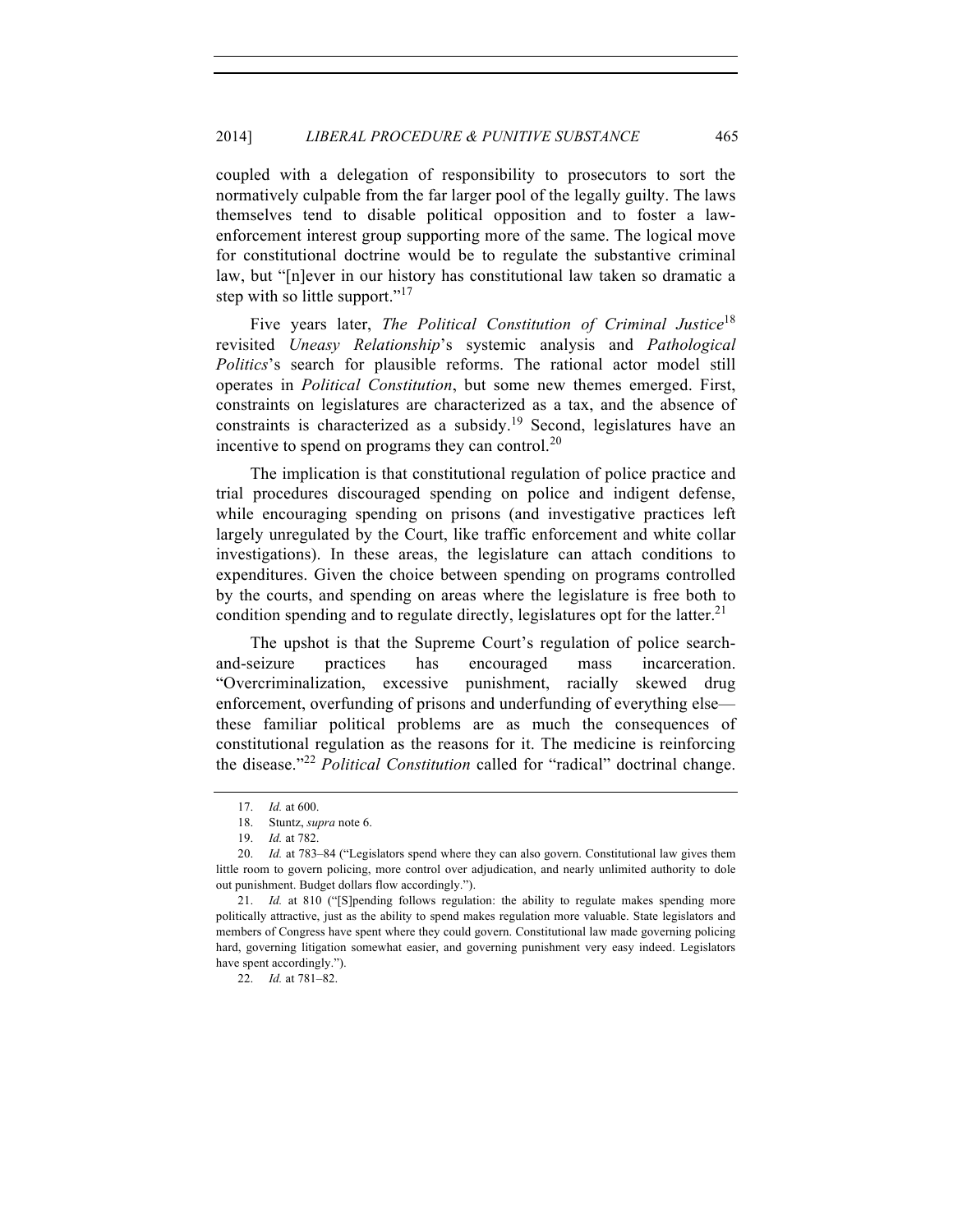The courts should largely, if not entirely, get out of the business of regulating the police, $2<sup>3</sup>$  and instead focus on promoting accurate verdicts and proportionate sentences.<sup>24</sup>

*The Collapse of American Criminal Justice* maintains the claim that the Warren Court's criminal procedure revolution exacerbated the punitive turn.<sup>25</sup> The claimed causal mechanism, however, shifts from the game theory account where legislatures and prosecutors turn to substance to circumvent procedure. It shifts also from the resource allocation account in which funds flow to what legislatures can regulate and away from what they cannot.

*Collapse* claims that the Warren Court committed three primary errors. "The first, and perhaps the worst, error Warren's Court made was . . . to tie the law of criminal procedure to the federal Bill of Rights instead of using that body of law to advance some coherent vision of fair and equal criminal justice."<sup>26</sup> Second, the Court "proceduralized criminal litigation, siphoning the time of attorneys and judges away from the question of the defendant's guilt or innocence and toward the process by which the defendant was arrested, tried, and convicted." $^{27}$  Third, "the Court chose to ramp up the level of constitutional regulation of state and local criminal justice at a time when crime was rising sharply and criminal punishment was falling substantially . . . . That combination was bound to produce a backlash, both political and legal—and soon did so."<sup>28</sup>

I have long agreed with the first point.<sup>29</sup> Like George Thomas,<sup>30</sup>

30. *See* George C. Thomas III, *The Criminal Procedure Road Not Taken: Due Process and the* 

<sup>23.</sup> *Id.* at 832 ("[T]he best thing to do with the massive body of Fourth Amendment privacy regulation, together with the equally massive body of law on the scope and limits of the exclusionary rule, is to wipe it off the books.").

<sup>24.</sup> The specific doctrinal proposals include: encouraging funding for indigent defense by a default rule tightening the standard of ineffective assistance in jurisdictions that do not meet an expertcommission-determined lawyer-to-case ratio; imposing a burden on prosecutors to prove that suspects who engaged in conduct comparable to the defendant's were similarly charged; and imposing a burden on the prosecution at sentencing to show that similarly situated defendants received comparable sentences in other cases. *Id.* at 837–38, 840–41.

<sup>25.</sup> WILLIAM J. STUNTZ, THE COLLAPSE OF AMERICAN CRIMINAL JUSTICE 242 (2011) ("The Court's decisions probably exacerbated both crime and punishment trends, but the trends themselves had other causes . . . . But if the Justices did not cause the backlash, they made a large contribution to it.").

<sup>26.</sup> *Id.* at 227–29.

<sup>27.</sup> *Id.* at 228.

<sup>28.</sup> *Id.* 

<sup>29.</sup> *See* DONALD A. DRIPPS, ABOUT GUILT AND INNOCENCE: THE ORIGINS, DEVELOPMENT, AND FUTURE OF CRIMINAL PROCEDURE 183, 187 (2003) (suggesting that a turn to due process and equal protection doctrine could benefit the criminal justice system).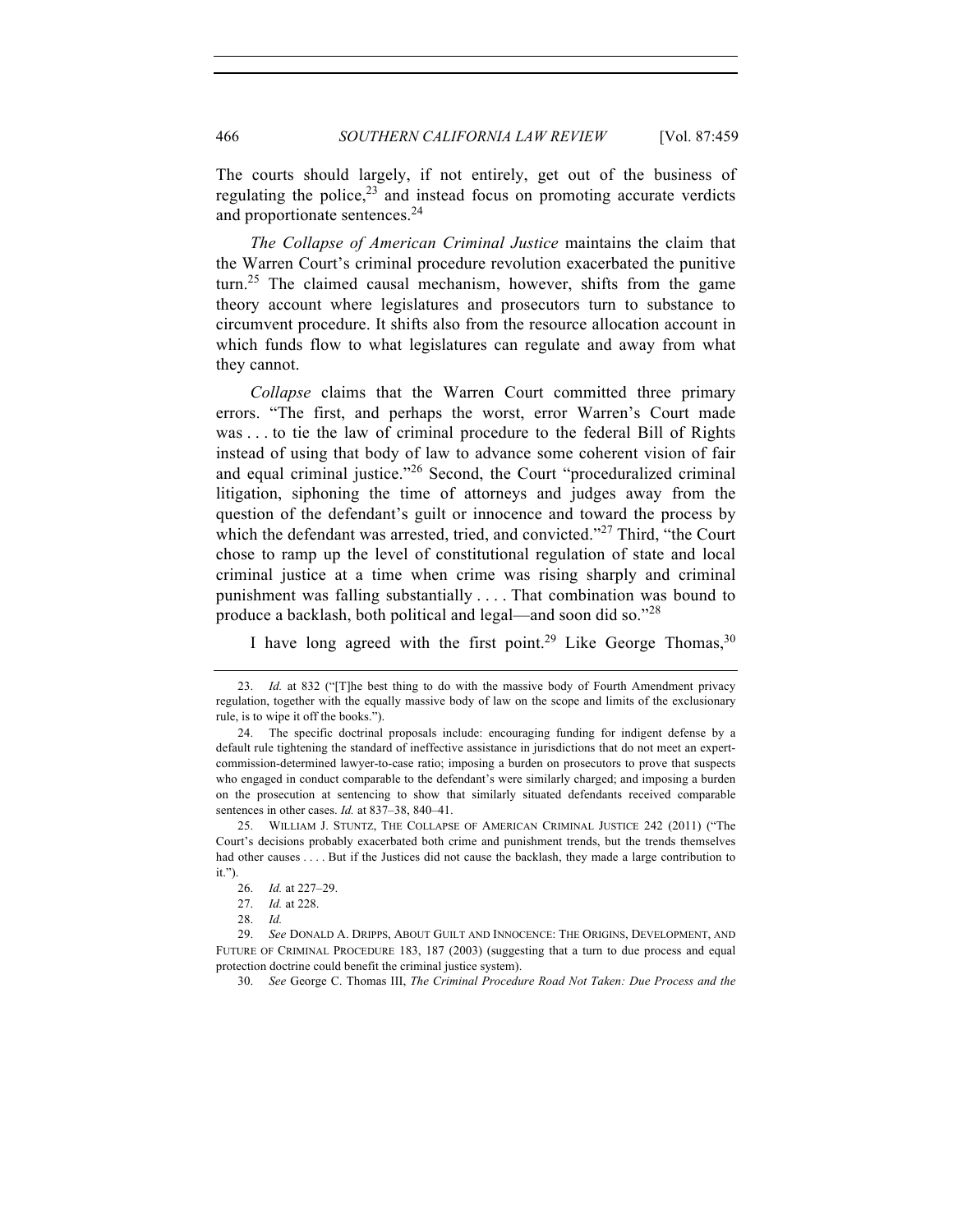however, I criticize the Warren Court's incorporation turn by appealing directly to doctrinal legitimacy and the values at stake in the criminal process. If there had never been a punitive turn, a criminal procedure regime "anchoring the nation's criminal justice system to a set of procedures defined by eighteenth-century English law"<sup>31</sup> while leaving the promise of "an end to discriminatory criminal justice  $\ldots$  unfulfilled," $32$ would still have made bad policy and bad law.<sup>33</sup>

Of course there was a punitive turn. *Collapse* again attributes some degree of it to the Warren Court decisions in *Mapp*, *Gideon*, and *Miranda*, but now the causal mechanism is different from those supposed in *Uneasy Relationship* or *Political Constitution*. The Court's intervention helped to nationalize the politics of crime, and the content of its intervention gave political cover to the proponents of "tough-on-crime" rhetoric. When liberals like Jimmy Carter and Bill Clinton actually implemented harsh sentencing laws, the Republican bluff was called, and they too had to sign on to ever harsher proposals. "What began as a political bluff became a bidding war."<sup>34</sup>

So we have a single causal hypothesis: Liberal procedural rulings by courts encourage punitive substantive responses by legislatures and prosecutors. Different causal mechanisms, however, are suggested in different works. The next part considers these suggested mechanisms in light of other explanations the literature offers for the punitive turn.

*Protection of Innocence*, 3 OHIO ST. J. CRIM. L. 169, 170 (2005) (criticizing doctrines that allow innocence to go ignored).

<sup>31.</sup> STUNTZ, *supra* note 25, at 227.

<sup>32.</sup> *Id.* at 215.

<sup>33.</sup> For challenges to the descriptive claim that suppression motions siphoned resources away from guilt-innocence claims, see Robert Weisberg, *Crime and Law: An American Tragedy*, 125 HARV. L. REV. 1425, 1442 (2012) (reviewing STUNTZ, *supra* note 25, and asking "[b]y what metric has a rights focus led to an underinvestment in the defense counsel resources that would have helped the factually innocent win acquittals?"), and Stephen J. Schulhofer, *Criminal Justice, Local Democracy, and Constitutional Rights*, 111 MICH. L. REV. 1045, 1075–76 (2013) (reviewing STUNTZ, *supra* note 25, and stating that, "[i]n sum, the charge that Warren-era reforms tilted criminal justice efforts away from determinations of factual guilt is unconvincing. Both economic logic and the facts on the ground largely point in the opposite direction."). For a normative challenge, see DRIPPS, *supra* note 29, at 142–43 ("The methods of police investigation, such as search, arrest and interrogation, frequently 'deprive' individuals of their 'liberty,' deprivations that can be justified by the state's interest in enforcing the criminal law only to the extent that these deprivations have some prospect of resulting in a just conviction."). Regulating "the process by which the defendant was arrested" protects the innocent, albeit in future cases with unknown innocent suspects.

<sup>34.</sup> STUNTZ, *supra* note 25, at 239.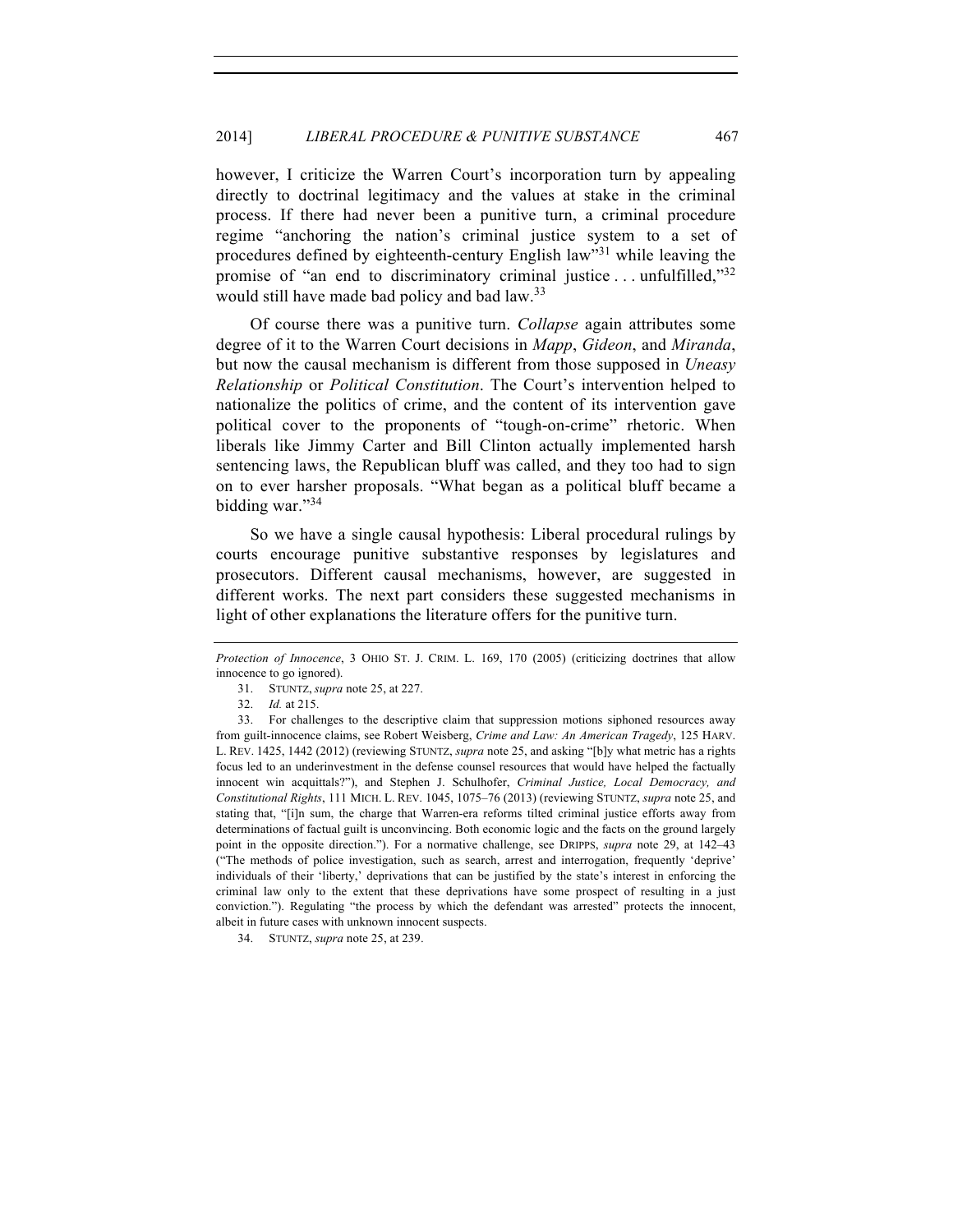#### 468 *SOUTHERN CALIFORNIA LAW REVIEW* [Vol. 87:459

#### III. EXPLAINING THE PUNITIVE TURN

### A. THE INADEQUACY OF MECHANISTIC THEORIES

The prison population is a function of additions by way of new commitments, and subtractions by way of release and mortality. The rate of new prison commitments summing both federal and state prisons stood at 46.1 per hundred thousand population in 1950, 49.3 in 1960, 39.1 in 1970, 62.4 in 1980, and 74.0 in 1983.<sup>35</sup> I have not found statistics for the years between 1983 and 2000; in 2000, federal and state prisons received  $625,219$  new inmates,<sup>36</sup> a rate of 222 per hundred thousand population. In 1960, the average time served by released prisoners was twenty-eight months.<sup>37</sup> In 1996 the average served by released prisoners was thirty months,<sup>38</sup> but the comparison is deceptive. Indeed the average time served by released prisoners was falling, but more and more prisoners were not being released, as jurisdictions abolished parole and adopted sentencing guidelines, truth-in-sentencing laws, and mandatory minimum sentencing policies.<sup>39</sup> Between 1990 and 1997, new commitments to state prisons rose 17 percent, while the state prison population rose 57 percent.<sup>40</sup>

Many theories attempt to explain the causes of the punitive turn.<sup>41</sup> We can divide these explanations into two broad categories. In the first category are causes that might have increased the public's demand for incarceration without changing the aggregated taste for incarceration. Call these "mechanistic causes." These include: (1) rising crime rates;  $42$ (2) economic and demographic changes, controlling for crime;  $43$ (3) deinstitutionalization;<sup>44</sup> (4) increasing wealth;<sup>45</sup> and (5) undesired

<sup>35.</sup> MARGARET WERNER CAHALAN, BUREAU OF JUSTICE STATISTICS, NCJ 102529, HISTORICAL CORRECTIONS STATISTICS IN THE UNITED STATES 1850–1984, at 36 tbl.3-8 (1986).

<sup>36.</sup> SUNY AT ALBANY, SOURCEBOOK OF CRIMINAL JUSTICE STATISTICS tbl.6.0009.2010, http://www.albany.edu/sourcebook/pdf/t600092010.pdf (last visited Feb. 12, 2014).

<sup>37.</sup> CAHALAN, *supra* note 35, at 52 tbl.3-23.

<sup>38.</sup> PAULA M. DITTON & DORIS JAMES WILSON, BUREAU OF JUSTICE STATISTICS, NCJ 170032, TRUTH IN SENTENCING IN STATE PRISONS 1 (1999), *available at*  http://bjsdata.ojp.usdoj.gov/content/pub/pdf/tssp.pdf.

<sup>39.</sup> *Id.* at 12.

<sup>40.</sup> *Id.* 

<sup>41.</sup> The literature is very helpfully reviewed in John F. Pfaff, *The Empirics of Prison Growth: A Critical Review and Path Forward*, 98 J. CRIM. L. & CRIMINOLOGY 547 (2008).

<sup>42.</sup> *See id.* at 592–94 (discussing the correlation between rising crime rates and incarceration rates).

<sup>43.</sup> *Id.* at 594–98.

<sup>44.</sup> *See* Bernard E. Harcourt, *From the Asylum to the Prison: Rethinking the Incarceration Revolution*, 84 TEX. L. REV. 1751, 1779–80 (2006) (discussing studies estimating the number of deinstitutionalized inmates in prison). *See generally* E. FULLER TORREY ET AL., CRIMINALIZING THE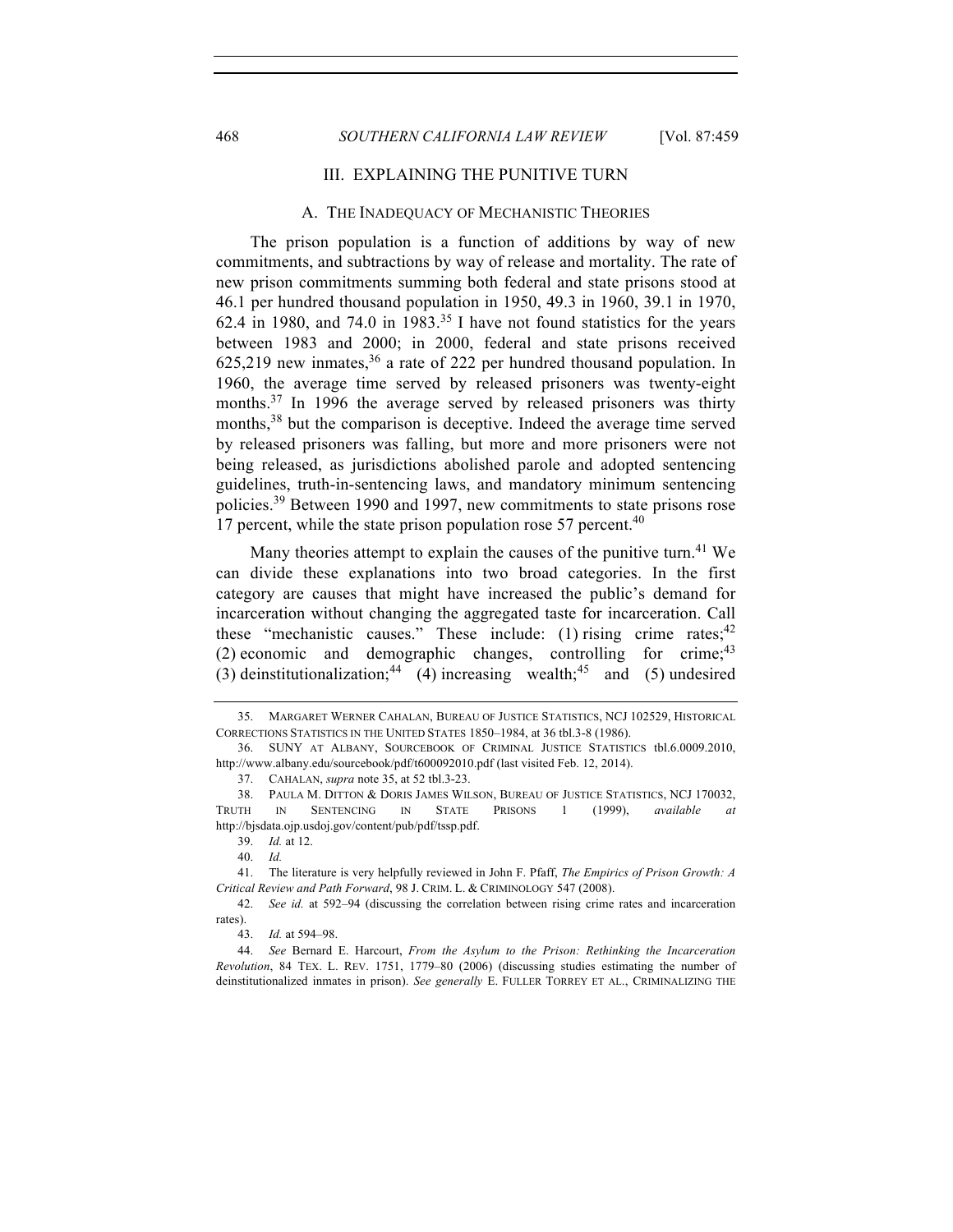increases in supply, as by prison overcrowding litigation.<sup>46</sup>

We can identify another category of possible causes said to change the public's desire for incarceration relative to other goods, that is increasing the satisfaction derived from each unit of incarceration. These suggested causes include (6) the transformation of the field of social control from the "welfare-penal state" to the "culture of control" in late modernity;  $47$ (7) repressed but not suppressed racial animosity;  $48$  and (8) a moral panic about crack cocaine.49

Research thus far indicates that the mechanistic causes by themselves fail to explain the magnitude of the punitive turn. For example, controlling for the tendency of crime to self-limit by causing incarceration, Yair Listokin found an elasticity of prisoners to crime rates of very nearly one.<sup>50</sup> He concludes, however, that from 1970 to 1997, increased crime should have increased incarceration by 80 percent, when in fact incarceration rose "almost fivefold."<sup>51</sup> As for deinstitutionalization, the best estimate is that, as of 1996, 48,000–148,000 state prisoners (4.5 percent to 14 percent of the 1996 prison population) had been released from mental hospitals in the

51. *Id.* at 185.

SERIOUSLY MENTALLY ILL (1992) (reviewing study of the mentally ill in jails).

<sup>45.</sup> *See* Pfaff, *supra* note 41, at 565 (stating that wealthier states are in better positions to expand and maintain prison capacities).

<sup>46.</sup> *Id.* at 564–65.

<sup>47.</sup> *See* GARLAND, *supra* note 3, at 75–102 ("The crime control changes of the last twenty years were driven not just by criminological considerations but also by historical forces that transformed social and economic life in the second half of the twentieth century.").

<sup>48.</sup> *See* MICHELLE ALEXANDER, THE NEW JIM CROW: MASS INCARCERATION IN THE AGE OF COLORBLINDNESS 2 (2010) ("Rather than rely on race, we use our criminal justice system to label people of color 'criminals' and then engage in all the practices we supposedly left behind."); *id.* at 211 ("Few Americans today recognize mass incarceration for what it is: a new caste system thinly veiled by the cloak of colorblindness."); MICHAEL H. TONRY, MALIGN NEGLECT—RACE, CRIME, AND PUNISHMENT IN AMERICA 32 (1995) ("By analogy with the criminal law, the responsibility of the architects of contemporary crime control policies is the same as if their primary goal had been to lock up disproportionate numbers of young blacks."); Naomi Murakawa & Katherine Beckett, *The Penology of Racial Innocence: The Erasure of Racism in the Study and Practice of Punishment*, 44 LAW & SOC'Y REV. 695, 697 (2010) (arguing that, "[i]n short, the penology of racial innocence begins with presumptions of race-neutrality and adopts narrow definitions of racism, as well as data and methods often ill-suited to its analysis, even as the policies and practices of criminal justice expand in ever-more race-laden ways.").

<sup>49.</sup> *See* MICHAEL TONRY, THINKING ABOUT CRIME: SENSE AND SENSIBILITY IN AMERICAN PENAL CULTURE 60–61 (discussing how mass media coverage of, for example, the crimes of Willie Horton and the overdose death of Len Bias "produced moral panics" that produced calls for "unprecedentedly repressive policies," and how "American governmental institutions and political culture provided many fewer buffers to the force of that emotionalism than do the governmental institutions and political culture of other countries").

<sup>50.</sup> Yair Listokin, *Does More Crime Mean More Prisoners? An Instrumental Variables Approach*, 46 J.L. & Econ. 181, 181 (2003).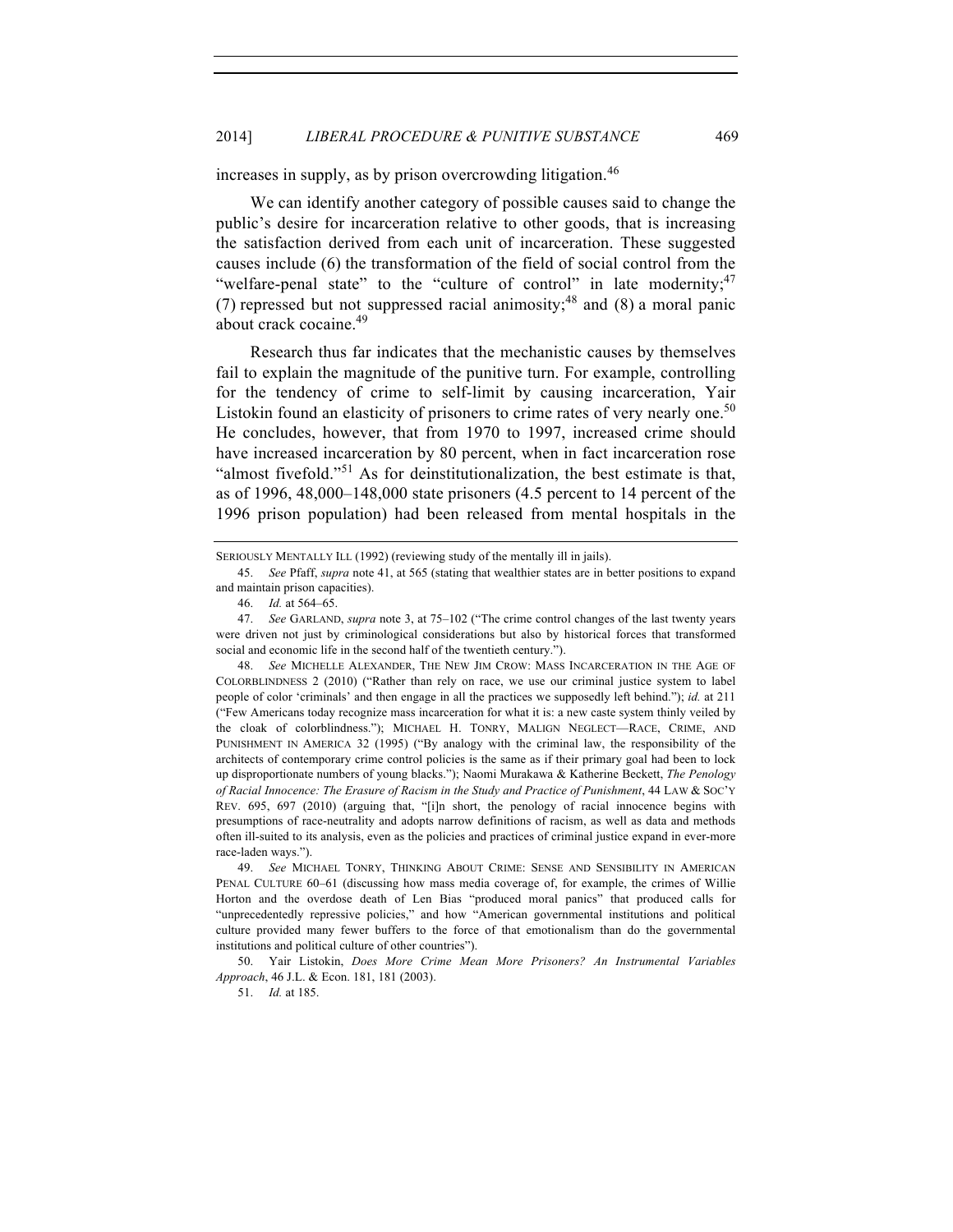years since 1970.<sup>52</sup> In 1970 the states incarcerated 177,737 prisoners;<sup>53</sup> in 1996 the number was  $1,076,625$ <sup>54</sup> Even reduced 14 percent, the number would have been 925,898—more than five times the 1970 number. Moreover, because a criminal conviction is necessary for a prison commitment, viewing deinstitutionalization and increased crime as independent causes is to at least a substantial degree double-counting.

None of the other mechanistic explanations appear to have either the statistical likelihood, or anywhere near the same scale of effect, as rising crime rates and deinstitutionalization.<sup>55</sup> Drug sentences became more common and harsher in the 1980s, but even "if every prisoner in 1998 whose primary offense was a drug charge were released, the total population would have been approximately 1 million instead of 1.3 million: that is still more than triple the population in 1977."<sup>56</sup>

So if we want to explain the punitive turn, we need to look for causes of a greater taste for punishment that apply generally across the range of offenses. Garland's culture-of-control explanation (my number (6) above) is challenged by American exceptionalism. Modernity can be found in such places as Canada and Germany, which are dramatically less punitive than the United States. Even the United Kingdom has travelled the American path much more slowly.<sup>57</sup>

American distinctiveness is quite consonant with focusing on race and morality. They are factors that have played important roles in American history (the tolerance of lynching and the prohibition of liquor, to name just two examples). Perhaps a backlash against the Warren Court augmented these familiar forces to encourage the punitive turn.

# B. CAUSAL MECHANISMS FOR THE PERVERSITY THESIS: GROUNDS FOR **SKEPTICISM**

The available causal theories leave room for factors such as the criminal procedure revolution to have played a role in the punitive turn.

<sup>52.</sup> Harcourt, *supra* note 44, at 1780 (relying on Stephen Raphael, The Deinstitutionalization of the Mentally Ill and Growth in the U.S. Prison Populations: 1971–1996, at 8–12 (Sept. 2000) (unpublished manuscript), *available at* http://ist-socrates.berkeley.edu/~raphael/raphael2000.pdf).

<sup>53.</sup> CAHALAN, *supra* note 35, at 29 tbl.3-2.

<sup>54.</sup> CHRISTOPHER J. MUMOLA & ALLEN J. BECK, BUREAU OF JUSTICE STATISTICS, NCJ 164619, PRISONERS IN 1996, at 1 (1997), *available at* http://bjs.gov/content/pub/pdf/p96.pdf.

<sup>55.</sup> *See* Pfaff, *supra* note 41, at 564–65, 594–603 (discussing mechanistic explanations and the empirical literature).

<sup>56.</sup> *Id.* at 559.

<sup>57.</sup> *See* Liptak, *supra* note 3 (comparing the U.S. per capita prison-plus-jail population of 751 to the U.K.'s 151 and Germany's 88).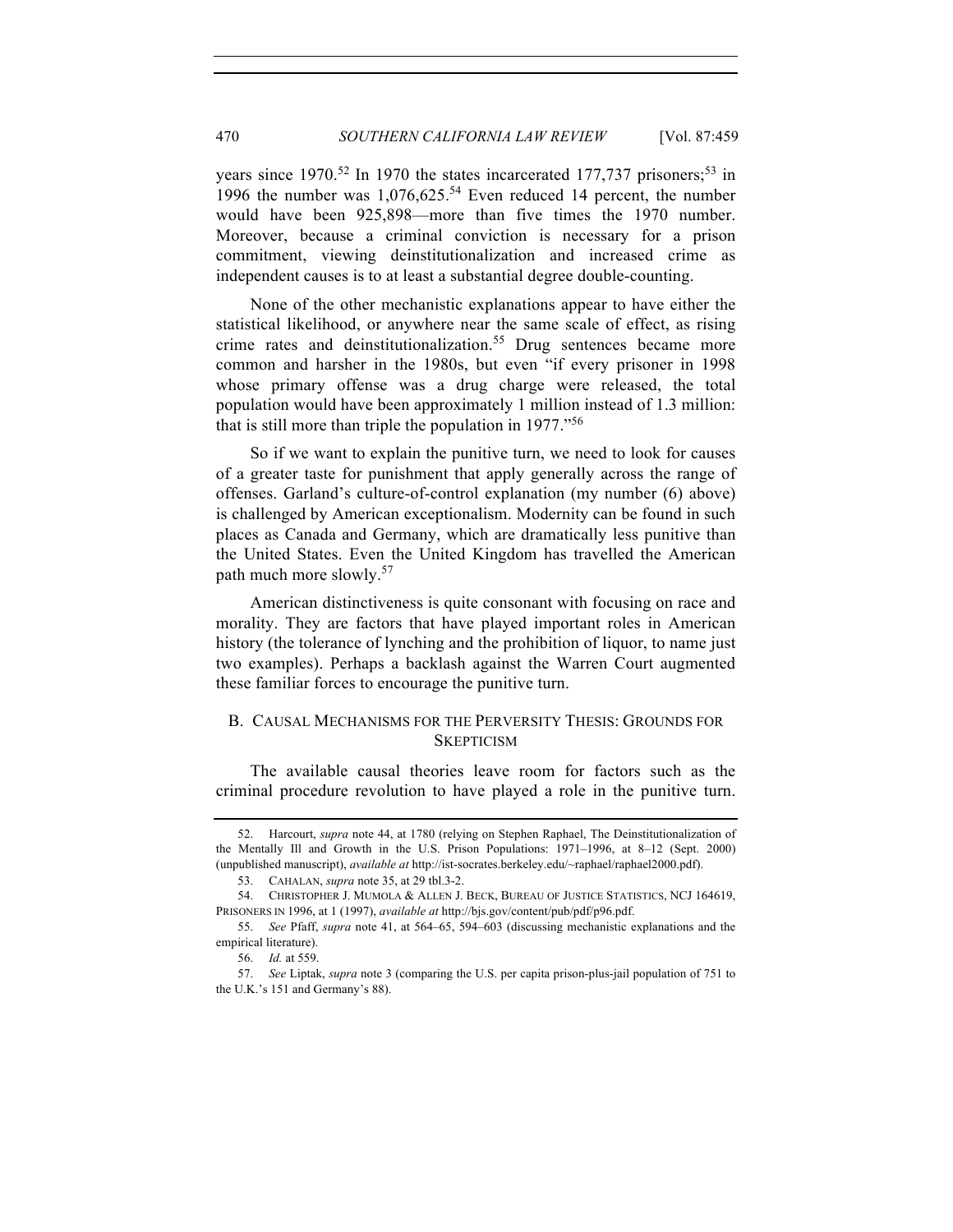Stuntz over time suggested at least three causal mechanisms: rational actor substitution of substantive liability for procedural safeguards; legislative reluctance to fund judicially regulated policing; and contribution to the tough-on-crime "backlash."

Given the considerable evidence suggesting that increases in crime cause increases in incarceration, one might suppose that the criminal procedure revolution might have increased incarceration by increasing crime. The evidence, however, strongly suggests the effect of the Supreme Court's decisions had, if any, a de minimis effect on law enforcement.<sup>58</sup> Nor would it be unreasonable to suppose that insisting that the police follow the rules might encourage law-abiding behavior by reinforcing the legitimacy of the system.<sup>59</sup>

We can, as Stuntz himself did, leave behind the regulationdiscourages-funding explanation. During the 1970–2000 period, the federal judiciary regulated state prisons, via institutional reform litigation, far more closely than it regulated municipal police departments via the exclusionary rule.<sup>60</sup> The Supreme Court tolerated pervasive lower court involvement in prison administration, even as it aborted institutional reform litigation against the police. And while the Rodney King Law passed in 1994, the Justice Department at least initially did little with it.<sup>61</sup> So if regulation

61. As of 2008, DOJ had entered into six consent decrees, the earliest of these with the Pittsburgh Police Department in 1997. *See* Kami Chavis Simmons, *The Politics of Policing: Ensuring* 

<sup>58.</sup> *See, e.g.*, George C. Thomas III & Richard A. Leo, *The Effects of* Miranda v. Arizona*: "Embedded" in Our National Culture?*, 29 CRIME & JUSTICE 203, 232–45 (2002) (reviewing studies); Craig D. Uchida & Timothy S. Bynum, *Search Warrants, Motions to Suppress and "Lost Cases:" The Effects of the Exclusionary Rule in Seven Jurisdictions*, 81 J. CRIM. L. & CRIMINOLOGY 1034, 1041–49 (1991) (reviewing studies on the effect of the exclusionary rule); *id.* at 1064 (discussing the instant study of 1748 search warrants in seven cities, in which judges granted motions for only 2 percent of defendants, and only twenty-one of 1355 defendants (1.5 percent) escaped all liability as a result).

<sup>59.</sup> *See* Carol S. Steiker, *Brandeis in* Olmstead: "*Our Government Is the Potent, the Omnipresent, Teacher*,*"* 79 MISS. L.J. 149, 175–76 (2009) ("Brandeis's folk wisdom about the dangers that might follow from the official condoning of government law breaking has found strong vindication in the work of contemporary psychologists and offers insights to contemporary legal scholars and policy makers that have tremendous significance for the difficult policy choices that our criminal justice institutions currently face.").

<sup>60.</sup> *See generally* MALCOLM M. FEELEY & EDWARD L. RUBIN, JUDICIAL POLICY MAKING AND THE MODERN STATE: HOW THE COURTS REFORMED AMERICA'S PRISONS (1998) (discussing federal judicial rulings affecting U.S. prisons and jails from 1965–1990). Deborah Decker noted that, "[a]s of August 1996, consent decrees and subsequent court orders were operating in the prisons of at least thirty-four states and the District of Columbia." Deborah Decker, Comment, *Consent Decrees and the Prison Litigation Reform Act of 1995: Usurping Judicial Power or Quelling Judicial Micro-Management?*, 1997 WIS. L. REV. 1275, 1285. Margo Schlanger found that, as of 1995, fifteen states were operating under a court order applicable to the state's entire system rather than a particular site. Margo Schlanger, *Civil Rights Injunctions over Time: A Case Study of Jail and Prison Court Orders*, 81 N.Y.U. L. REV. 550, 557, 577 (2006).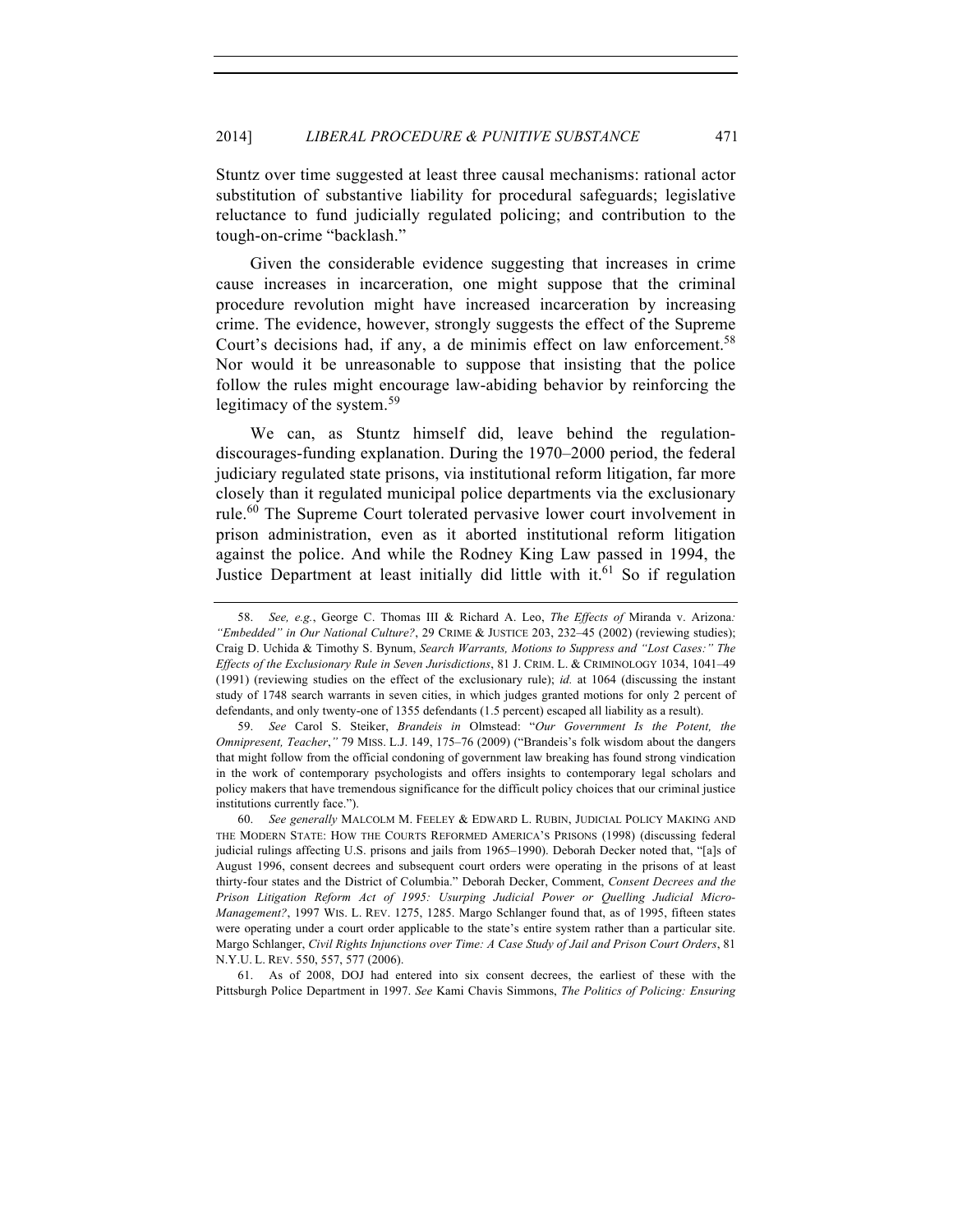really drives out dollars, we should have seen state legislatures defunding prisons and investing in police rather than the reverse.

Stuntz seems to have abandoned the regulation/funding story. In *Collapse*, he claims that the Court's waiver jurisprudence actually gave the police more freedom to search and interrogate than they enjoyed before *Mapp* and *Miranda*. <sup>62</sup> That is seemingly at odds with the regulation-andfunding story told in *Political Constitution*. His enthusiasm for institutional reform litigation against the police<sup>63</sup> likewise suggests a lack of confidence in this causal mechanism.

The original rational-actor logic of *Uneasy Relationship* remains compelling but partial. We have certainly seen that prosecutors can and do circumvent procedural safeguards by making coercive plea offers. We have also seen legislatures steadily increase both the scope and the severity of the substantive law, little if at all restrained by the Court's Eighth Amendment jurisprudence.

Before 1960, prison commitments were determined primarily by state court prosecutors and judges, who exercised considerable sentencing discretion. A rational-actor model predicts that these state-level judicial and executive players in the game would restore the equilibrium that prevailed before the Warren Court's move. Incarceration, however, did not return to 1960 levels. In fact it fell slightly as of 1970, began to grow in the 1970s, and exploded in the 1980s.

So it is understandable that *Collapse* characterized the causal mechanism in terms of the Warren Court changing the public's appetite for punishment. This story is consistent with the racial subordination and moral panic accounts. Hostility to liberal court decisions could have contributed to the political forces behind mass incarceration. It is not difficult to imagine that some, perhaps many, of those turning "tough on crime" in response to the menace of crack, or comfortable with the emergence of a colorblind system of racial subordination, were also hostile to "handcuffing the cops."

*Stakeholder Collaboration in the Federal Reform of Local Law Enforcement Agencies*, 98 J. CRIM. L. & CRIMINOLOGY 489, 509–11 (2008) (discussing DOJ's enforcement of the Rodney King Law through consent decrees and negotiated agreements).

<sup>62.</sup> *See* STUNTZ, *supra* note 25, at 235–36 ("Fourth Amendment searches, police station confessions, and criminal convictions alike are probably cheaper now, from the government's point of view, than before Warren and his colleagues crafted their procedural code.").

<sup>63.</sup> *See, e.g.*, *id.* at 220–21 (arguing for institutional injunctions and against the exclusionary rule).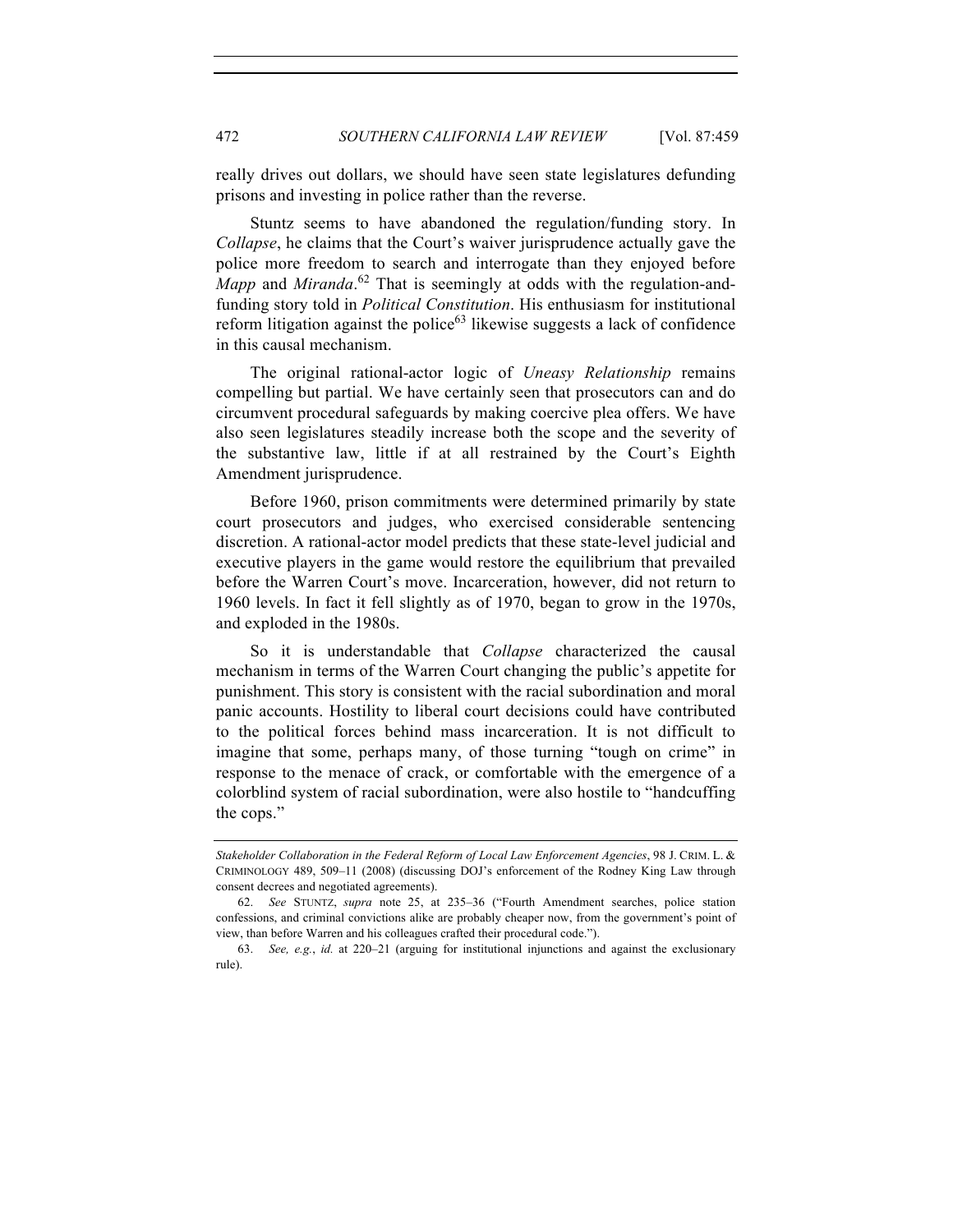The backlash story, however, has a serious timing problem.<sup>64</sup> The criminal procedure revolution began with *Mapp* in 1961, reached highwater with *Escobedo*<sup>65</sup> in 1964, and was all but finished by *Miranda* in 1966 or at latest *Berger* and *Katz* in 1967. Mass incarceration didn't really take off until the mid-1980s—a whole generation after *Mapp* and *Miranda*.

Congress did respond to the criminal procedure revolution. The Omnibus Crime Control and Safe Streets Act of 1968<sup>66</sup> provided revenue to the states, repudiated *McNabb*<sup>67</sup> and *Mallory*, <sup>68</sup> purported to undo *Miranda* in federal cases, and authorized wiretapping in a form the drafters hoped would survive judicial scrutiny. Two things about the legislation stand out.

First, it is entirely procedural. Rather than enact broader statutes or harsher penalties, Congress met procedural fire with fire. The provision purporting to strike *Miranda* was hortatory, but the prompt-presentment provision and wiretapping provisions indeed changed the law. But only the procedural law. The next major piece of substantive federal criminal law was the Drug Abuse Prevention and Control Act of 1970, which abolished minimum sentences for drug offenses and classified marijuana distinctly from hard drugs. $69$  That seems the opposite of what the backlash story predicts.

Second, Congress responded within two years of *Miranda*. The fires of backlash burn hot and fast.70 State prosecutors and judges did not need

<sup>64.</sup> *See* Schulhofer, *supra* note 33, at 1076 (noting that "the volume of crime soared" in the mid-1970s, but the "development that is crucial for the Stuntz thesis—the ramping up of punishment severity per case—did not begin in earnest until ten to twenty years later. If this was a compensatory response to the due process reforms of the Warren era, it was surprisingly slow to materialize." (footnote omitted)).

<sup>65.</sup> Escobedo v. Illinois, 378 U.S. 478 (1964).

<sup>66.</sup> Omnibus Crime Control and Safe Streets Act of 1968, Pub. L. No. 90-351, §§ 701, 801, 82 Stat. 197, 210–12 (codified as amended at 18 U.S.C. §§ 2510–2520 (2012)).

<sup>67.</sup> McNabb v. United States, 318 U.S. 332 (1943).

<sup>68.</sup> Mallory v. United States, 345 U.S. 449 (1957).

<sup>69.</sup> Comprehensive Drug Abuse Prevention and Control Act of 1970, Pub. L. No. 91-513, tit. II, 84 Stat. 1236, 1242.

<sup>70.</sup> *See* Francis A. Allen, *The Judicial Quest for Penal Justice: The Warren Court and the Criminal Cases*, 1975 U. ILL. L. F. 518, 538–39 (1975) ("But surely the most fundamental reasons for the Court's loss of impetus lies in the social and political context of the Court in the late 1960's. That period was a time of social upheaval, violence in ghettos, and disorder on campuses. Fears of the breakdown of public order were widespread. Inevitably, the issue of law and order were politically exploited. In the presidential campaign of 1968 the bewildering problems of crime in the United States were represented simply as a war between the 'peace forces' and the 'criminal forces.' The decision in *Miranda* evoked a chorus of criticism of the Court, ranging from the excited to the psychotic. Congress responded with the Omnibus Crime Control and Safe Streets Act of 1968, some provisions of which were obviously retaliatory." (footnotes omitted)).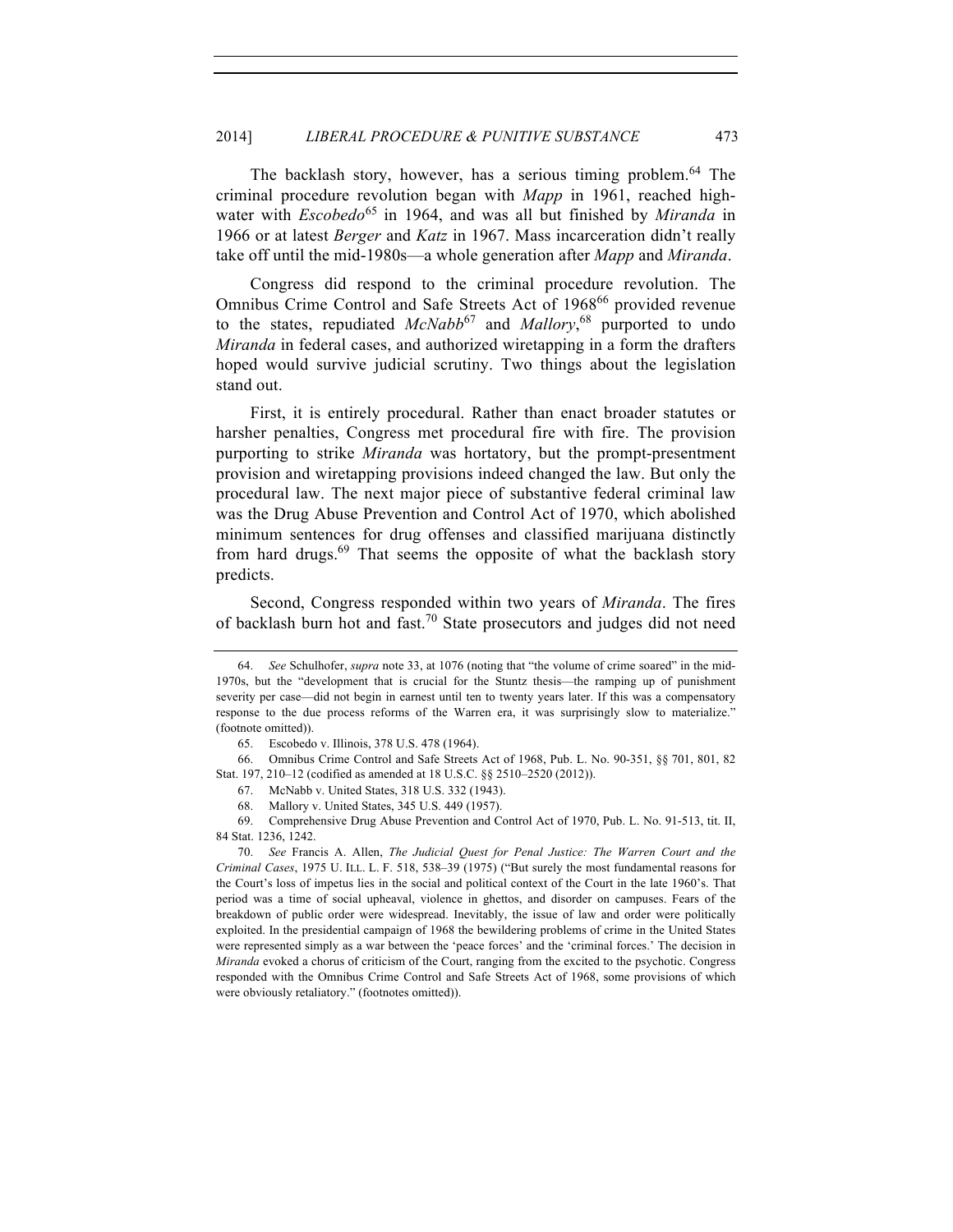new legal tools to put more people in prison. Every state had a recidivismenhancement statute.<sup>71</sup> Yet incarceration rates continued to fall into the mid-1970s (which in turn means that the prison capacity was there to use, if prosecutors and judges had been moved to use it by the Warren Court).<sup>72</sup>

By the early 1980s the Court had retreated from the criminal procedure revolution.<sup>73</sup> State judges, police officers, and popular opinion generally had come to accept *Miranda*. <sup>74</sup> Moreover, the Court had goaded potential backlashers with fresh provocations: affirmative action,<sup>75</sup> abortion,<sup>76</sup> and capital punishment.<sup>77</sup> A voter moved to favor tough-oncrime policies in the 1980s would have been more likely to transfer racial resentment from *Bakke* or from *Swann*<sup>78</sup> and the bussing that followed. A voter with an emotional need for vengeance would have been more likely to lash back at *Furman* than at the honored remnants of *Mapp* and *Miranda*.

The potential for backlash against other Supreme Court decisions suggests one final skeptical note about the account in *Collapse*. *Collapse* argues that the Court should have developed more robust constitutional

<sup>71.</sup> *See* Spencer v. Texas, 385 U.S. 554, 559 (1967) ("Such statutes and other enhanced-sentence laws, and procedures designed to implement their underlying policies, have been enacted in all the States, and by the Federal Government as well." (footnote omitted)).

<sup>72.</sup> The incarceration rate per 100,000 population, counting both state and federal prisoners, reached a nadir of 93 in 1972 and then rose steadily thereafter. SUNY AT ALBANY, SOURCEBOOK OF CRIMINAL JUSTICE STATISTICS tbl.6.28.2009, http://www.albany.edu/sourcebook/pdf/t6282009.pdf (last visited Feb. 12, 2014).

<sup>73.</sup> *See* Schulhofer, *supra* note 33 at 1077 ("[B]y the mid-1980's, due process rights stood far below their Warren Court high-water mark. Legislatures enacted harsher sentencing policies at a time when decisions like *Mapp*, *Miranda*, and other procedural landmarks had been largely or entirely defanged.").

<sup>74.</sup> *See* LIVA BAKER, *MIRANDA*: CRIME, LAW AND POLITICS 403–04 (1983) ("*Miranda* had come to the station house. Reading a suspect his constitutional rights was as familiar a procedure to a police officer as strapping on his gun. Settled policy. Particularly among younger officers, who, like the state court judges who had come to the bench with *Gideon*, *Escobedo*, and *Miranda* already in place, had grown up with them professionally, they were accepted, if not always with enthusiasm, at least with compliance. . . . The word *Miranda* had become a staple of the law enforcement community's vocabulary, and prosecutors and judges alike referred to the station house ritual of giving *Miranda* warnings as 'mirandizing.' The Hill Street blues read them over national television, and in a nationally syndicated comic strip, Peppermint Patty, on her first assignment as a school safety patrol, read them to a kindergartner who had crossed the street improperly. *Miranda* had become part of the popular culture.").

<sup>75.</sup> *See* Regents of the Univ. of Cal. v. Bakke, 438 U.S. 265 (1978) (upholding racial preferences in university admissions).

<sup>76.</sup> *See* Roe v. Wade, 410 U.S. 113 (1973) (holding a prohibition on previability abortions unconstitutional).

<sup>77.</sup> *See* Furman v. Georgia, 408 U.S. 238 (1972) (holding that unconstrained jury discretion to choose death or life imprisonment for convicted murderers violates the Eighth Amendment).

<sup>78.</sup> Swann v. Charlotte-Mecklenburg Bd. of Educ., 402 U.S. 1 (1971).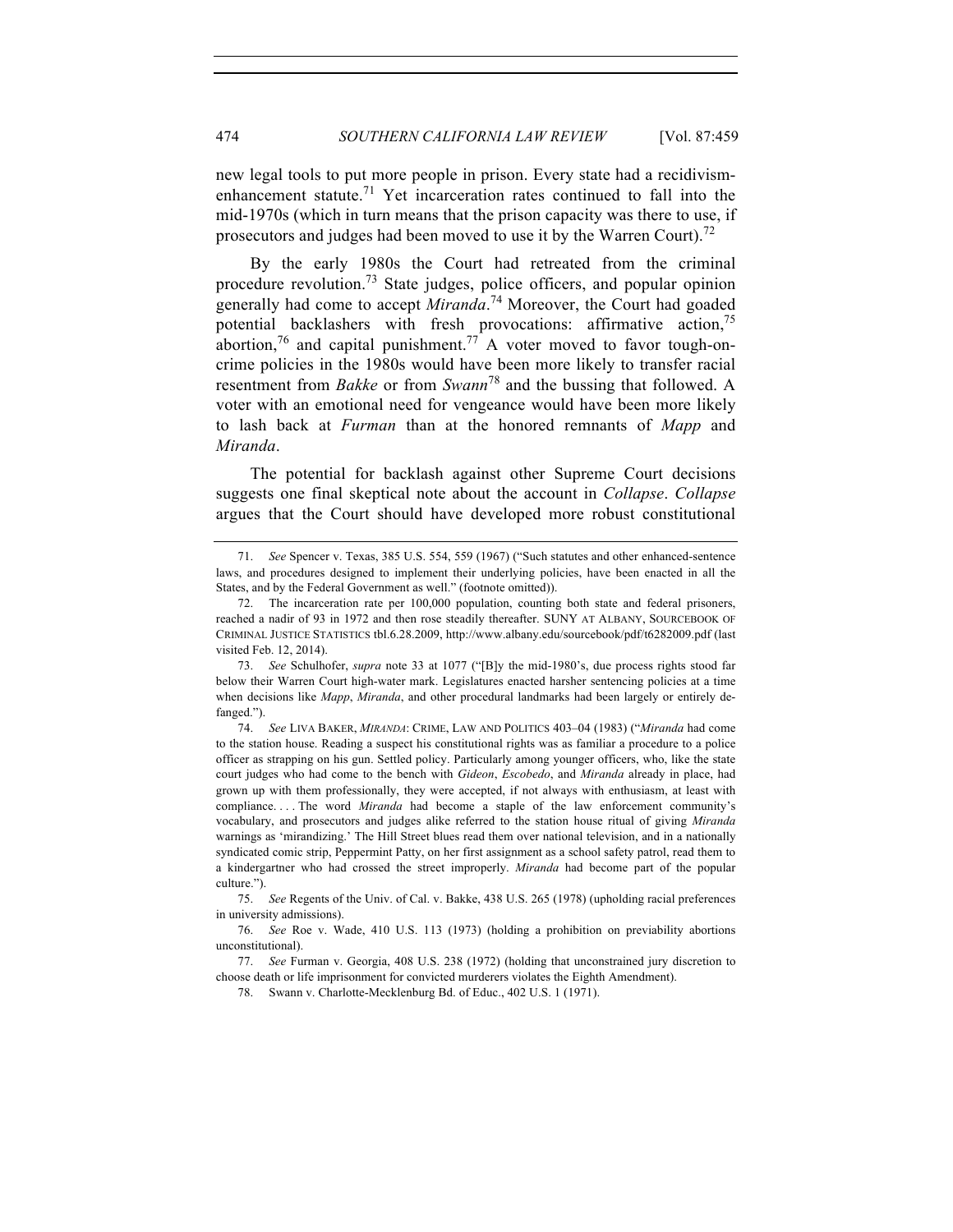protections for substantive liberty and racial equality in the criminal process. I can easily believe that if the Court had ruled against the state in *Swain v.* <sup>79</sup> *McGautha v. California*, <sup>80</sup> and *Doe v. Commonwealth's Attorney for Richmond*, <sup>81</sup> constitutional law would have been better. We would have had *Furman*, *Batson*, <sup>82</sup> and *Lawrence*<sup>83</sup> much earlier than these latter landmarks in fact came down. I have more trouble believing that there would have been no backlash against making these moves in the 1960s or early 1970s.

#### C. COMPETING STORYLINES

There is at least one state-level narrative that at least superficially fits the backlash theory. *Mapp* had a major effect on drug enforcement in New York. While before *Mapp* warrants were "rarely used" in New York, by the end of 1965 the New York Police Department ("NYPD") had obtained more than  $17,000$ .<sup>84</sup> Warrants are costly to the police; the time spent preparing affidavits could be time spent kicking in doors.<sup>85</sup> New York police notably resorted to "dropsy" testimony on a substantial scale after *Mapp*. <sup>86</sup> Misdemeanor arrests by the city's drug squad fell by 50 percent, although that number may reflect a shift to felony cases.  $87$ 

<sup>79.</sup> Swain v. Alabama, 380 U.S. 202, 208–09, 224–28 (1965) (rejecting equal protection challenge to "struck jury" system that had the effect of purging all blacks from jury panels, absent direct proof of discriminatory motive).

<sup>80.</sup> McGautha v. California, 402 U.S. 183, 185–86 (1971) (rejecting due process challenge to unconstrained jury discretion in capital sentencing).

<sup>81.</sup> Doe v. Commonwealth's Attorney for Richmond, 425 U.S. 901 (1976) (affirming without opinion District Court's rejection of constitutional challenge to Virginia's sodomy statute).

<sup>82.</sup> Batson v. Kentucky, 476 U.S. 79, 93–98 (1986) (adopting a burden-shifting approach to equal protection challenges to prosecutorial use of peremptory challenges).

<sup>83.</sup> Lawrence v. Texas, 539 U.S. 558, 575–78 (2003) (holding a statute prohibiting same-sex sodomy unconstitutional).

<sup>84.</sup> *See* Michael Murphy, *Judicial Review of Police Methods in Law Enforcement: The Problem of Compliance by Police Departments*, 44 TEX. L. REV. 939, 941–42 (1966) (stating that prior to *Mapp*, search warrants "had been rarely used," but as of December 1965, fewer than four years after *Mapp*, 17,889 had been obtained).

<sup>85.</sup> *See, e.g.*, William J. Stuntz, *The Distribution of Fourth Amendment Privacy*, 67 GEO. WASH. L. REV. 1265, 1275 (1999) ("Warrants are costly to the police: they require both paperwork and hours hanging around a courthouse waiting to see the magistrate. Gathering evidence from informants and witnesses about whose basement contains cocaine is likewise costly. Both the warrant and probable cause requirements, then, make house searches considerably more expensive for police than those searches would be absent those requirements." (footnote omitted)).

<sup>86.</sup> *See* People v. McMurty, 314 N.Y.S.2d 194, 196–97 (N.Y. Crim. Ct. 1970) (discussing the rise of "dropsy testimony" (testimony stating that suspects dropped narcotics to the ground) after *Mapp*).

<sup>87.</sup> *See* Comment, *Effect of* Mapp v. Ohio *on Police Search-and-Seizure Practices in Narcotics Cases*, 4 COLUM. J.L. & SOC. PROBS. 87, 92 tbl.I (1968) (examining the effect of *Mapp* on arrests).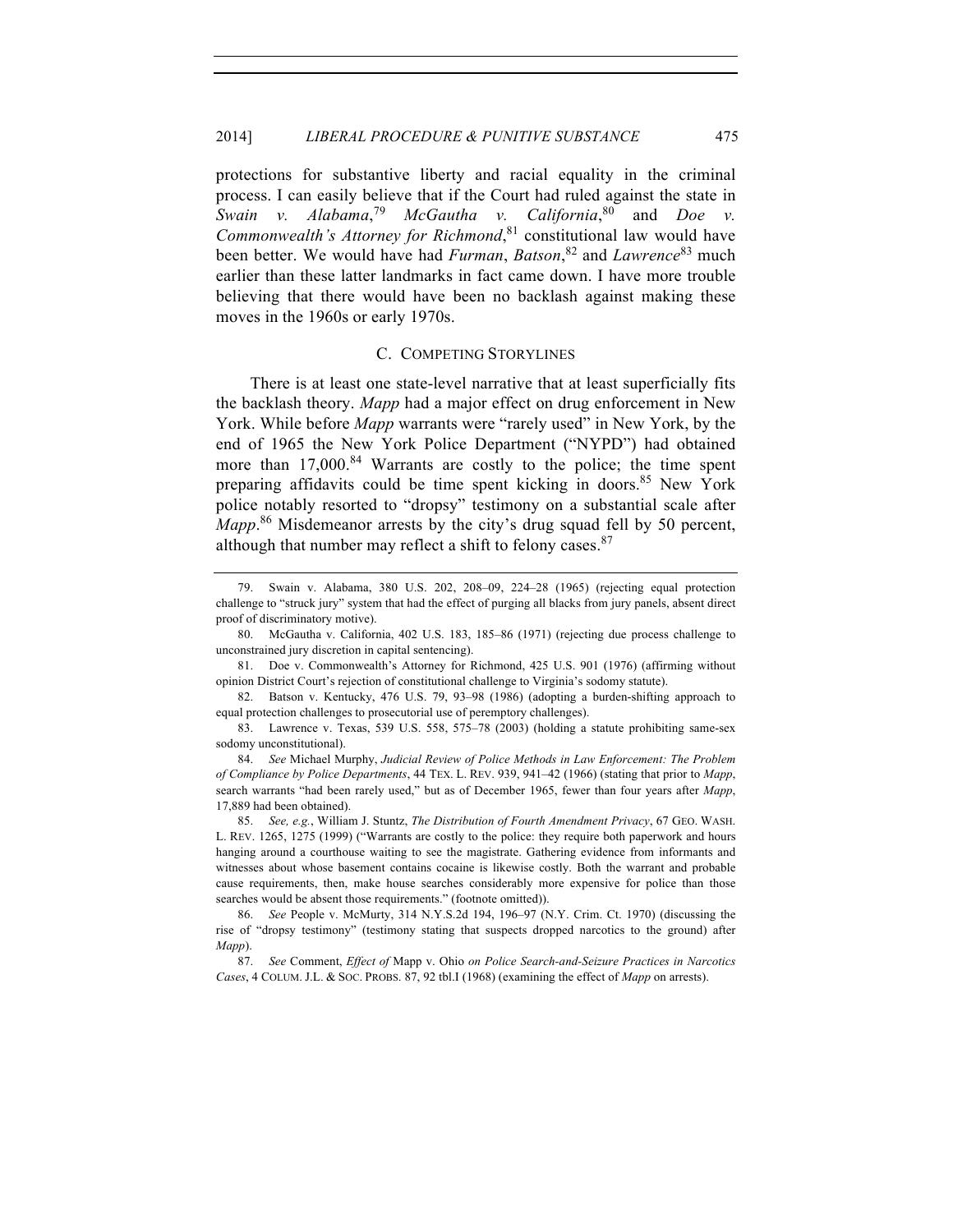*Mapp* had a major impact in New York, and the exclusionary rule's costs are both most pronounced, and perceived as such, in drug cases. Twelve years after *Mapp*, New York adopted the Rockefeller Drug Laws, providing severe mandatory minimums for drug distribution.<sup>88</sup> Here, we have a substantive turn that follows the procedural change on a plausible timeline.

On the other hand, the Rockefeller laws were eccentric, the "toughest in the nation."<sup>89</sup> If there was a backlash confined to New York in the early 1970s, the perversity thesis would be refuted, not confirmed. And it is hard to believe that absent the exclusionary rule, New York would have suppressed the trade in heroin and cocaine. If lawless search powers really drove prices up, police corruption in all probability would have driven them back down.  $90$ 

If experience in New York was superficially consistent with a backlash story, experience in California clearly was not. In 1954, California adopted harsh mandatory minimum sentences for marijuana distribution.<sup>91</sup> The following year, the California Supreme Court, reversing prior cases, adopted the exclusionary rule.<sup>92</sup> The California Supreme Court actually went further than the Warren Court. For example, in 1971, three years after Title II of the federal Omnibus Crime Control Act was enacted, the

89. *See, e.g.*, Symposium, *Notes from the Field: Challenges of Indigent Criminal Defense*, 12 N.Y. CITY L. REV. 203, 227 n.75 (2008) ("Signed into New York State Penal Law in 1973, the Rockefeller Drug Laws stand as the toughest drug sentencing laws in the United States.").

90. *See, e.g.*, Harold Baer, Jr. & Joseph P. Armao, *The Mollen Commission Report: An Overview*, 40 N.Y.L. SCH. L. REV. 73, 76 (1995) (reporting the findings of the Mollen Commission's investigation of corruption in the NYPD, specifically that "[t]he Commission found evidence of police officers profiting from the drug trade in a variety of ways, including: (1) selling confidential police information, escorting the transportation of drugs and drug money and using police powers to harass rival drug dealers; (2) stealing drugs, money and handguns from street dealers; (3) robbing drug dealers and their customers; (4) burglarizing drug dens and stash houses; and (5) selling stolen drugs and guns to other officers or to drug dealers." (footnotes omitted)).

91. *See A Fiscal Analysis of Marijuana Decriminalization, Chapter 1. Reasons for Escalating Enforcement Costs: California Drug and Marijuana Arrests, 1960–67*, SCHAFFER LIBR. DRUG POL'Y, http://www.druglibrary.org/schaffer/hemp/moscone/chap1.htm (last visited Feb. 12, 2014) ("In 1953– 54 minimum mandatory sentences were established for cannabis crimes, with 'escalator clauses' punishing repeat offenders more severely. Most marijuana offenses were felonies with minimums of one to ten years in prison for possession, or five to life for sale.").

<sup>88.</sup> *See* Edward J. Maggio, *New York's Rockefeller Drug Laws, Then and Now*, N.Y. ST. B. ASS'N J., Sept. 2006, at 30, 30 (explaining how, in 1973, New York's legislature approved Governor Rockefeller's proposed "mandatory incarceration periods for those convicted of the unlawful possession and sale of controlled substances based on the measured weight of the drug involved in the case. Generally, a judge was required to impose a sentence of 15 years to life for anyone convicted of selling two ounces, or possessing four ounces, of narcotic drug (typically cocaine or heroin). These laws became known as the Rockefeller Drug Laws." (footnotes omitted)).

<sup>92.</sup> People v. Cahan, 282 P.2d 905, 911–12 (Cal. 1955).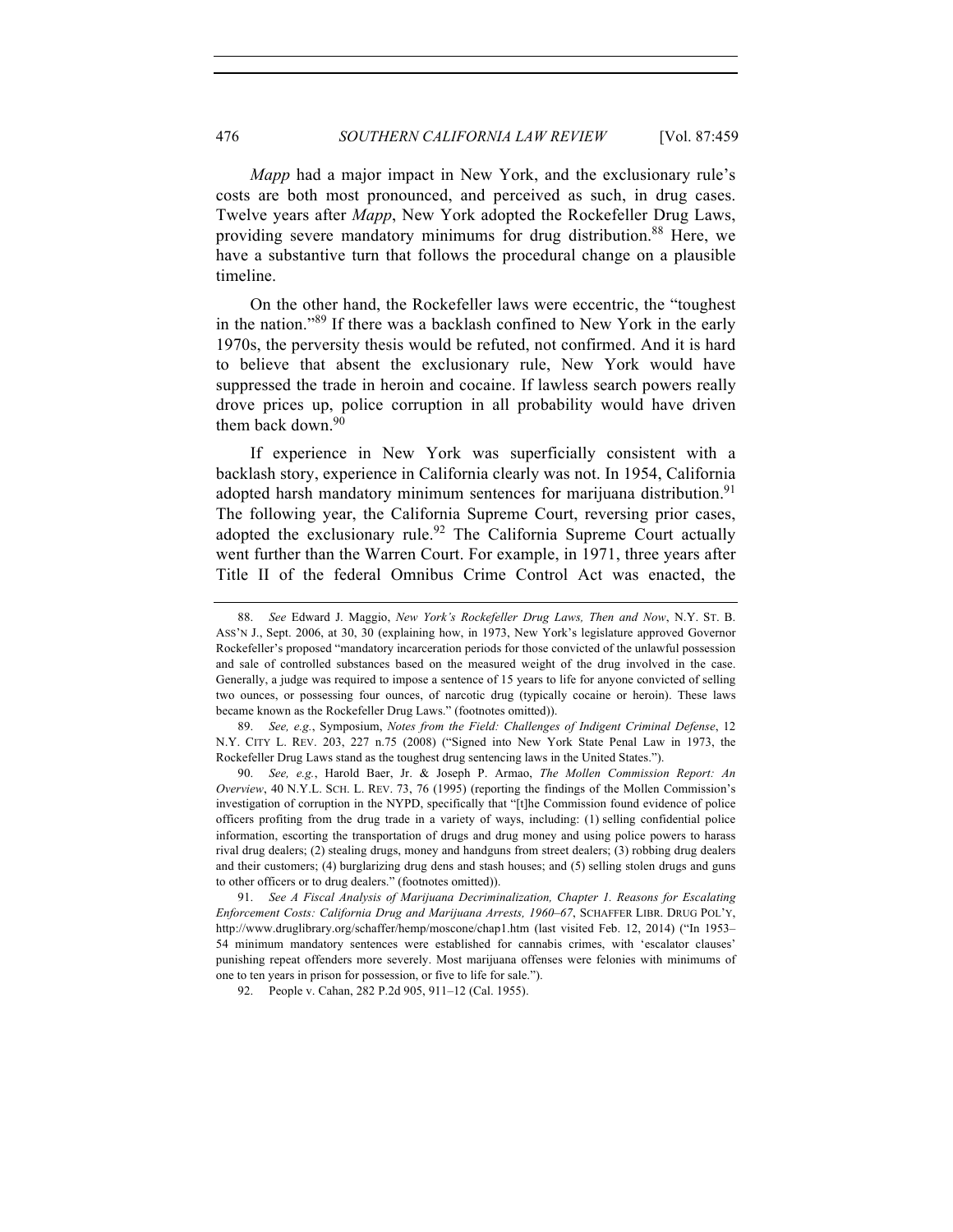California Supreme Court reaffirmed third-party standing to invoke the state exclusionary rule just two years after the U.S. Supreme Court had reaffirmed the individual standing limitation in federal cases.<sup>93</sup>

In 1975, the California legislature, with the state high court's procedural liberalism at its height, adopted the Moscone Act reducing possession of marijuana to a citation-only misdemeanor with a maximum \$100 fine.<sup>94</sup> Seven years later, the state's voters approved Proposition 8, which abolished independent state constitutional doctrine regarding criminal procedure.<sup>95</sup> There was a backlash; but at the state level, it operated against procedure in procedural terms.

In 1994—twelve years after Proposition 8 aligned California criminal procedure with the floor set by the Burger and Rehnquist Courts—the legislature proposed, and the voters approved, the so-called three strikes law.<sup>96</sup> So the sequence in California is hard to square with the perversity thesis. In 1955, liberal procedure followed punitive substance; in 1975, liberal substance followed liberal procedure; in 1994, punitive substance followed conservative procedure.

I believe my speculation that the criminal procedure revolution had nothing to do with the punitive turn is more plausible than Stuntz's contrary speculation. I also believe that the New York record gives scant support to the perversity thesis, while the federal and California records weigh strongly against it. That said, when faced with conflicting

95. On Proposition 8, see JOSH R. GRODIN, IN PURSUIT OF JUSTICE: REFLECTIONS OF A STATE SUPREME COURT JUSTICE 115 (1989) ("The upshot seemed to be that after Proposition 8 evidence could not be excluded in a criminal trial on the ground that it had been obtained illegally unless its exclusion was mandated by the federal Constitution . . . but our opinion stood for a broader principle: after Proposition 8 the state constitutional provisions on privacy, or unreasonable searches and seizures, could no longer be the basis for excluding evidence."), and Candace McCoy, *Crime as a Boogeyman: Why Californians Changed Their Constitution to Include a "Victims' Bill of Rights" (and What It Really Did)*, *in* CONSTITUTIONAL POLITICS IN THE STATES 128–46 (G. Alan Tarr ed., 1996) (exploring why California changed its constitution to include a "victims' bill of rights" and the impact of that change).

96. *See* JENNIFER E. WALSH, THREE STRIKES LAWS 55–56 (2007) (discussing the adoption of the three strikes law).

<sup>93.</sup> *Compare* Kaplan v. Superior Court, 491 P.2d 1, 8 (Cal. 1971) (en banc) (upholding vicarious exclusionary rule), *with* Alderman v. United States, 394 U.S. 165, 174 (1969) (rejecting vicarious exclusionary rule).

<sup>94.</sup> *See A Fiscal Analysis of Marijuana Decriminalization, Chapter III. Legislative Changes in California Marijuana Laws in 1970s*, SCHAFFER LIBR. DRUG POL'Y, http://www.druglibrary.org/schaffer/hemp/moscone/chap3.htm (last visited Feb. 12, 2014) ("Senator Moscone introduced Senate Bill 95 which was heard and enacted by the Legislature in 1975. This bill was signed into law on July 9, 1975 by Governor Edmund G. Brown, Jr., making California the fifth state (out of an eventual total of eleven) to end the arrest and jailing of persons charged with possession of small amounts of marijuana for personal use.").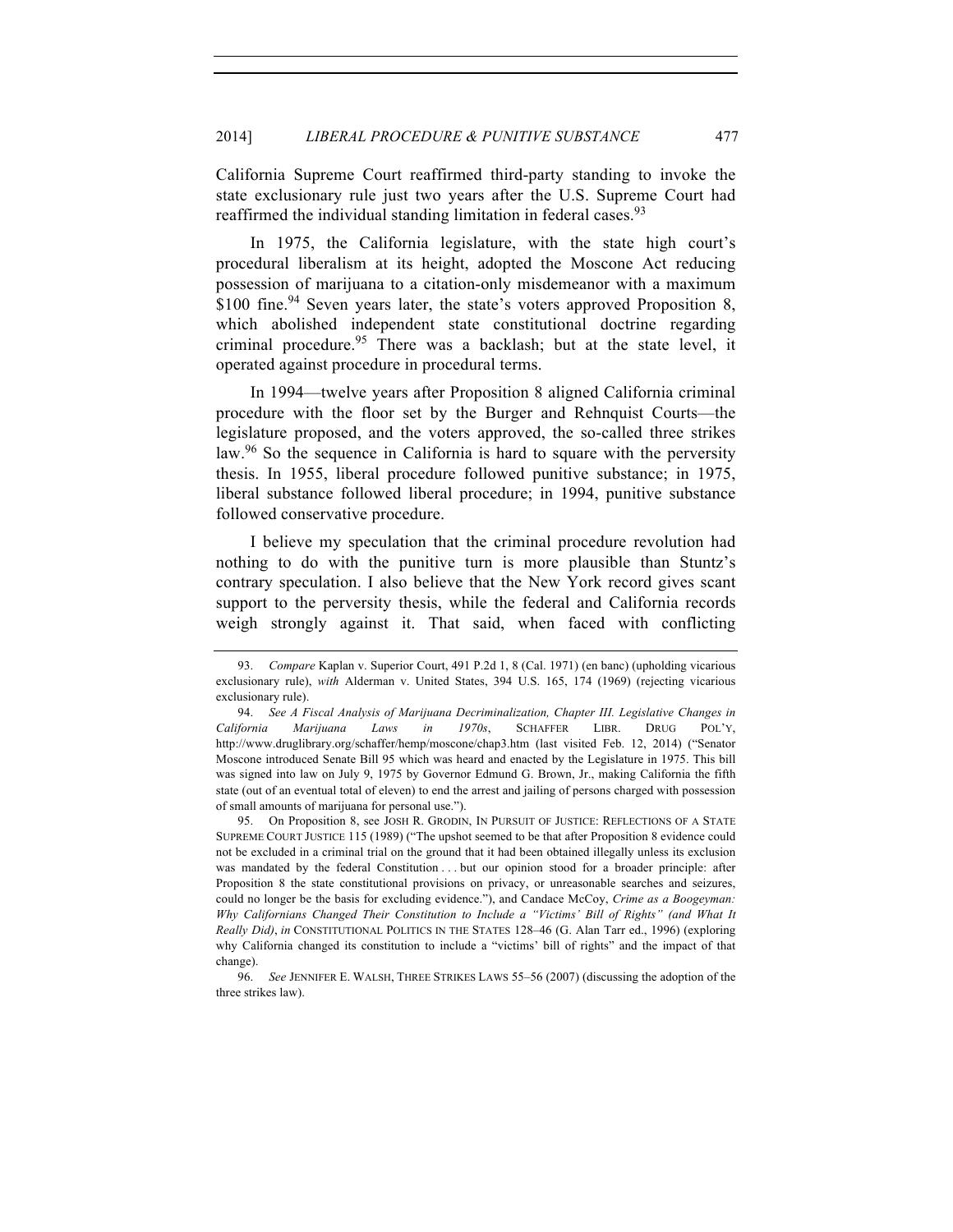speculations and anecdotes, we would do well to look for clearer evidence.

We cannot create a parallel universe identical to the one we knew in 1961, edit out the criminal procedure revolution, and compare the results with our present situation. Nonetheless, there is at least one source of potentially informative evidence.

## IV. SOME EMPIRICAL EVIDENCE

The criminal procedure revolution had different consequences in different jurisdictions. The revolution had three core components: *Gideon*, *Mapp*, and *Miranda*. A majority of the states required the appointment of counsel for indigent felony defendants. This group in turn was divided into those that made the appointment before hearing the plea and those that permitted a pro se felony defendant to waive counsel in the course of pleading guilty. About half the states had the search-and-seizure exclusionary rule. No jurisdiction tracked *Miranda* precisely, but there were variations in interrogation law.

In theory, these differences set up natural experiments. We can compare jurisdictions where the impact of the Warren Court decisions was at its maximum with jurisdictions where the impact caused significantly less of a shock. A jurisdiction that had anticipated *Gideon* and *Mapp* would have experienced a far lesser shock, and presumably be less fertile soil for punitive backlash, than a jurisdiction that did not. If the Warren Court influenced the punitive turn, we would expect to see these latter jurisdictions, where top-down reform was most radical, to become more punitive more quickly than the former jurisdictions.

Consider the various causal mechanisms thought to support the perversity thesis. In a rational actor model, the Warren Court cases gave legislatures and prosecutors in liberal jurisdictions only modest incentives to nullify the new federal constitutional law by ratcheting up maximum sentences and trial penalties, because the new federal law meant only that the liberal states could not henceforth depart from their own chosen policies. If the mechanism was legislative disinclination to fund what the courts regulate, in the liberal states the judges were already regulating police and the defense function.

If the mechanism was an emotional backlash on the part of median voters moved by suppressed racism, that response should have been most pronounced in those jurisdictions where the Warren Court rulings actually changed the law on the ground. Here, the perception that the police had been handcuffed so that the guilty were escaping, and the affront to local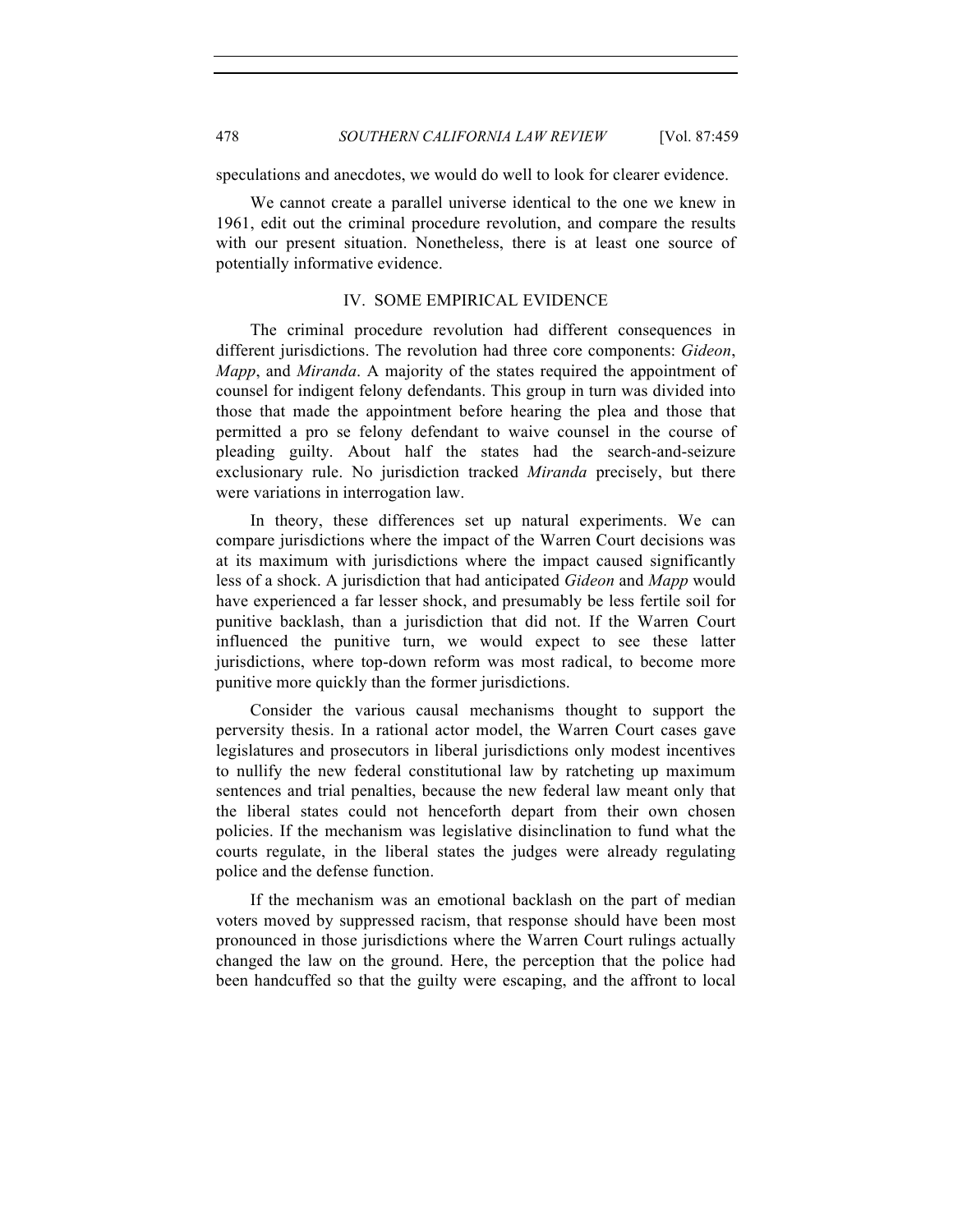autonomy posed by top-down regulation, would be greatest. Boston did not protest *Brown v. Topeka Board of Education*. <sup>97</sup> Boston went ballistic in 1974 when Judge Garrity ordered desegregation-by-bussing in Boston.<sup>98</sup>

If backlash would have been greater in jurisdictions where the Warren Court forced more change in practice, we can examine natural experiments set up by differences in criminal procedure law among otherwise generally comparable jurisdictions. To do this, we need to code jurisdictions as either liberal or conservative in their pre-Warren Court criminal procedure doctrine and identify a measure of how punitive a given jurisdiction is at any given point in time.

Let us start by selecting a measure of our dependent variable, comparative punitiveness. Punitiveness can be thought of as the taste for punishment given some unit of crime or perceived crime. National and state-level per capita incarceration rate data are available at ten year intervals from 1950 to 1980, and then annually from 1984 on. The usual proxy for the crime rate is the homicide rate, because homicide is almost always reported and is a gauge of violent crime more generally. One can calculate a "Punitiveness Index" ("PI") by dividing the prison population per hundred thousand by the homicide rate per hundred thousand.

Table I shows the pattern of the national data (by per capita prison population, state and federal, divided by homicide rate, to yield the "Punitiveness Index" in parentheses) from 1960 to 2000.<sup>99</sup>

<sup>97.</sup> Brown v. Bd. of Educ., 347 U.S. 483 (1954), *supplemented by* 349 U.S. 294 (1955).

<sup>98.</sup> *See* Jeff Jacoby, *Garrity's Folly—25 Years After Busing Began*, BOS. GLOBE, Jan. 4, 1999, at A15 (explaining how the bussing order "triggered the most violent and notorious antibusing backlash in the nation").

<sup>99.</sup> The incarceration data is from CAHALAN, *supra* note 35, at 32 tbl.3-4, and SUNY AT ALBANY, SOURCEBOOK OF CRIMINAL JUSTICE STATISTICS 501 tbl.6.29, http://www.albany.edu/sourcebook/pdf/section6.pdf (last visited Feb. 12, 2014). Homicide data is from *State-by-State and National Crime Estimates by Year(s)*, FED. BUREAU INVESTIGATION, http://www.ucrdatatool.gov/Search/Crime/State/StatebyState.cfm (select "United States-Total" in box a.; "Violent crime rates" in box b.; and the years 1960 to 2000 in box c.; then click "Get Table") (last visited Feb. 12, 2014).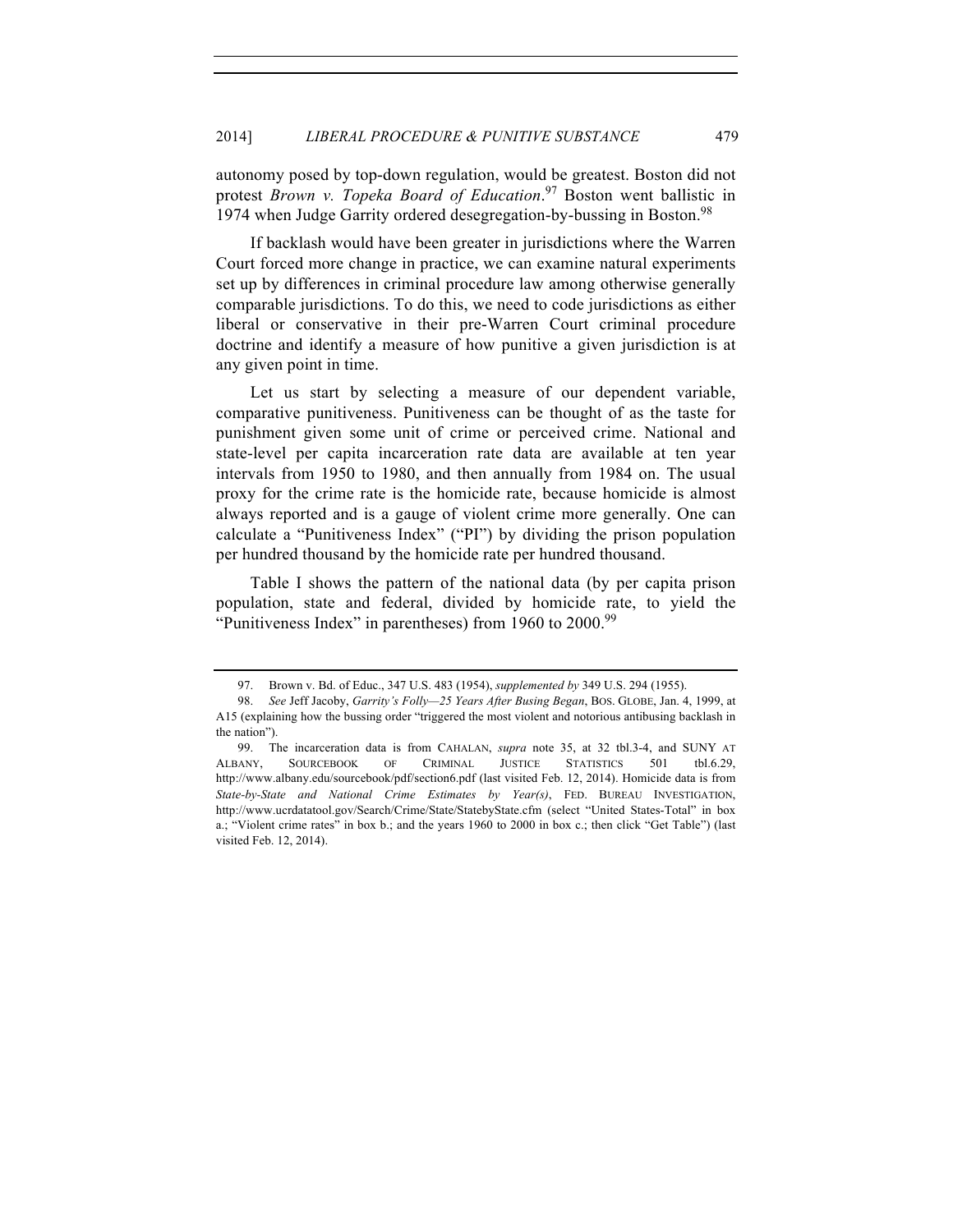| TABLE I. |                                                                                           |                          |
|----------|-------------------------------------------------------------------------------------------|--------------------------|
| Year     | Per Capita Prison<br>Population (state and<br>federal) divided by<br><i>homicide rate</i> | The "Punitiveness Index" |
| 1960     | 119/5.1                                                                                   | (23.3)                   |
| 1970     | 97/7.9                                                                                    | (12.28)                  |
| 1980     | 139/10.2                                                                                  | (13.6)                   |
| 1985     | 200/8.0                                                                                   | (25)                     |
| 1990     | 292/9.4                                                                                   | (31.1)                   |
| 1995     | 411/8.2                                                                                   | (50.1)                   |
| 2000     | 478/5.5                                                                                   | (86.9)                   |

Chart I gives a visual impression of how the national numbers changed. There was a sharp decline during the 1960s, a gradual increase from 1970 through 1990, and a somewhat faster rise from 1990 to 2000, as prison populations continued to grow, while the homicide rate fell by almost half.



If the perversity thesis is true, we would expect to see punitiveness go up either earlier or more rapidly in jurisdictions that were furthest away from the federal model of criminal procedure in the early 1960s. In jurisdictions where state law did not provide either the exclusionary rule or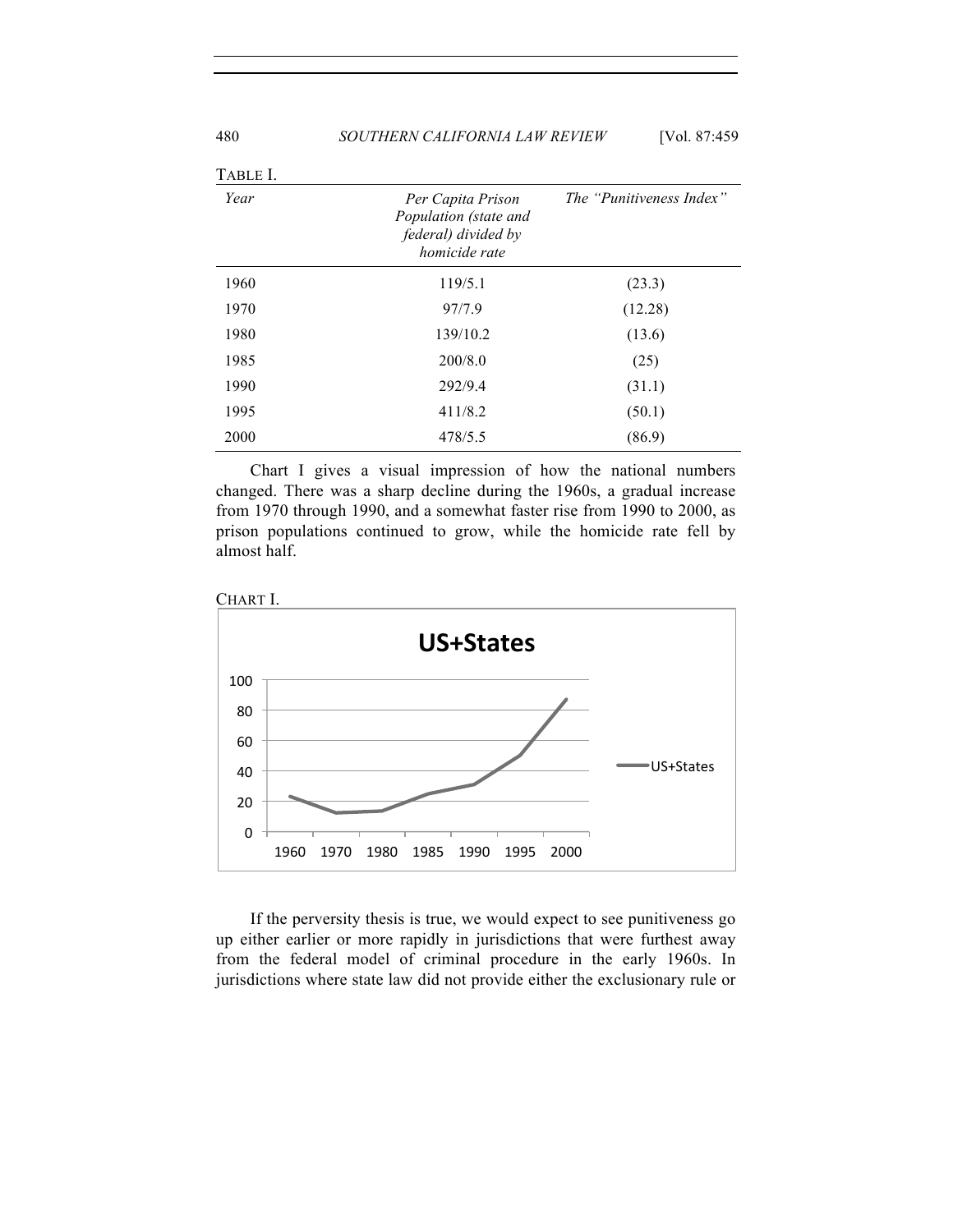a robust right to counsel, the criminal procedure revolution had its most dramatic practical impact. In these jurisdictions, resentment at Supreme Court interference in local affairs would provide the greatest impetus for backlash and the greatest shield for veiled expression of racial prejudice.

The ubiquitous endogeneity problems in this area are addressed in two ways. First, since the conventional view is that the exclusionary rule and *Miranda* have de minimis effects on crime rates, we can treat the homicide rate as independent of changes in doctrine. Second, focusing on the change in punishment imposed per unit of crime within jurisdictions is not liable to a self-selection problem. We can expect that jurisdictions that were liberal on procedure tended to be less punitive as well. The hypothesis we are testing, however, is that liberal changes in procedure cause punitive changes in substance. It follows that the jurisdictions that were least liberal on procedure before the revolution should have experienced the maximum shock and accordingly experienced the sharpest increases in punitiveness. We measure each jurisdiction's punitiveness relative to a baseline set by itself before the revolution.

States with exclusionary rules and robust rights to counsel might have initiated their own state-level punitive backlashes, but there is good reason to discount this possibility. It is true that state supreme courts can trigger reactions just as the Supreme Court can. In the context of criminal procedure, however, there was no need for proprosecution forces to respond substantively to procedural changes. At the state level, those could be reversed directly by either statute or constitutional amendment. Before the Warren Court, the Michigan voters by referendum created exceptions to the state exclusionary rule for concealed weapons<sup>100</sup> and for narcotics.<sup>101</sup> After the Warren Court, California voters abolished the state exclusionary rule altogether.<sup>102</sup>

At any given point in time, the prison population is a function of both policy choices made some years before to commit more offenders for longer sentences, and current policy decisions not to reduce prison populations through early releases. So the current homicide rate is a plausible measure of the crime rate driving the incarceration rate, but it is also plausible to look at the crime rate some years before. Average time served by those released has held steady at two to three years. Homicide

<sup>100.</sup> *See* People v. Gonzales, 97 N.W.2d 16, 24 (Mich. 1959) (rejecting a federal constitutional challenge to a state constitutional amendment creating an exception for concealed weapons).

<sup>101.</sup> *Id.* at 22 n.\* (noting an amendment creating an exception for "any narcotic or drugs").

<sup>102.</sup> *See supra* note 95 and accompanying text.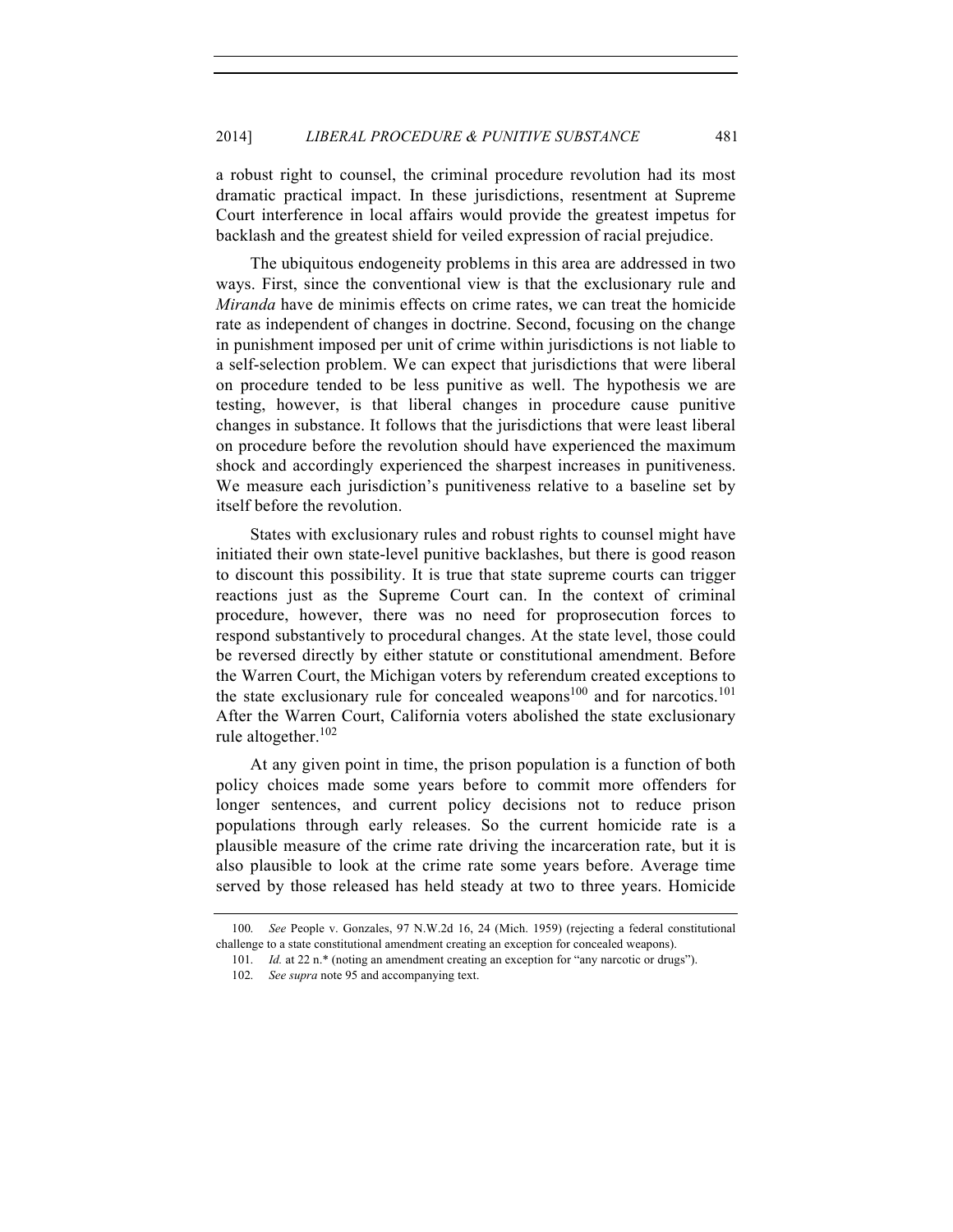numbers can also be volatile; a spike or dip in the reference year may distort the results. So, to calculate the Punitiveness Index, I have used the mean homicide rate for the reference year and the two previous years.

In principle, one could code the prerevolution criminal procedure law of all fifty states, devise a model to control for other influences on the incarceration rate, and regress the effect of the criminal procedure score on subsequent incarceration rates. Such an approach would be both logistically demanding and methodologically problematic, absent a reliable model of the determinants of incarceration. So instead, I have looked for natural experiments, that is, states that were generally comparable except for their prerevolution criminal procedure doctrine.

I began with a list of the ten largest states by population in 1960. From these, I decided to compare New York with California. New York had a robust right to counsel but no exclusionary rule, while California had a robust right to counsel, the exclusionary rule, and had gone far toward anticipating *Miranda*. I had hoped to find another large northeastern state to compare with New York, but none had adopted the exclusionary rule. Both California and New York had capital punishment.

From the ten largest states I also matched Illinois, which had the right to appointed counsel at trial and had moved far toward appointment at arraignment, as well as the exclusionary rule, with Ohio, which was not appointing counsel at arraignment and had no exclusionary rule. Both took a restrictive view of *Escobedo* and so were equally discomfited by *Miranda*. Both jurisdictions had capital punishment.

The minority of states still refusing to appoint counsel for all indigent felony defendants even at trial was small, and some of these had the exclusionary rule. To test the effect of the revolution on a jurisdiction where the revolution's impact was at its maximum, I settled on Maryland: the state was the home of *Betts v. Brady*, <sup>103</sup> had only a limited exclusionary rule, and also had nothing like *Miranda*. I compare Maryland to Kentucky, another mid-sized border state, but one that had both a robust right to counsel and the exclusionary rule. Both jurisdictions read *Escobedo*  narrowly. Both had the death penalty.

I also wanted to test a federal jurisdiction, where the impact of incorporation decisions as such would be zero. *Miranda* made new law for both state and federal actors, but the federal system was not changed at all

<sup>103.</sup> Betts v. Brady, 316 U.S. 455, 473 (1942) (denying counsel to indigent defendants when prosecuted by state governments), *overruled by* Gideon v. Wainwright, 372 U.S. 335 (1963).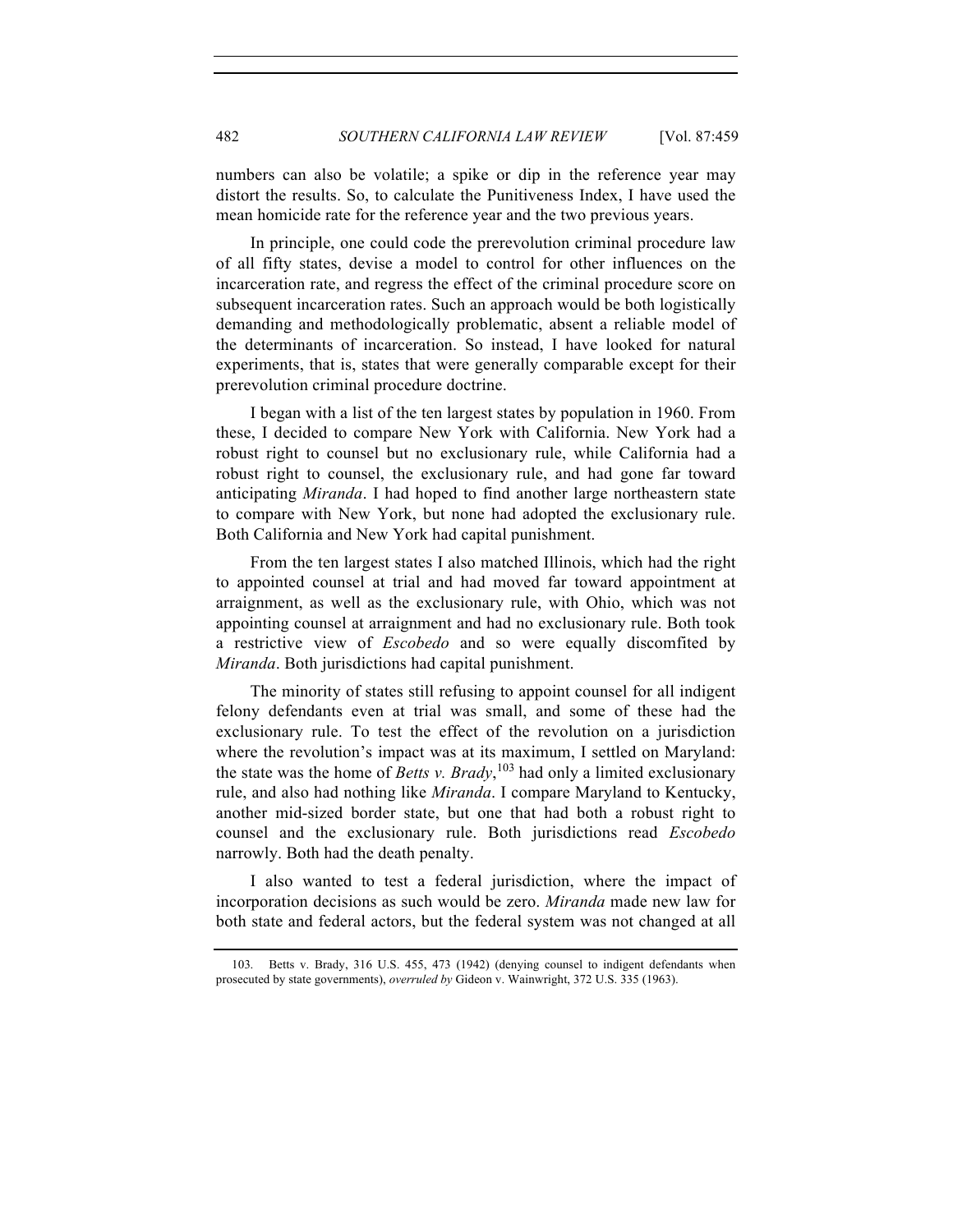by *Mapp* and *Gideon*. The logical candidate was the District of Columbia, a federal jurisdiction coping with an urban crime problem of the same sort as the state systems.

Despite obvious socioeconomic differences, I compare the District with Virginia. The Commonwealth and the District are contiguous geographically, and while the similarities may end there, the differences in criminal procedure doctrine could hardly be greater. Virginia had no exclusionary rule, was retrograde on the right to counsel, and took a conservative line on confessions.

The Appendix explains these coding decisions and provides supporting citations.

Table II records the incarceration rate, the homicide rate, and the Punitiveness Index (incarceration rate divided by homicide rate) for California and New York from 1970 to 2000.

| Year | California        | New York            |
|------|-------------------|---------------------|
| 1970 | $125/6.7=(18.7)$  | $66/7.2=(9.2)$      |
| 1980 | $98/13.0=(7.5)$   | $123/11.6=(10.6)$   |
| 1985 | $181/10.5=(17.2)$ | $195/10.2=(19.1)$   |
| 1990 | $311/11.0=(28.3)$ | $304/13.2=(23.0)$   |
| 1995 | $416/12=(34.7)$   | $378/11.0 = (34.4)$ |
| 2000 | $474/6.2=(76.5)$  | $383/5.0=(76.6)$    |

TABLE II.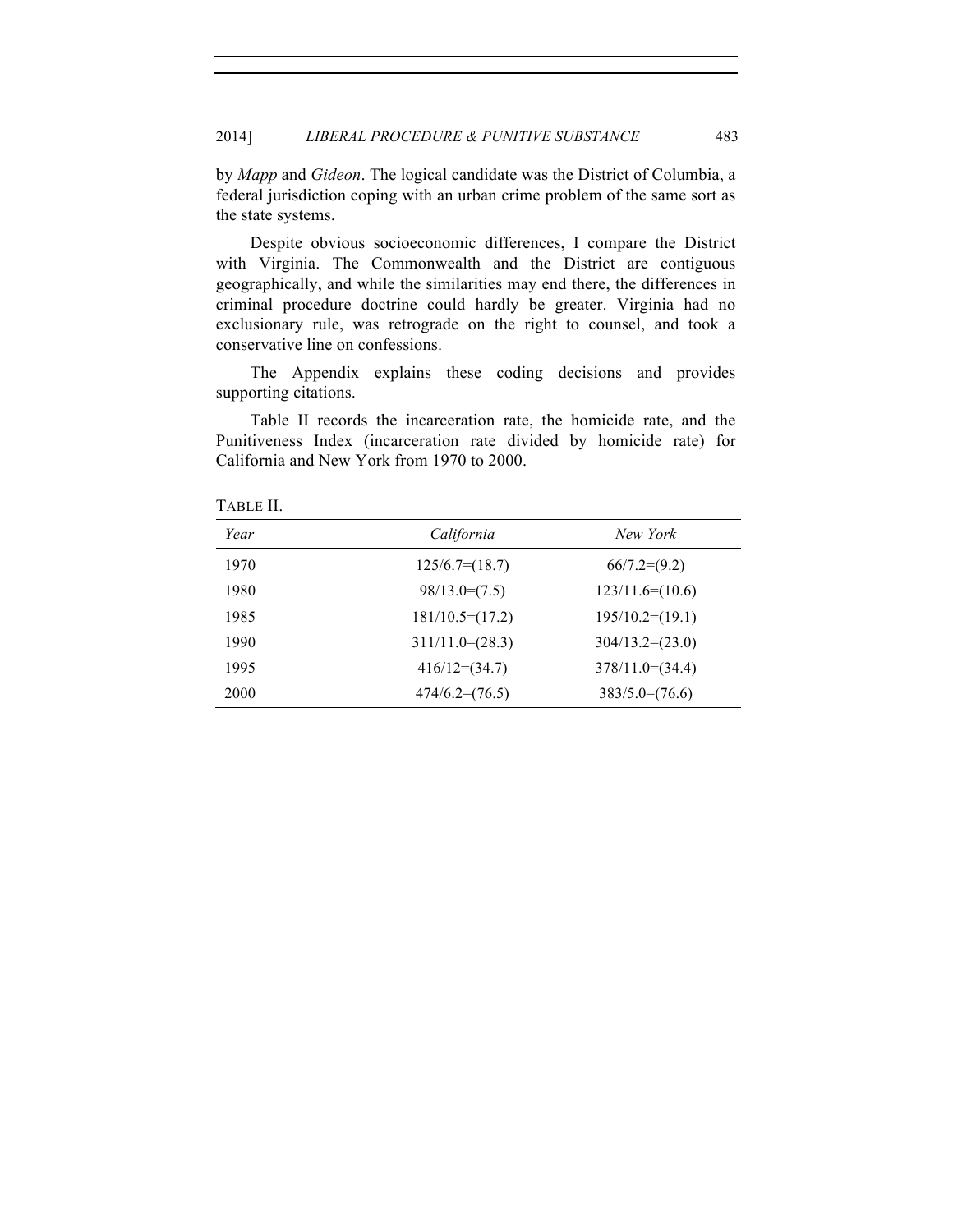In Chart II below, the vertical axis measures the Punitiveness Index the rate of prisoners per 100,000 population divided by the homicide rate per 100,000 population by year.



If the perversity thesis is right, we would expect New York, where *Mapp* and *Miranda* upset local practice dramatically, to take a harsher punitive turn than California, where criminal procedure grew more and more liberal until 1982. Instead, despite the Rockefeller Drug Laws, the respective PI's travel very closely together. At the 1990 data point, California is slightly more punitive than New York; otherwise they travel in lockstep.

Table III lists the incarceration rate, the homicide rate, and the Punitive Index for Illinois and Ohio from 1970 through 2000.

| Year | <i>Illinois</i>    | Ohio              |  |
|------|--------------------|-------------------|--|
| 1970 | $57/8.8=(6.5)$     | $86/6.1=(14.1)$   |  |
| 1980 | $94/10.4 = (9.0)$  | $125/7.7=(16.2)$  |  |
| 1985 | $161/8.9=(18.1)$   | $195/5.3=(36.8)$  |  |
| 1990 | $234/9.3=(25.2)$   | $289/5.8=(49.8)$  |  |
| 1995 | $317/11.1=(28.6)$  | $400/5.8=(69.0)$  |  |
| 2000 | $371/7.8 = (47.6)$ | $406/3.7=(109.7)$ |  |

TABLE III.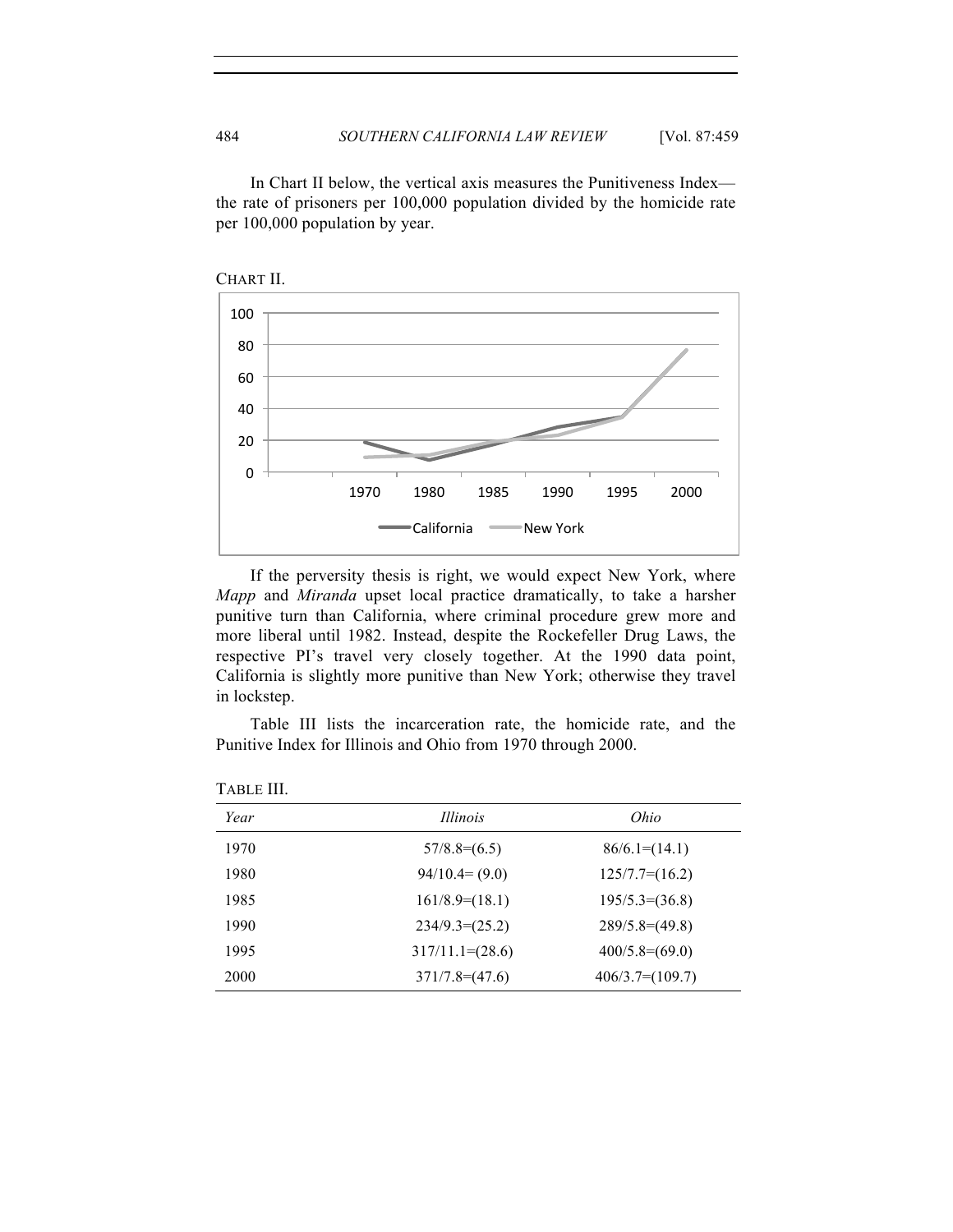In Chart III below, the vertical axis measures the Punitiveness Index the rate of prisoners per 100,000 population divided by the homicide rate per 100,000 by year.



Here again the PIs travel similar paths, at least initially. Ohio is roughly twice as punitive as Illinois until the 1995 data point. If the revolution had a major impact, we would expect to see Ohio's PI rise to more than the baseline relationship with Illinois. It does this only in 1995, thirty years after *Miranda*, rising to 2.4 times the Illinois rate. At the 2000 data point, Ohio's PI is 2.3 times that of Illinois. From the 1970 baseline, the Illinois PI has increased by 632 percent; Ohio's, by 678 percent. If there is a backlash effect, it is not great; and it appears quite late.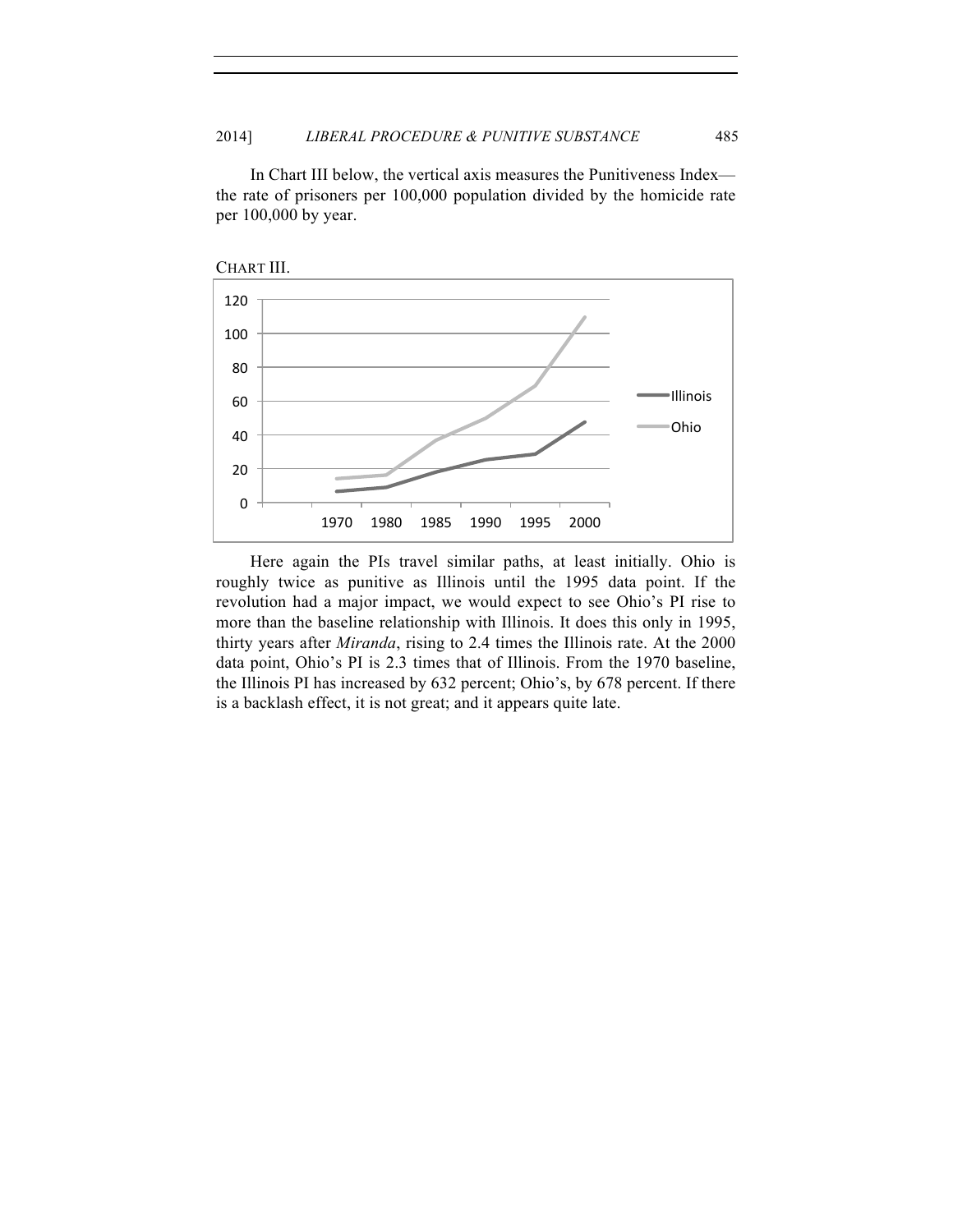Table IV records the incarceration rate, homicide rate, and Punitiveness Index for Kentucky and Maryland for the period of 1970– 2000.

| Year | Kentucky         | Maryland          |
|------|------------------|-------------------|
| 1970 | $88/10.1=(8.7)$  | $132/9.3=(14.2)$  |
| 1980 | $99/9.1=(10.9)$  | $183/9.2=(19.9)$  |
| 1985 | $133/7.8=(17.1)$ | $279/8.2=(34.0)$  |
| 1990 | $241/7.1=(33.9)$ | $348/10.9=(31.9)$ |
| 1995 | $311/6.7=(46.4)$ | $404/12.0=(33.7)$ |
| 2000 | $373/5.3=(70.4)$ | $429/9.0=(47.7)$  |

TABLE IV.

In Chart IV below, the vertical axis measures the Punitiveness Index—the rate of prisoners per 100,000 population divided by the homicide rate per 100,000 population by year.





The perversity thesis predicts that Maryland, reacting to the shock of *Gideon*, *Mapp*, and *Miranda*, one of very few jurisdictions forced to cope with all three, would ratchet up substantive punishment more swiftly than Kentucky, which was coping really only with *Miranda*. Instead, the two states have very similar patterns until the 1985 data point. At that point, Kentucky's PI rises while Maryland's remains briefly flat, and in 2000,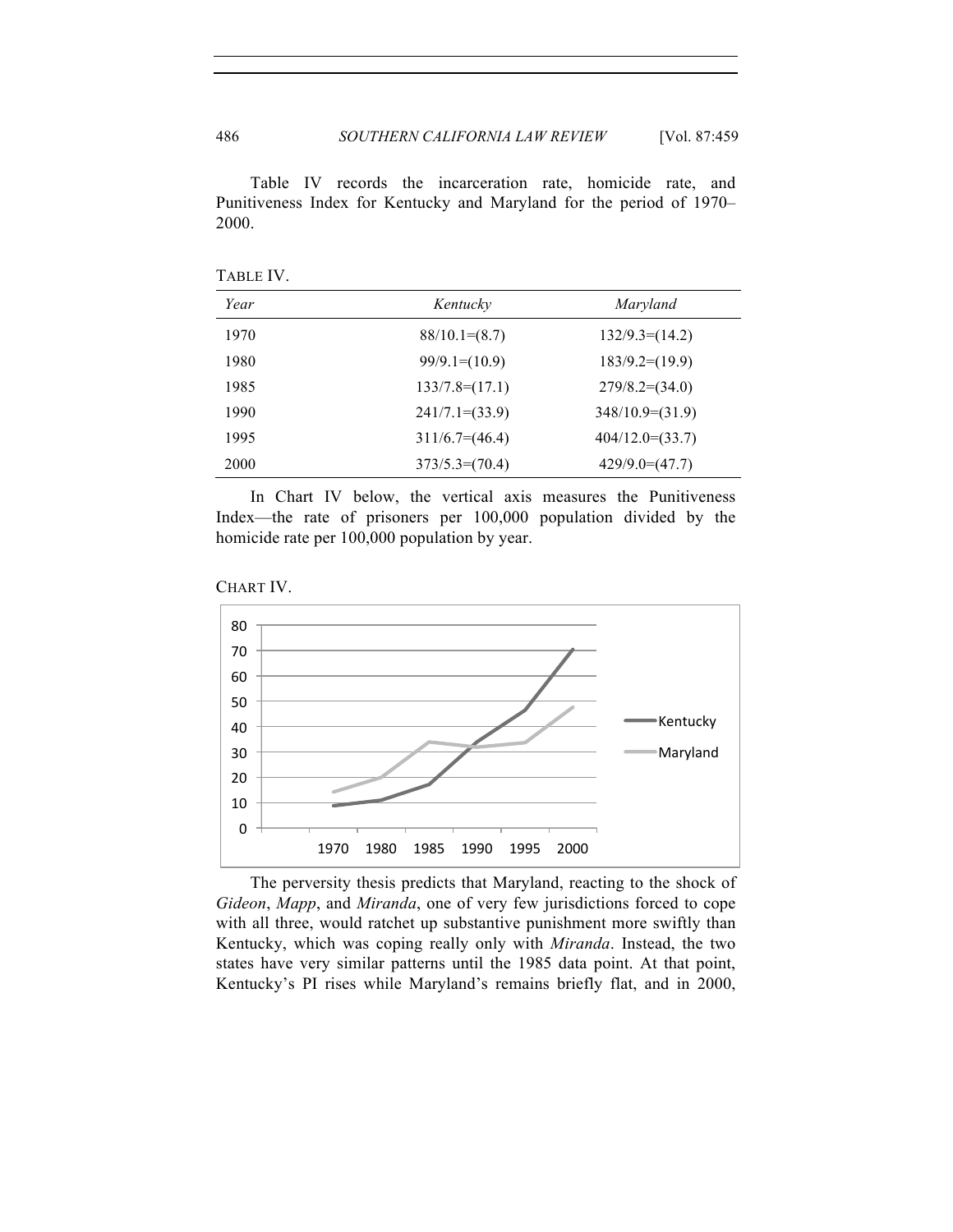Kentucky's PI is about 40 percent higher than Maryland's.

I focus on one other example of maximum divergence. The District of Columbia followed federal criminal procedure law, including *Weeks*, *Zerbst*, and the *McNabb-Mallory* rule limiting protracted interrogation. Neighboring Virginia did not have the exclusionary rule and was not appointing counsel before receiving guilty pleas.

Table V compares the incarceration rate, homicide rate, and Punitiveness Index for the District and the Commonwealth.

| Year | D.C.               | Virginia         |
|------|--------------------|------------------|
| 1970 | $188/29.8=(6.3)$   | $100/9.3=(10.8)$ |
| 1980 | $426/30.0=(14.2)$  | $161/8.7=(18.5)$ |
| 1985 | $738/27.0=(27.3)$  | $204/7.3=(27.9)$ |
| 1990 | $1148/69.7=(16.5)$ | $279/8.2=(34.0)$ |
| 1995 | $1650/71.2=(23.2)$ | $410/8.2=(50.0)$ |
| 2000 | $971/46.0=(21.1)$  | $422/5.9=(71.5)$ |

TABLE V.

In Chart V below, the vertical axis measures the Punitiveness Index the rate of prisoners per 100,000 population divided by the homicide rate per 100,000 population by year.



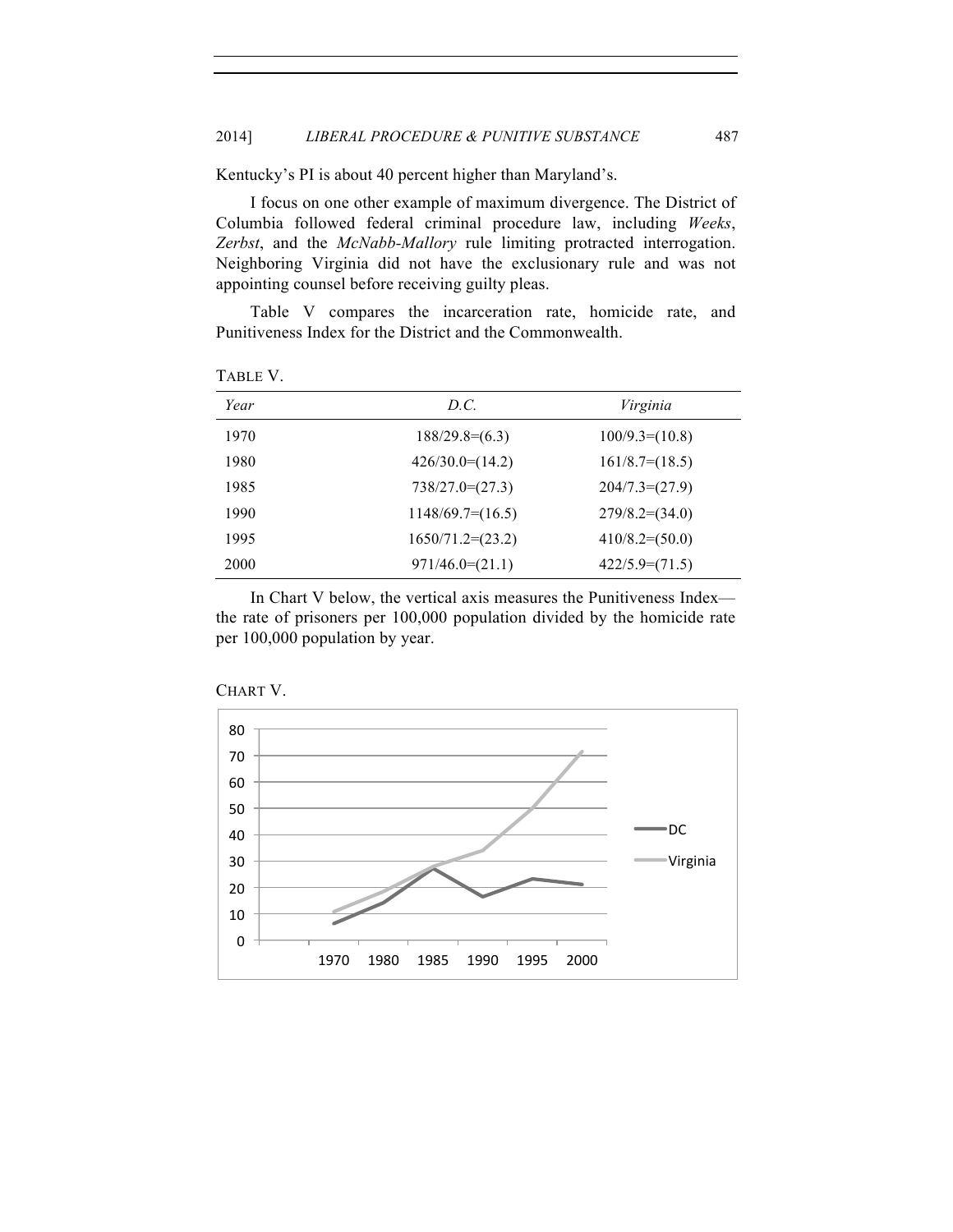This pattern is interesting. Through 1990, the liberal District, where the criminal procedure revolution had its least impact, takes the punitive turn in lockstep with conservative Virginia, where the revolution's impact was at its maximum. The falloff after 1990 does not reflect a less punitive approach in the District. The District's 1995 incarceration rate of 1650 per 100,000 is, I believe, the highest on record for any jurisdiction. But the equally shocking homicide rate of 71.2 per 100,000 produces a falling PI. The system was simply overwhelmed. I interpret the falling PI as reflecting not a taste for less punishment, but rather resource constraints that made it impossible to keep up with rising crime. In 2000, the District's prison system was merged into the federal system.

At the suggestion of Stephen Schulhofer, I have considered a final example: changes in the PI in the United Kingdom during the period 1960– 2000. As Schulhofer points out, "Britain had no equivalent of the Warren Court" and therefore "offers a natural experiment."<sup>104</sup>

Table VI shows the U.K. prison population, the total population, the incarceration rate, the homicide rate, and the Punitiveness Index.<sup>105</sup>

<sup>104.</sup> Schulhofer, *supra* note 33, at 1078.

<sup>105.</sup> The prison population numbers are taken from HOME OFFICE, CM. 5996, PRISON STATISTICS ENGLAND AND WALES 2002, at 16 (2003), *available at*  http://s3.amazonaws.com/zanran\_storage/www.archive2.official-documents.co.uk/ContentPages/ 2829675.pdf. The 2010 prison population number comes from GAVIN BERMAN & ALIYAH DAR, H.C. SN/SG/4334, PRISON POPULATION STATISTICS 20, *available at* www.parliament.uk/briefingpapers/sn04334.pdf (last updated July 29, 2013). The population figures are those reported for 1961, 1971, 1981, 1991, and 2001 at Great Britain Historical GIS Project, *England and Wales Through Time, Population Statistics, Total Population*, VISION BRITAIN THROUGH TIME, www.visionofbritain.org.uk/unit/10001043/cube/TOT\_POP (last visited Feb. 12, 2014). The 2011 census figure comes from OFFICE FOR NATIONAL STATISTICS, 2011 CENSUS KEY STATISTICS FOR LOCAL AUTHORITIES IN ENGLAND AND WALES (2012), *available at* http://www.ons.gov.uk/ons/rel/census/2011-census/key-statistics-for-local-authorities-in-england-andwales/index.html. The homicide number is the number of homicides initially reported as such to police, reported in GAVIN BERMAN, H.C. SN/SG/3805, HOMICIDE RATE AND THE DEATH PENALTY 5, *available at* www.parliament.uk/briefing-papers/SN03805.pdf (last updated Nov. 18, 2005). Berman gives the homicide rate per million in population; to standardize with U.S. statistics I have changed it to reflect the rate per 100,000 population. The 2010 homicide number comes from SARAH OSBORNE, IVY LAU & ANDREW BRITTON, HOME OFFICE, HOMICIDES, FIREARMS OFFENSES, AND INTIMATE VIOLENCE 2010/2011: SUPPLEMENTARY VOLUME 2 TO CRIME IN ENGLAND AND WALES 2010/11, at 15 (Kevin Smith ed., 2012), *available* at https://www.gov.uk/government/uploads/system/uploads/attachment\_ data/file/116483/hosb0212.pdf. With both the U.K. data and the U.S. national data, I have used the reported number for the reference year rather than the mean for the reference year plus the year immediately before and after, as I have done for the state level data. I use the homicide rate to compare the American and British experiences, but there is a fresh methodological risk in using the U.K.

homicide rate as an index of overall crime. Given the relative rarity of homicides in the U.K., it is possible that the homicide rate reflects crime generally, or the perception of crime generally, less reliably than in the U.S.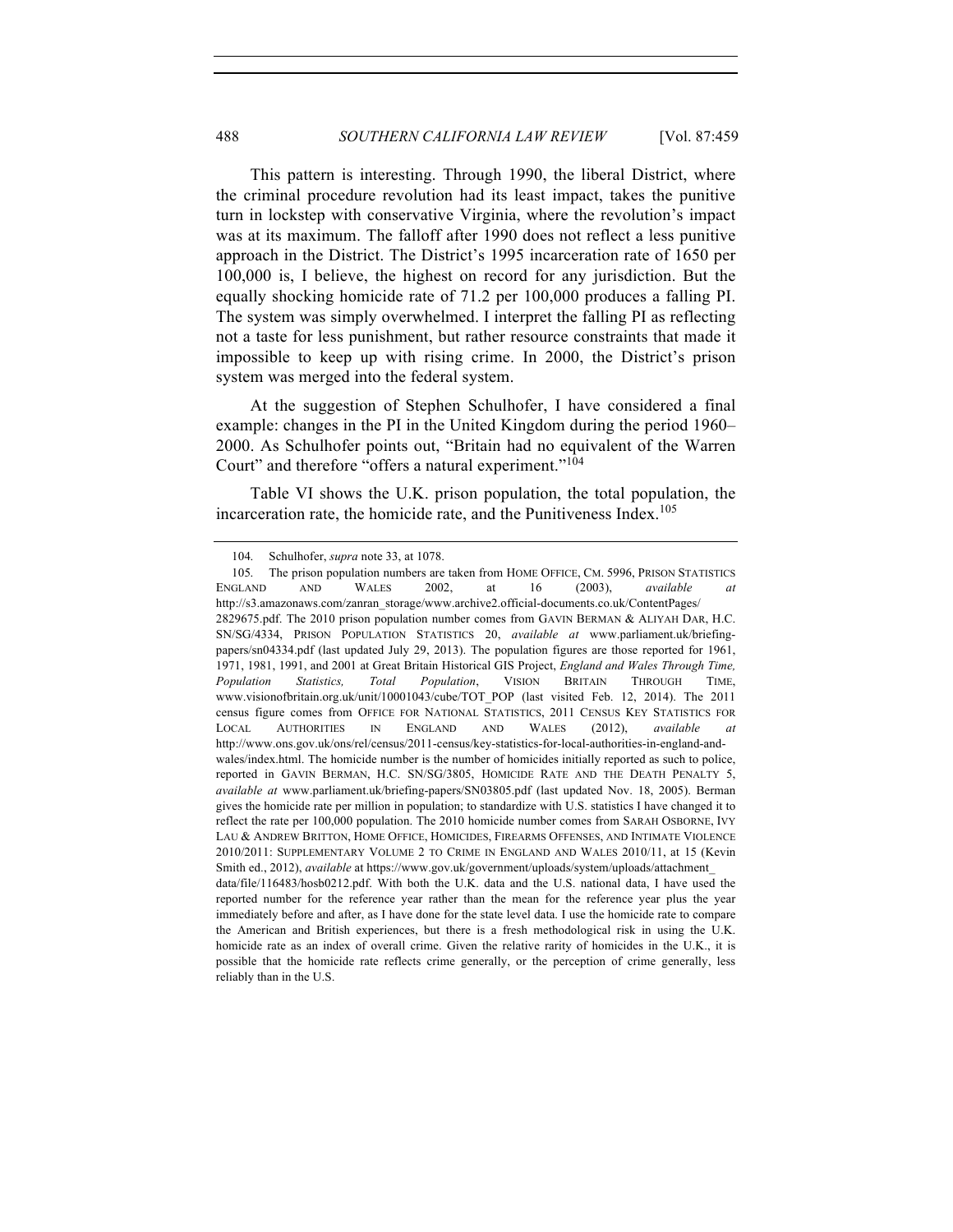| TABLE VI. |           |                          |                        |               |     |
|-----------|-----------|--------------------------|------------------------|---------------|-----|
| Year      | Prisoners | Population<br>(millions) | Rate<br>per<br>100,000 | Homicide Rate | PI  |
| 1960      | 27,099    | 46.1                     | 59                     | 0.62          | 95  |
| 1970      | 39,028    | 48.7                     | 80                     | 0.81          | 99  |
| 1980      | 42,264    | 48.5                     | 87                     | 1.25          | 70  |
| 1990      | 44,975    | 51.1                     | 88                     | 1.3           | 68  |
| 2000      | 64,602    | 52.0                     | 124                    | 1.63          | 76  |
| 2010      | 84,725    | 56.1                     | 150                    | 1.15          | 130 |

In Chart VI below, the vertical axis measures the U.K.'s Punitiveness Index—the rate of prisoners per 100,000 population divided by the homicide rate per 100,000 population by year.



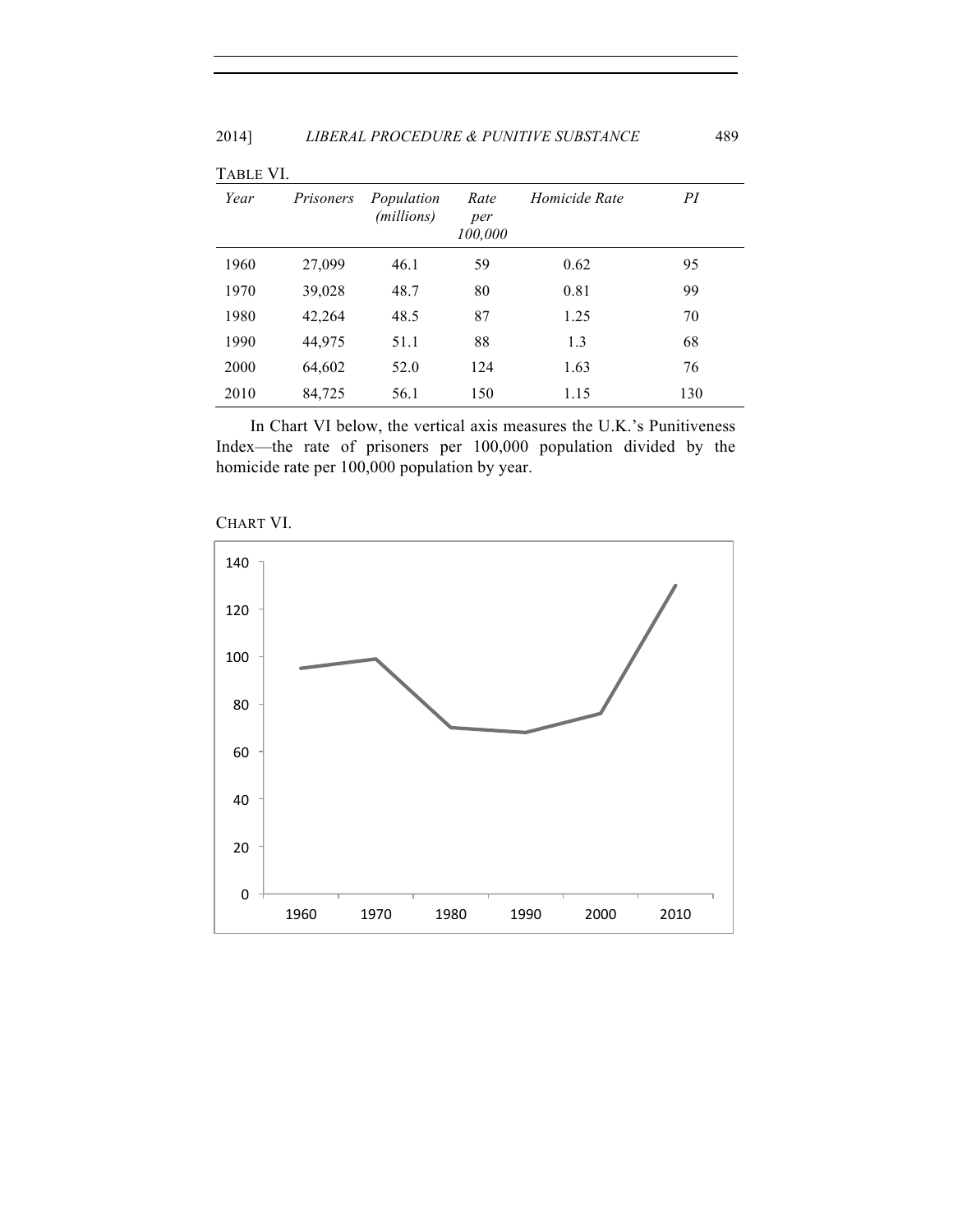Chart VII compares changes in the national U.S. and U.K. Punitiveness Indexes.





The U.K., without a Warren Court intervention, saw a decline in the PI from 1970 to 1990. As in D.C. during the 1990s, the falling PI is a function of a rising homicide rate rather than a decline in the incarceration rate. After 1990 the U.K. PI begins to rise, as the incarceration rate rose steadily and the homicide rate began to fall after 2000.

The U.K. did not experience a Warren Court, but it did experience a major change in criminal procedure: the Police and Criminal Evidence Act of 1984 ("PACE"). Although the final legislation adopted the metaphor of balancing rather than of backlash, PACE clearly shifted the balance in favor of law enforcement rather than civil liberties.<sup>106</sup> Yet this conservative

<sup>106.</sup> *See* Michael Zander, *PACE (The Police and Criminal Evidence Act 1984): Past, Present and Future* 1–4 (London Sch. of Econ., Working Paper 1/2012, 2012) (reviewing the origins of PACE), *available at* http://www.lse.ac.uk/collections/law/wps/WPS2012-01\_Zander.pdf. PACE was opposed by civil liberties groups. *See id.* at 3 (noting opposition by the civil liberties lobby led by the National Council for Civil Liberties and the Legal Action Group). In general, PACE expanded police power while imposing administrative law type regulations on the exercise of the new powers. *See* DAVID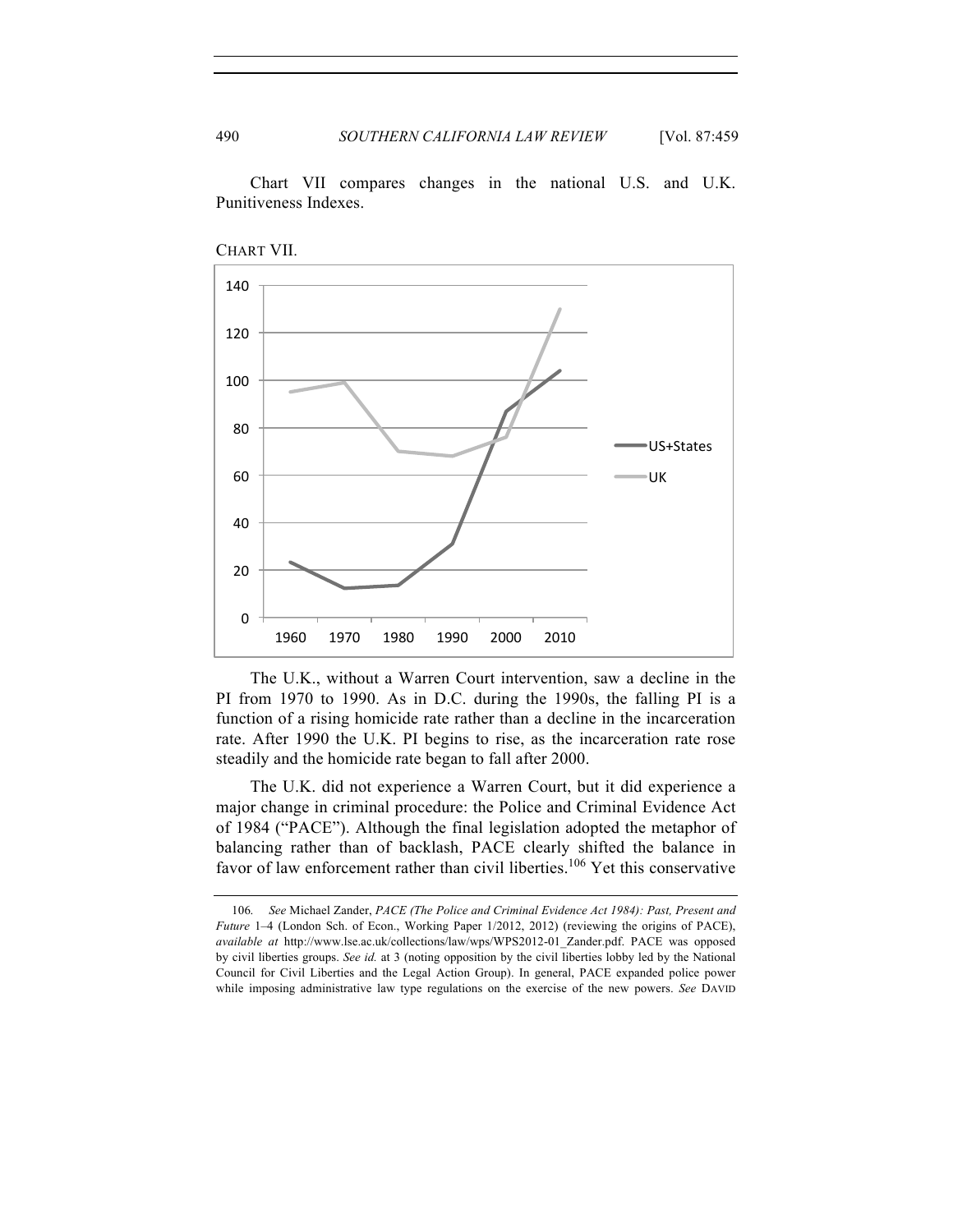turn in criminal procedure was followed by harsher, rather than more lenient, substantive criminal legislation during the  $1990s$ .<sup>107</sup> These substantive measures contributed to the growth of the prison population.<sup>108</sup> The U.K. data, in my view, support the inference of a general conservative turn in criminal justice policy, across both substance and procedure. I see no support for a generalized feedback loop converting liberal procedure into conservative substance.

Chart VIII plots all of the U.S. jurisdictions studied together:



CHART VIII.

The low outlier—the District—in fact had the highest incarceration rate, and can hardly be said to show a liberal jurisdiction that avoided the punitive turn. The high outlier—Ohio—climbs steeply from 1980 to 1990 (a growth rate of 207 percent), but not as steeply as California during the same decade (a growth rate of 277 percent). During this same period, Kentucky's PI grew by 211 percent and that of Illinois by 180 percent, while Virginia's growth rate was 84 percent and Maryland's 60 percent.

Over long periods of time, growth rate statistics are highly sensitive to

BROWN, HOME OFFICE, PACE TEN YEARS ON: A REVIEW OF RESEARCH 1–4 (1997), *available at* http://www.lawteacher.net/PDF/PACE%2010%20Years%20On.pdf (examining the effects of PACE). 107. *See* MINISTRY OF JUSTICE, STORY OF THE PRISON POPULATION: 1993–2012 ENGLAND AND

WALES 25 (2013), *available at* https://www.gov.uk/government/uploads/system/uploads/attachment\_ data/file/218185/story-prison-population.pdf (noting adoption of the 1993 Criminal Justice Act (authorizing sentencing increases for prior offenses), 1996 Offensive Weapons Act (increasing penalties for weapons offenses), and 1997 Crime (Sentences) Act (adopting mandatory minimum sentences for certain offenses)).

<sup>108.</sup> *See id.* ("Legislative and policy changes have contributed to more stringent outcomes . . . .").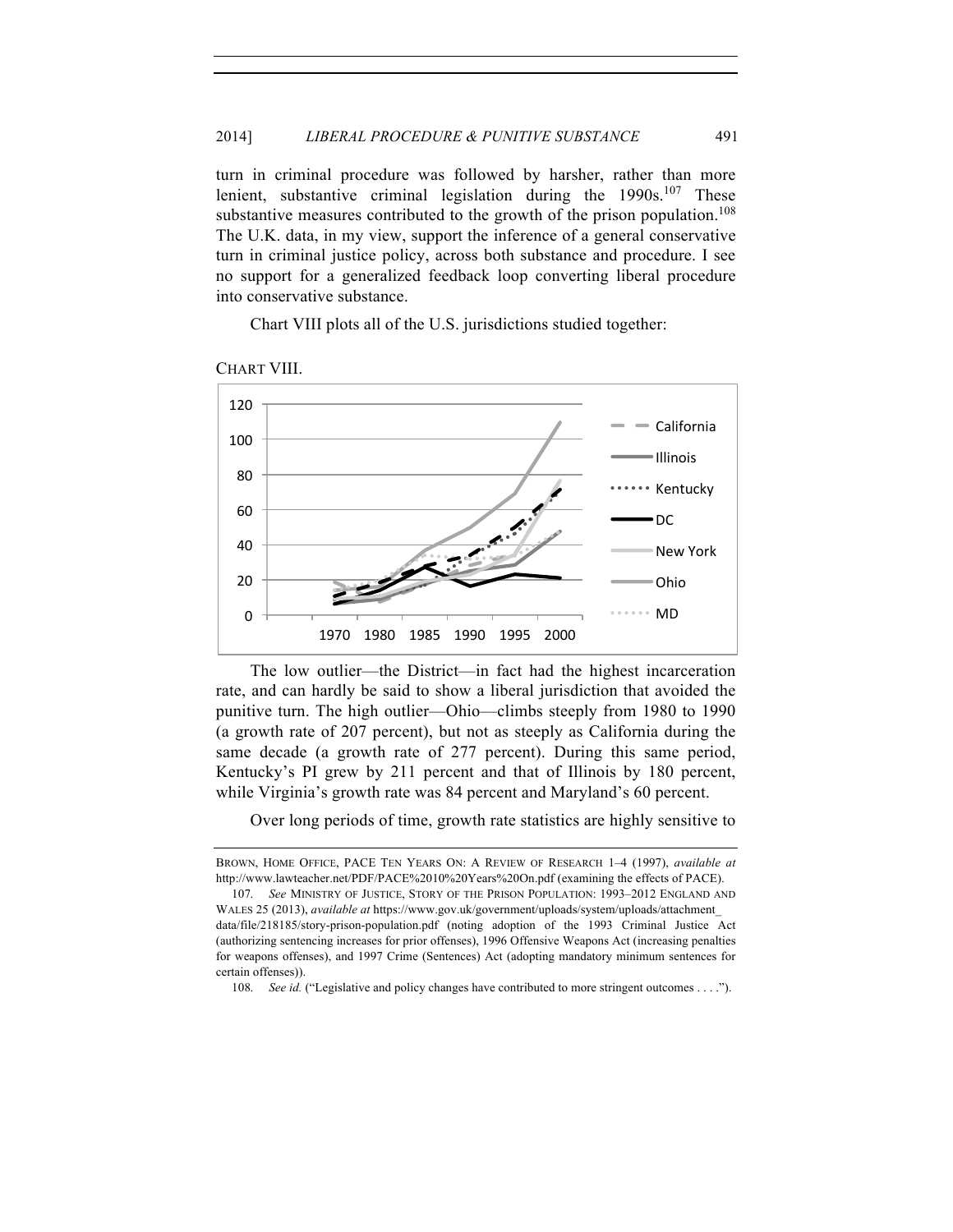baseline choices. What seems clear is that there is no consistent pattern of procedurally conservative jurisdictions becoming more punitive than procedurally liberal jurisdictions.

## V. CONCLUSION

This study has presented evidence from four natural experiments comparing jurisdictions generally similar, but very different in their pre-Warren Court criminal procedure doctrine. The perversity thesis predicts that the liberal jurisdictions, forced to change considerably less than their conservative counterparts, would experience a comparably diminished political reaction against the criminal procedure revolution. If the Warren Court criminal cases contributed to the punitive turn in a major way, we would expect to see the ratio of prisoners-to-crime-rate increase more rapidly in the conservative as opposed to the liberal conditions.

The evidence does not bear that out. Chart II suggests that during the last third of the twentieth century, liberal California and conservative New York grew more punitive at very similar rates. Because the criminal procedure revolution hit New York much harder than it hit California, this example casts doubt on the perversity thesis.

Table III and Chart III show that until 1990, procedurally liberal Illinois and procedurally conservative Ohio experienced very similar rates of change in their punitiveness. From 1990 to 2000, Ohio surged ahead (if that is the right phrase). Explaining why that happened in the period 1990– 2000, three decades after *Mapp*, and didn't happen elsewhere, leads back to reservations about timing and causal mechanisms.

Table IV and Chart IV show that procedurally liberal Kentucky turned more punitive than procedurally conservative Maryland, where the criminal procedure revolution's impact was greater. In this example, the perversity thesis predicts the opposite of what the data show.

In my view, the District-Virginia comparison does not support the perversity thesis. Through 1985, the District and Virginia PIs show comparable growth rates. Thereafter the District's homicide epidemic overwhelmed the system and its PI fell despite a staggering commitment to mass incarceration. To take the nearest state-to-state comparison, procedurally liberal Kentucky's PI grew more rapidly than Virginia's, which is the opposite of what the perversity thesis predicts.

Empirical evidence on such policy questions is rarely conclusive and almost always open to supplementation by additional studies. That said, the time-series evidence presented here, simple as it is, should not be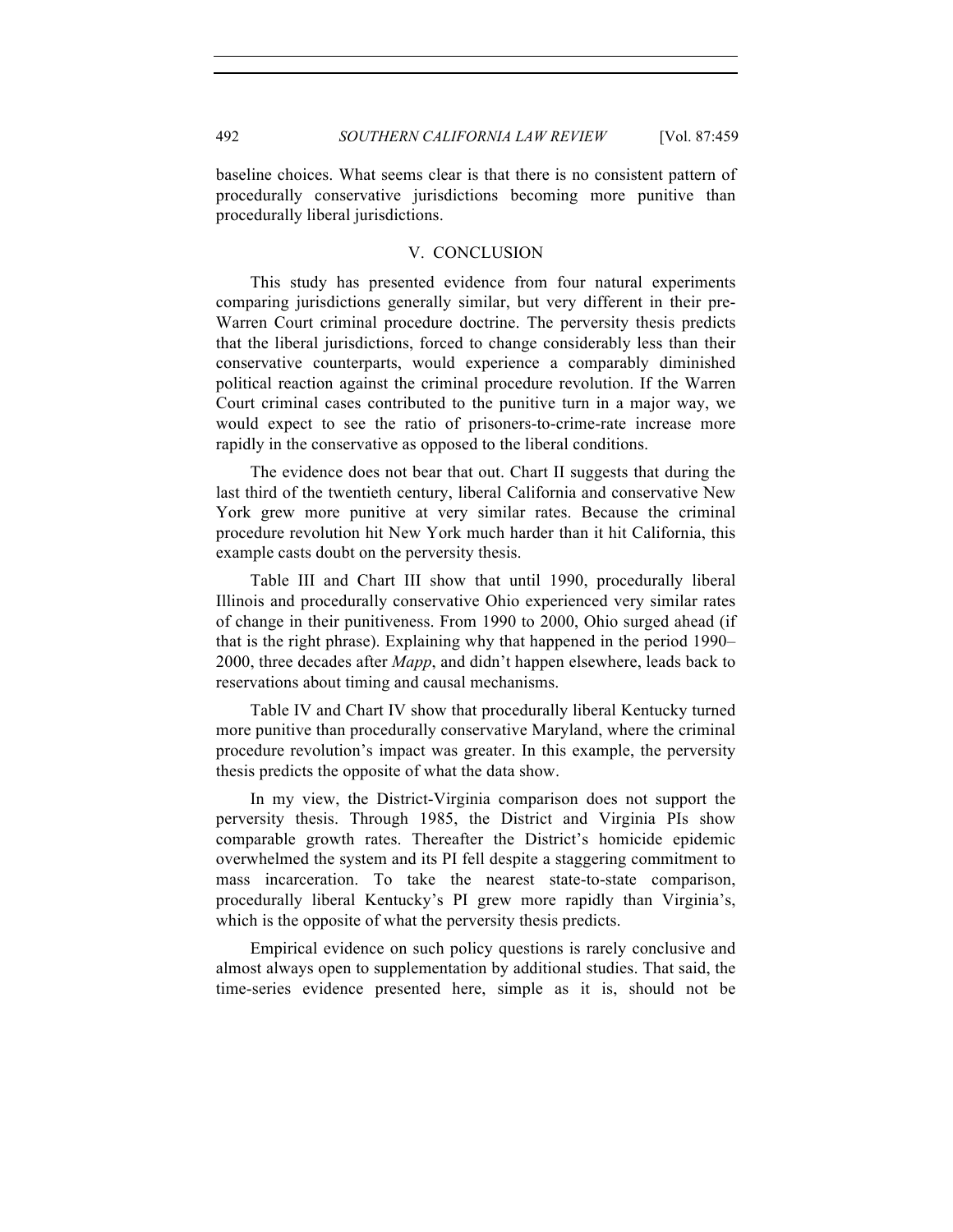trivialized. The focus on changes in PI within each jurisdiction responds to endogeneity concerns. The District-Virginia comparison is a reach from a socioeconomic standpoint; however, I include it because of the extreme divergence in the contiguous jurisdictions' pre-Warren Court doctrines. The other three pairs are reasonably well matched, with quite sharp liberal versus conservative divisions in pre-Warren Court doctrine. If the perversity thesis is sound, we have to wonder why the punitive turn showed so little variation among jurisdictions along the lines of liberal versus conservative criminal procedure doctrine.

If criminal justice is indeed at a crossroads, these findings may be highly pertinent to judges, legislators, and police administrators. Procedural changes designed to reduce the risks of unjust conviction, or to encourage police compliance with constitutional standards, should be debated on their intrinsic merits rather than held back out of fear of substantive backlash. Substantive backlash against liberal procedure is conceptually possible. The available evidence, however, does not support the perversity thesis and on the whole weighs strongly against it.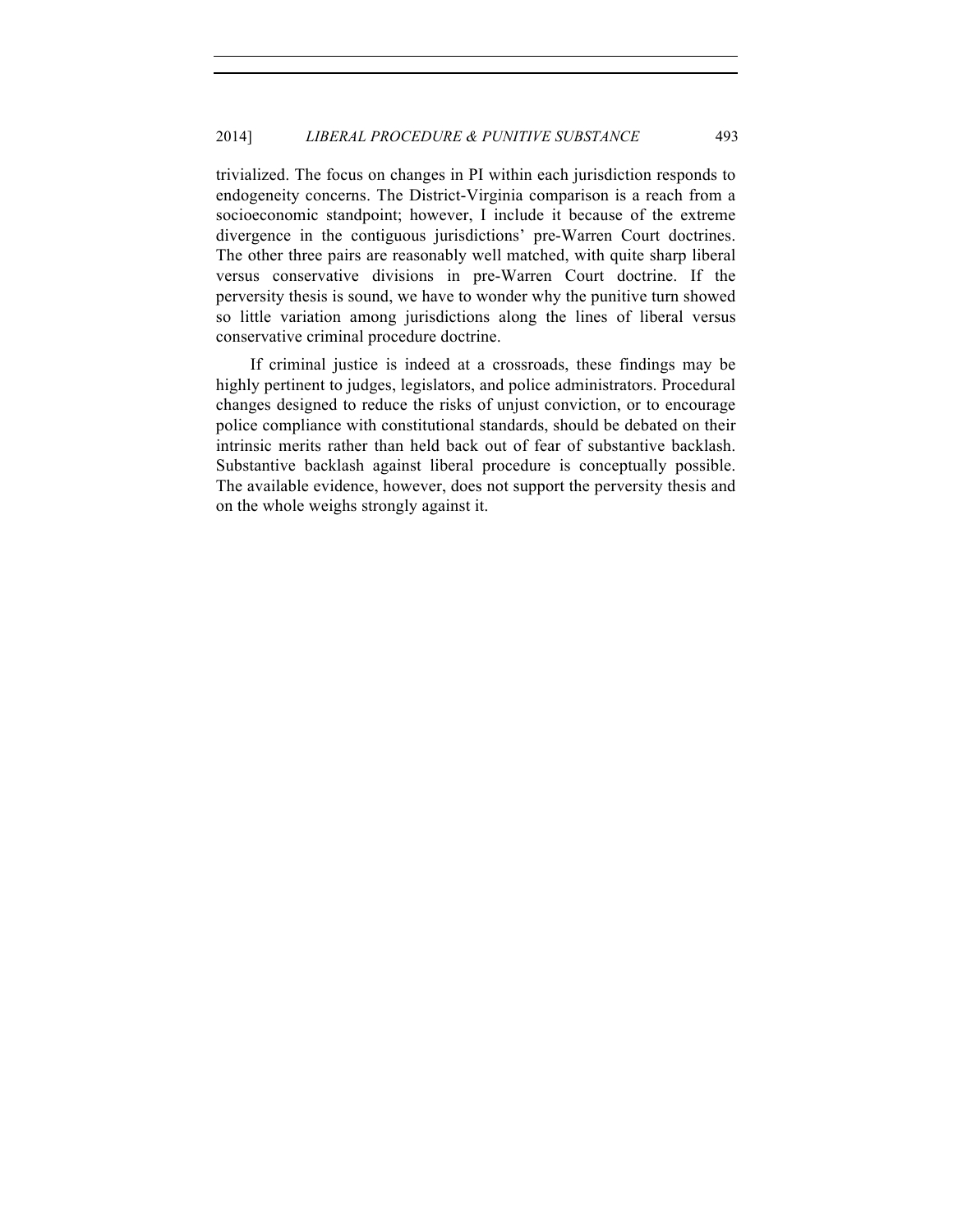# APPENDIX: CODING THE JURISDICTIONS AS LIBERAL OR CONSERVATIVE WITH RESPECT TO CRIMINAL PROCEDURE

By the eve of *Gideon*, a large majority of states were appointing counsel for all felony defendants at least at trial. Retrograde jurisdictions were still denying appointments even at trial. The most liberal jurisdictions appointed counsel before entering a plea at arraignment. More conservative jurisdictions appointed counsel only if the defendant requested counsel sua sponte at the arraignment.

On the eve of *Mapp*, the states were divided roughly evenly over the exclusionary rule.

On the eve of *Miranda* most of the states had taken a narrow reading of *Escobedo*, but California had read *Escobedo* to require proactive warnings by the police about the rights to silence and counsel in *People v. Dorado*. <sup>109</sup> The Supreme Court rejected this *Dorado* warning in a companion case to *Miranda* because the *Dorado* warning did not explicitly state that the suspect could have appointed counsel if he could not afford to hire private counsel. $110$ 

In my view, a liberal jurisdiction would have both the exclusionary rule and a robust right to appointed counsel (that is, at or before the arraignment, but in any event a proactive offer of counsel before the accused could plead guilty). A very liberal jurisdiction would have these elements plus a broad reading of *Escobedo*. A conservative jurisdiction would have no exclusionary rule and a narrow reading of *Escobedo*. A very conservative jurisdiction would have no exclusionary rule, a narrow reading of *Escobedo*, and a weak right to counsel (that is, no proactive offer before receiving a plea or, still more retrograde, refusing to appoint in some cases where the accused pleaded not guilty and went to trial).

By these criteria I coded California as very liberal, New York as conservative, Illinois as liberal, Ohio as conservative, Kentucky as liberal, Maryland as very conservative, the District as liberal, and Virginia as very conservative. Below I explain how I came to these conclusions.

## A. CALIFORNIA WAS VERY LIBERAL

California had the exclusionary rule,  $\frac{1}{11}$  which was broader than the

<sup>109.</sup> People v. Dorado, 398 P.2d 361, 370 (Cal. 1965) (requiring police to warn suspects of their rights to silence and counsel before questioning), *overruled by* People v. Cahill, 853 P.2d 1037 (Cal. 1993).

<sup>110.</sup> Miranda v. Arizona, 384 U.S. 436, 474 (1966).

<sup>111.</sup> People v. Cahan, 282 P.2d 905, 911–15 (Cal. 1955).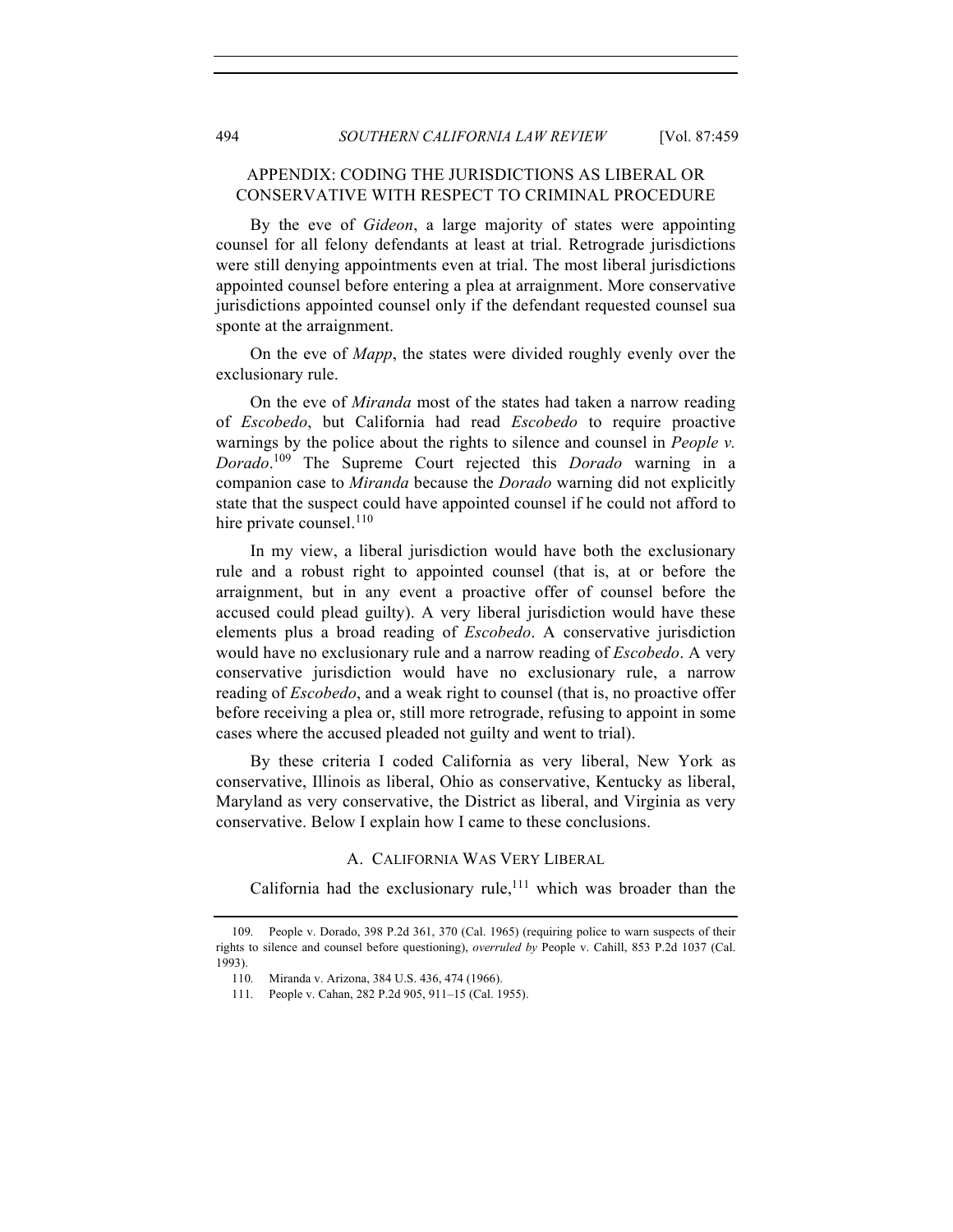federal rule.<sup>112</sup> California also had a robust right to counsel.<sup>113</sup> Finally, with respect to confessions, California gave *Escobedo* a broad reading.<sup>114</sup>

#### B. NEW YORK WAS CONSERVATIVE

New York rejected the exclusionary rule.<sup>115</sup> New York did have a robust right to counsel.<sup>116</sup> Finally, New York took a narrow reading of *Escobedo*. 117

#### C. ILLINOIS WAS LIBERAL

Illinois had the exclusionary rule,  $118$  Illinois had a robust right to counsel, <sup>119</sup> and Illinois took a narrow reading of *Escobedo*. 120

## D. OHIO WAS CONSERVATIVE

Ohio rejected the exclusionary rule,  $^{121}$  Ohio had a relatively weak right to counsel pre-*Gideon*, <sup>122</sup> and Ohio took a narrow reading of

114. *Dorado*, 398 P.2d at 370 (requiring police to warn suspects of their rights to silence and counsel before questioning).

115. People v. Defore, 150 N.E. 585, 588–89 (N.Y. 1926).

116. *See* People v. Breslin, 149 N.E.2d 85, 86–87 (1958) (noting that, although *Betts* made it optional, "New York, however, has provided in section 308 of the Code of Criminal Procedure: 'If the defendant appear for arraignment without counsel, he must be asked if he desire the aid of counsel, and if he does the court must assign counsel'").

117. *See* People v. Gunner, 205 N.E.2d 852, 855–56 (N.Y. 1965) (holding that, where a suspect does not request counsel, *Escobedo* does not apply and police need not warn the suspect of his or her rights).

118. *See, e.g.*, People v. Dalpe, 21 N.E.2d 756, 759–60 (Ill. 1939) (excluding evidence from an illegal search); People v. McGurn, 173 N.E. 754, 761 (Ill. 1930) (excluding evidence obtained during a search incident to an illegal arrest); People v. Castree, 143 N.E. 112, 117 (Ill. 1924).

119. *See* People v. Carpenter, 115 N.E.2d 761, 762 (Ill. 1953) ("[Illinois Supreme Court] Rule 27A provides: 'In all criminal cases wherein the accused upon conviction shall, or may, be punished by imprisonment in the penitentiary, if, at the time of his arraignment, the accused is not represented by counsel, the court shall, before receiving, entering, or allowing the change of any plea to an indictment,' advise him of his right to counsel, and if he is unable to employ counsel shall appoint counsel to represent him.").

120. People v. Hartgraves, 202 N.E.2d 33, 36 (Ill. 1964) (holding that police need not warn suspect of rights, and that giving a warning is only one factor under the voluntariness test).

121. State v. Mapp, 166 N.E.2d 387, 390 (Ohio 1960), *rev'd*, Mapp v. Ohio, 367 U.S. 643 (1961).

122. *See In re* Burson, 89 N.E.2d 651, 655–56 (Ohio 1949) (holding that there is no duty to offer counsel to an indigent defendant at arraignment, absent a request; relying on *Betts*); Sharp v. Eckle, 171

<sup>112.</sup> *See, e.g.*, Kaplan v. Superior Court, 491 P.2d 1, 8 (Cal. 1971) (en banc) (reaffirming thirdparty standing to invoke the exclusionary rule).

<sup>113.</sup> *See* People v. Mattson, 336 P.2d 937, 945–46 (Cal. 1959) ("When defendant is brought before a magistrate on an arrest, the magistrate must inform him 'of his right to the aid of counsel in every stage of the proceedings.' The magistrate, and the superior court before arraignment, must ask defendant 'if he desires the aid of counsel,' and if defendant desires and is unable to employ counsel, 'must assign counsel to *defend* him.'" (citations omitted)).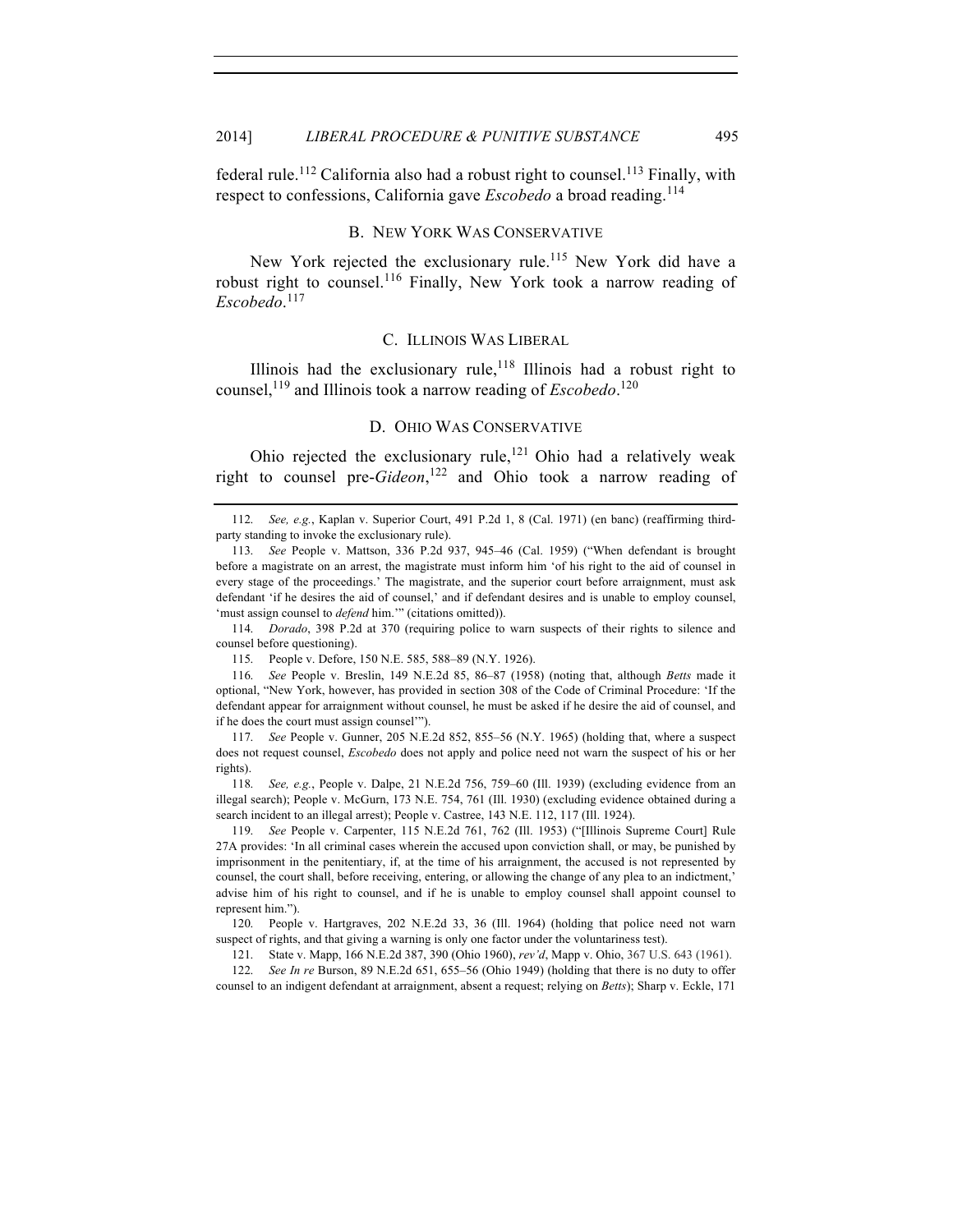*Escobedo*. 123

### 5. KENTUCKY WAS LIBERAL

Kentucky had the exclusionary rule,  $124$  Kentucky had a robust right to counsel, <sup>125</sup> and Kentucky took a narrow reading of *Escobedo*. 126

## 6. MARYLAND WAS VERY CONSERVATIVE

The Maryland courts initially rejected the exclusionary rule, and the exclusionary rule adopted by state statute applied only in misdemeanor cases.<sup>127</sup> Maryland had only the federally mandated due process minimum right to counsel pre-*Gideon*, <sup>128</sup> and Maryland took a narrow reading of *Escobedo*. 129

#### 7. THE DISTRICT WAS LIBERAL

The District followed federal exclusionary rule jurisprudence,<sup>130</sup> the

123. State v. Swiger, 214 N.E.2d 417, 425–26 (Ohio 1966) (holding that a suspect must request counsel to trigger *Escobedo*).

124. Russell v. Commonwealth, 23 S.W.2d 546, 547 (Ky. 1930).

125. *See* Gholson v. Commonwealth, 212 S.W.2d 537, 540 (Ky. 1948) ("In addition to legal rights and guarantees common justice demands that every person accused of a felony be given a fair and impartial trial. This would include the informing of an accused at the beginning of his trial by the judge relative to his legal rights and guarantees; and especially is this true where a plea of guilty is offered and entertained. It is incumbent upon the trial judge to determine whether the waiver of a right to be represented by counsel is made 'intelligently, competently, understandingly and voluntarily.' In the absence of such a showing, as is revealed by the record in the case at bar, we think the accused should be granted a new trial.").

126. Scamahorne v. Commonwealth, 394 S.W.2d 113, 117 (Ky. 1965) (rejecting *Dorado*; holding that *Escobedo* did not require affirmative warnings).

127. *See* Johnson v. State, 66 A.2d 504, 507 (Md. 1949) ("[The common law rule] was the rule in Maryland in all cases until the adoption of the Bouse Act, and since that time the common law rule does not apply in Maryland in prosecutions for misdemeanors. The common law rule still applies in Maryland in cases of felony.").

128. *See* Lishure v. Warden, 156 A.2d 435, 436 (Md. 1959) (rejecting a habeas petition from an indigent defendant who was denied counsel at trial and was serving prison sentence following his conviction for burglary; explaining that no "element of unfairness" entered the trial as required by *Betts*).

129. Green v. State, 203 A.2d 870, 874 (Md. 1964) (holding that, even if officers had failed to warn the suspect of his right to silence, "we hold that the failure to so advise the appellant, alone, is not sufficient to make an otherwise voluntary statement involuntary").

130. *See* Travers v. United States, 144 A.2d 889, 891 (D.C. 1958) (holding that the fruits of an illegal search should be suppressed).

N.E.2d 747, 748 (Ohio 1960) (rejecting a habeas challenge to a guilty plea entered without appointment of counsel; relying on *Burson*'s implied waiver theory); Dinsmore v. Alvis, 96 N.E.2d 427, 429 (Ohio Ct. App. 1950) ("The record does not show affirmatively that this matter was brought to the attention of the court at the time of arraignment, at which time petitioner pleaded guilty.").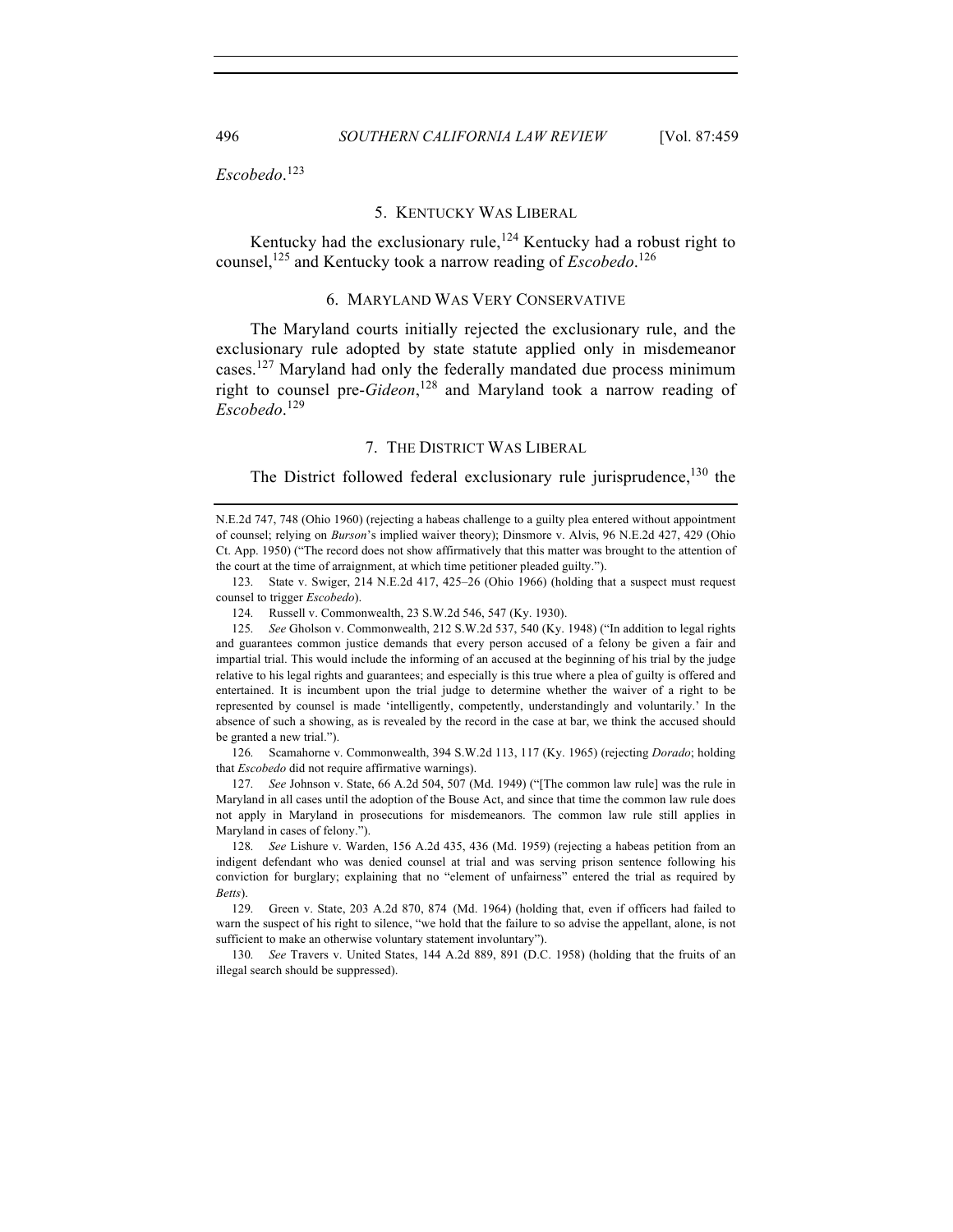District had a robust right to counsel,<sup>131</sup> and the District had a mixed record on confessions<sup>132</sup>

#### 8. VIRGINIA WAS CONSERVATIVE TO VERY CONSERVATIVE

Virginia rejected the exclusionary rule.<sup>133</sup> Virginia also had a weak right to counsel pre-*Gideon*. While the practice in the trial courts may have been more generous, the law required appointing counsel before guilty pleas only if the accused made an affirmative request. If the accused pleaded not guilty, the trial court was then required to offer counsel.<sup>134</sup> In *Stonebreaker v. Smyth*, the court described the guilty plea process:

The procedure on a plea of guilty, voluntarily entered by the accused is quite informal. The usual practice when the accused has no counsel is for the trial judge to ask if he has any witnesses present or desires any to be summoned. If the accused responds in the affirmative, the witnesses are summoned. The witnesses for the Commonwealth are either examined or cross-examined by the trial judge. The accused is given an opportunity to make any statement that he desires, or to introduce any pertinent evidence in mitigation of the offense; after which the trial judge alone determines the measure of punishment. . . . Few if any of the incidents of the trial are set forth in the record as the State does not give trial judges the aid of secretaries or stenographers. The clerk of the court, without making any notations of the incidents of the trial, prepared the formal order declaring the innocence or guilt of the accused and the measure of punishment determined by the judge.<sup>135</sup>

On collateral attack the petitioner had the burden of proof, and so if counsel was not offered that fact might be impossible to prove.

Finally, Virginia took a narrow reading of *Escobedo* in *Biddle v. Commonwealth*. 136

<sup>131.</sup> *See* Humphries v. United States, 68 A.2d 803, 804 (D.C. 1949) (rejecting a claim that a court should appoint counsel for an indigent defendant who refuses the offer; noting that under "Federal Rule of Criminal Procedure No. 44, 18 U.S.C.A., . . . '[i]f the defendant appears in court without counsel, the court shall advise him of his right to counsel and assign counsel to represent him at every stage of the proceeding unless he elects to proceed without counsel or is able to obtain counsel.'").

<sup>132.</sup> *Compare* Cephus v. United States, 352 F.2d 663, 665 (D.C. Cir. 1965) (distinguishing *Escobedo* as involving police interference with counsel's attempt to meet with a client), *with* Ricks v. United States, 334 F.2d 964, 969 (D.C. Cir. 1964) (taking a strong prodefense view of the *McNabb*  prompt-presentment rule).

<sup>133.</sup> Hall v. Commonwealth, 121 S.E. 154, 155–56 (Va. 1924).

<sup>134.</sup> *See* Fitzgerald v. Smyth, 74 S.E.2d 810, 816 (Va. 1953) (holding that the accused have the right to be afforded counsel upon a plea of not guilty to a felony charge); Wilkinson v. Youell, 23 S.E.2d 356, 359 (Va. 1942) (holding that a guilty plea generally acts as a waiver of the right to counsel).

<sup>135.</sup> Stonebreaker v. Smyth, 46 S.E.2d 406, 410 (Va. 1948).

<sup>136.</sup> *See* Biddle v. Commonwealth, 141 S.E.2d 710, 713 (Va. 1965) ("We do not interpret the